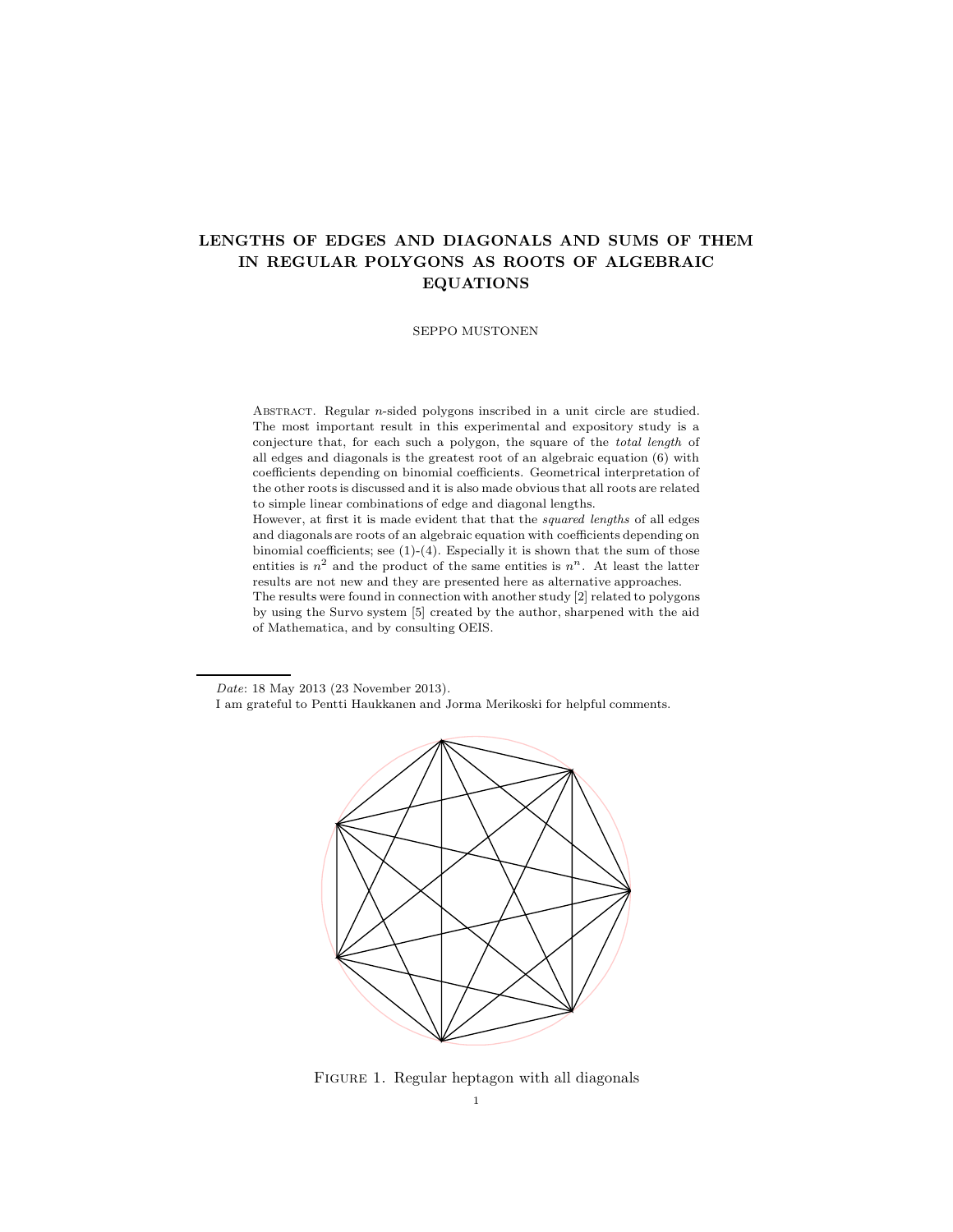### 1. Relations of squared lengths

It is proved that when an  $n$ -sided regular polygon is inscribed in a unit circle and all the edges and diagonals are considered, the sum of squares of the lengths of these entities equals to  $n^2$ . It is also evident that the product of these entities is  $n^n$ .

Here these results are first shown numerically for a heptagon by using Survo. With the aid of symbolic computing in Mathematica the first assertion is proved for a general  $n$ .

The essential details are told here as a snapshot from a Survo edit field. This story is also available as a gif animation [3].

```
____________________________________________________________________
Since the diagonals in this case are chords of the circle,
the term chord will be used instead of diagonal.
If in a unit circle (thus with radius 1) a chord corresponding to
a central angle, say alpha, is studied, it is easy to see that
its length is 2*sin(alpha/2).
Then the edge length (that of each side) of a heptagon is 2 * sin(pi/7)since the central angle is 2*pi/7. Here pi=3.141592653589793 .
Since the entire setup is algebraically based on the equation x^{\gamma}-1=0giving the vertices in the complex plane, it is clear that all
lengths of line segments between vertices are roots of algebraic
equations, too.
I first noticed that the square of the edge length
(2*sin(1*pi/7))^2=0.7530203962825329
is a root of an algbraic equation of the third degree
by applying the PSLQ algorithm by the INTREL command of Survo:
INTREL 0.7530203962825329 / DEGREE=3
X=0.7530203962825329 is a root of X^3-7*X^2+14*X-7=0
It is natural to ask what are the other two roots in this case.
Numerical values of them are obtained by saving the coefficients
of the equation in a matrix file P7.MAT
```

```
MATRIX P7 ///
-7 14 -7 1
```
MAT SAVE P7 POL R=ROOT(P7') / solving the equation MAT LOAD R,1.1234567890123456,CUR+1 MATRIX R Roots\_of\_P7'=0 /// real 1 0.7530203962825329 2 2.4450418679126291 3 3.8019377358048376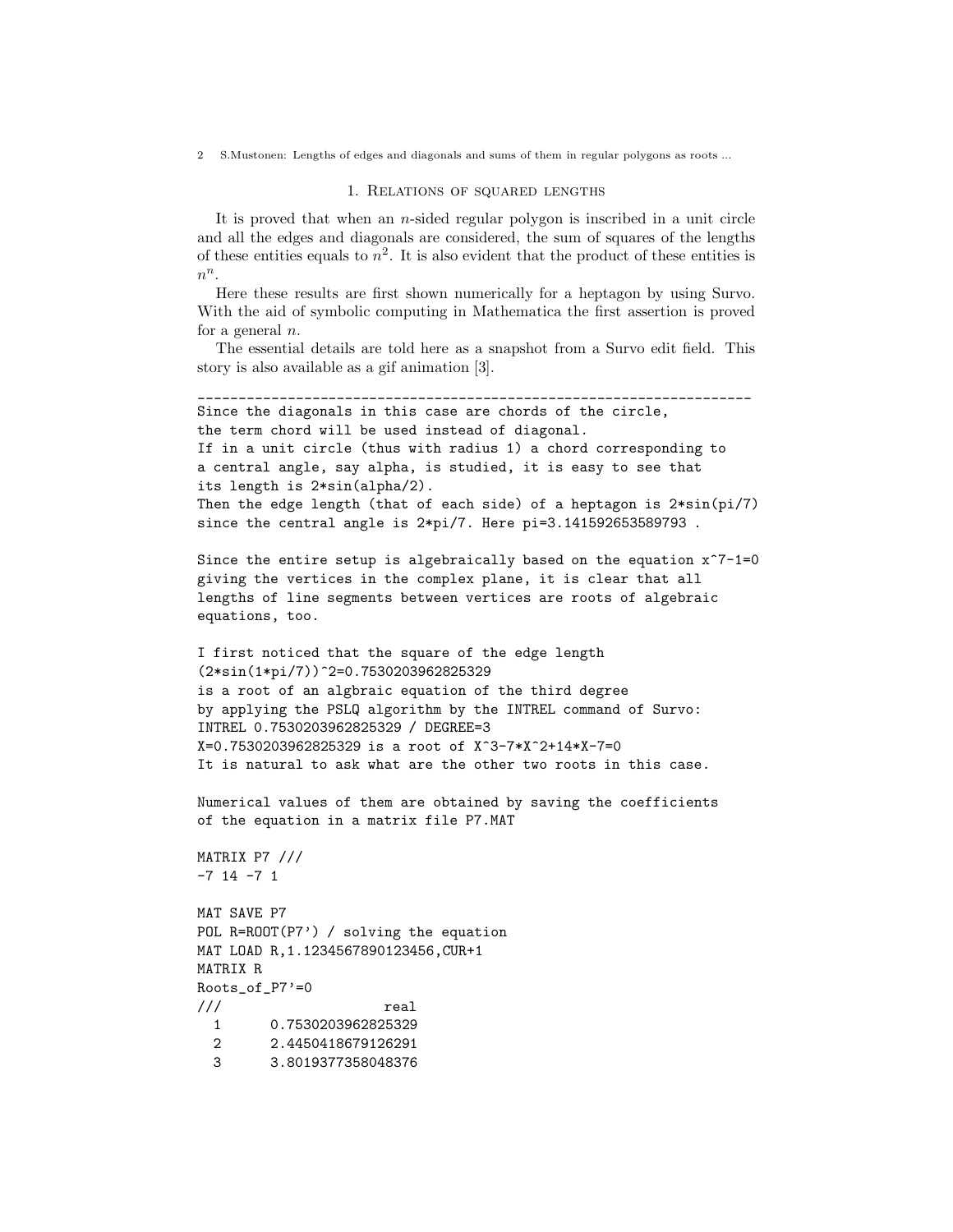Thus all three roots are real, the squared edge length being the first one.

Since in a heptagon there are two kinds of chords (either over one vertex (central angle 2\*pi/7) or two vertices (angle 3\*pi/7), the roots appear to be squares of those chord lengths as the first root was the squared edge length.

This is seen by direct calculation: (2\*sin(2\*pi/7))^2=2.4450418679126287 (2\*sin(3\*pi/7))^2=3.8019377358048385

The sum of the roots is obtained directly from the equation  $X^3$ -7\*X^2+14\*X-7=0 as the opposite value of the coefficient -7 of X^2.

Since the number of edges as well as the both types of chords is 7, the total sum of squares is 7\*7=49=7^2. Similarly, the product of these items is 7^7 since the product of the roots above is also 7 which is directly seen from the constant term of the equation.

On the basis of numerical experiments it is evident that in a regular n-sided polygon inscribed in a unit circle, the sum of squares of all line segments between n vertices of the polygon is equal to n^2 and the product of the same entities is equal to n^n.

The first assertion is proved by symbolic computation in Mathematica as follows:

If n is odd, say n=2\*k+1, the number of types of various chords is k and there 2\*k+1 chords of each type. Then by saving the following Mathematica code in a text file K.TXT

SAVEP CUR+1,CUR+2,K.TXT InputForm[(1+2\*k)\* FullSimplify[Sum[(2\*Sin[i\*Pi/(2\*k+1)])^2, $\{i,k\}$ ]]]

the desired result is obtained by calling Mathematica by the following sucro command of Survo:

```
/MATH K.TXT
In [2]: = InputForm[(1+2*k)*FullSimplify[Sum[(2*Sin[i*Pi/(2*k+1)])^2,\{i,k\}]]]Out[2]/InputForm= (1 + 2*k)^2
```
Thus Mathematica gives (1+2\*k)^2=n^2 as expected.

If n is even, say n=2\*k, the longest chord is the diameter of the circle appearing only k times and having the squared length 4.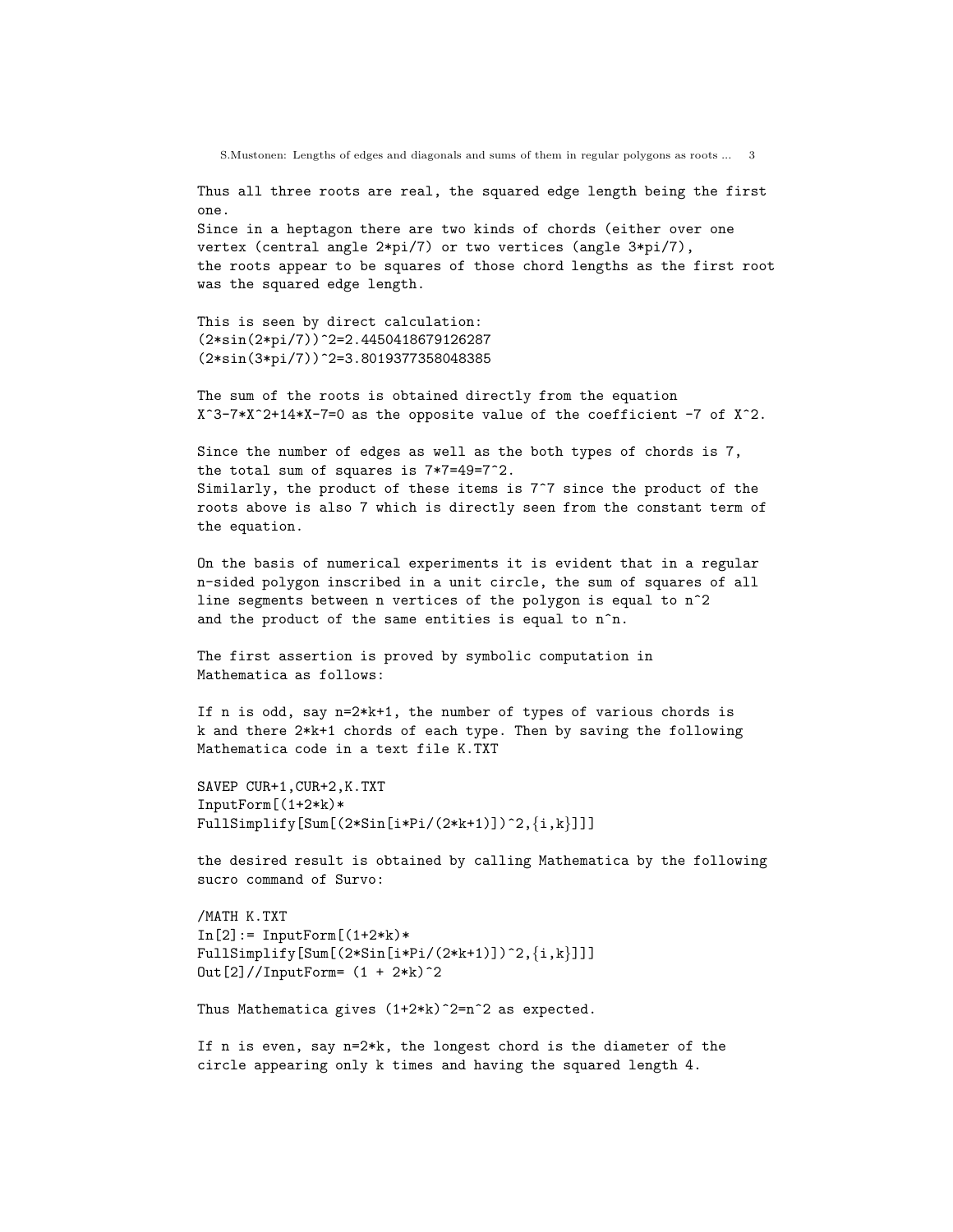The number of other chord types is k-1 each appearing 2\*k times. Then a valid Mathematica code for computing the sum of squares is

```
SAVEP CUR+1,CUR+2,K.TXT
InputForm[Simplify[
2*k*FullSimplify[Sum[(2*Sin[i*Pi/(2*k)])^2,{i,k-1}]]+k*4]]
```

```
giving in this case
```

```
/MATH K.TXT
In[2]:= InputForm[Simplify[
2*k*FullSimplify[Sum[(2*Sin[i*Pi/(2*k)])^2,{i,k-1}]]+k*4]]
Out[2]//InputForm= 4*k^2
```
and then the sum of squares is  $4k^2=n^2$  as it should be.

By the aid of Mathematica it was proved above that in a regular  $n$ -sided polygon inscribed in a unit circle, the sum of squares of all line segments between  $n$  vertices of the polygon is equal to  $n^2$ . It also evident that the product of the same entities is  $n^n$ , since numerical experiments show that it holds. Here are some examples calculated by Survo:

\_\_\_\_\_\_\_\_\_\_\_\_\_\_\_\_\_\_\_\_\_\_\_\_\_\_\_\_\_\_\_\_\_\_\_\_\_\_\_\_\_\_\_\_\_\_\_\_\_\_\_\_\_\_\_\_\_\_\_\_\_\_\_\_\_\_\_\_

```
____________________________________________________________________
pi=3.141592653589793
n=2*k+1
p(k):=for(j=1)to(k)product((2*sin(j*pi/(2*k+1)))^2)P(k):=p(k) (2*k+1)n=3: P(1)=27 3^3=27
n=5: P(2) = 3125 5^5=3125
n=3: r(2)-3123<br>n=7: P(3)=823543 7^7=823543
n=9: P(4)=387420489 9<sup>-9=387420489</sup>
.......................................................
pi=3.141592653589793
n=2*kp(k):=for(j=1)to(k-1)product((2*sin(j*pi/(2*k)))^2)P(k):=p(k)\hat{(}2*k)*4\hat{k}n=4: P(2)=256 4^4=256n=6: P(3)=46656 6<sup>\infty</sup>6=46656
n=8: P(4)=16777216 8<sup>-</sup>8=16777216
n=10: P(5)=10000000000 10^10=10000000000
____________________________________________________________________
```
# 2. Equations for squared lengths

In co-operation with Survo, Mathematica, and the OEIS The On-Line Encyclopedia of Integer Sequences) I have found the equations giving those squares, say chord squares, as roots.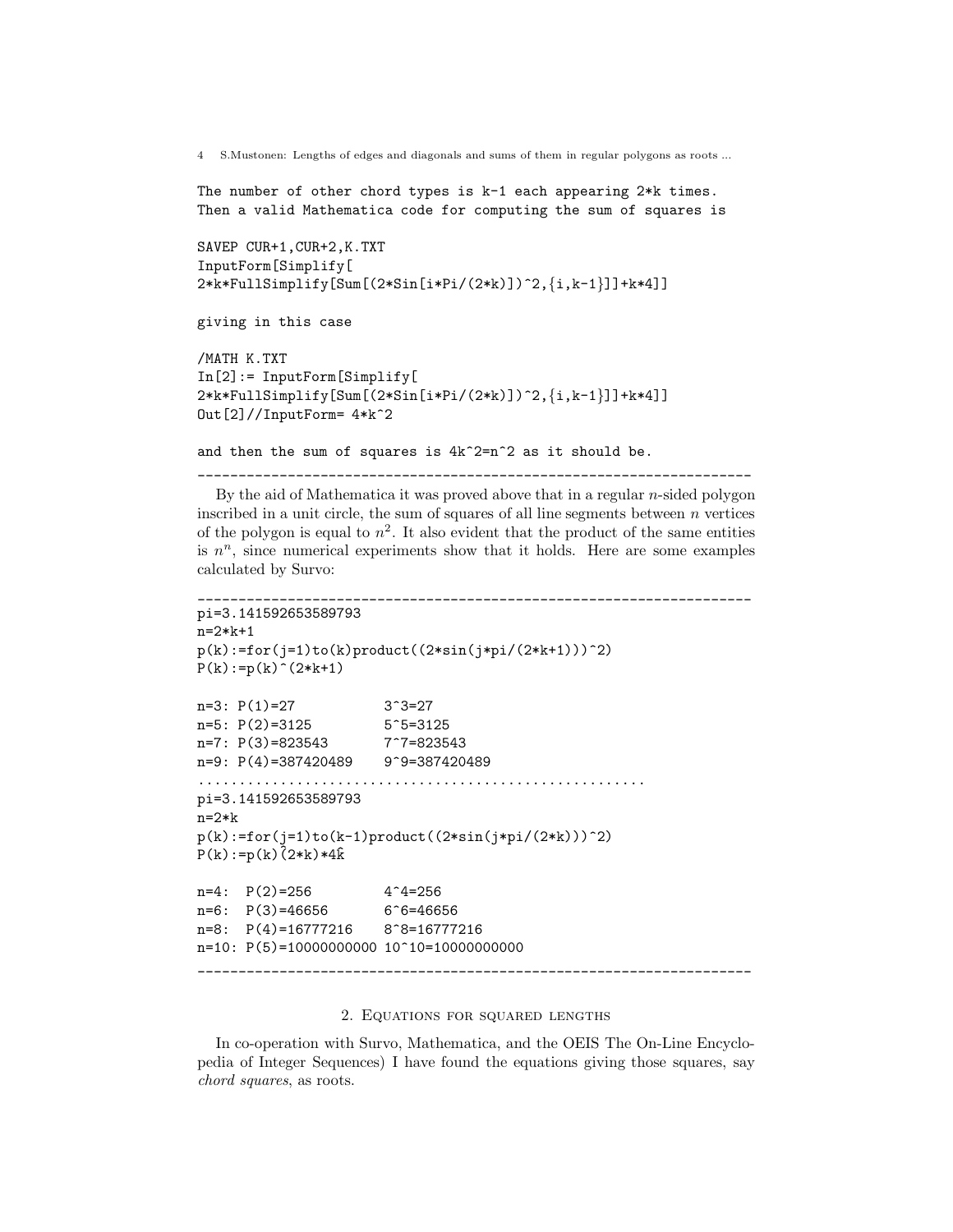Here is a summary of these conjectures: If  $n$  is odd, the equation is of the form

(1) 
$$
S(n,0) + S(n,1)x + \dots S(n,m)x^m = 0, \quad m = (n-1)/2
$$

where  $S(n, k) = T(n, (n - 1)/2 - k)$  and  $T(n, k) = (-1)^k (C(n - k, k) + C(n - k))$  $k-1, k-1$ )) (C denotes the binomial coefficient) gives the chord squares as roots. The  $T(n, k)$  numbers are the same as numbers A132460 in OEIS and the  $S(n, k)$ coefficients are the same in opposite order. The formula for  $T(n, k)$  is presented in OEIS. Below is a sample of  $S(n, k)$ 's computed in Survo:

```
____________________________________________________________________
S(n,k):=T(n,(n-1)/2-k)T(n,k):=(-1)^k*(C(n-k,k)+C(n-k-1,k-1))S(3,0) = -3 S(3,1) = 1S(5,0)=5 S(5,1)=-5 S(5,2)=1S(7,0) = -7 S(7,1) = 14 S(7,2) = -7 S(7,3) = 1S(9,0)=9 S(9,1)=-30 S(9,2)=27 S(9,3)=-9 S(9,4)=1S(11,0) = -11 S(11,1) = 55 S(11,2) = -77 S(11,3) = 44 S(11,4) = -11 S(11,5) = 1____________________________________________________________________
```
The  $S(n, k)$  coefficients can then be also presented by a direct formula

(2)  $S(n,k) := (-1)^{(n-1)/2-k} (C((n+1)/2+k, 2k+1) + C((n+1)/2+k-1, 2k+1)).$ 

If  $n$  is even, the equation is of the form

(3) 
$$
U(n,0) + U(n,1)x + \dots U(n,m)x^m = 0, \quad m = n/2 - 1
$$

where

(4) 
$$
U(n,k) = (-1)^{n/2-1-k} C(n/2+k, 2k+1).
$$

This equation gives all chord squares as roots except the trivial one equal to 4 corresponding to the diameter of the circle. The  $U(n, k)$  coefficients are related to OEIS A053122 (*n* only replaced by  $n/2-1$ ) and the formula of  $U(n, k)$  is obtained from the OEIS formula. Here is a sample of them:

\_\_\_\_\_\_\_\_\_\_\_\_\_\_\_\_\_\_\_\_\_\_\_\_\_\_\_\_\_\_\_\_\_\_\_\_\_\_\_\_\_\_\_\_\_\_\_\_\_\_\_\_\_\_\_\_\_\_\_\_\_\_\_\_\_\_\_\_

# $U(n,k):=(-1)^{n}(n/2-1-k)*C(n/2+k,2*k+1)$

```
U(4,0) = -2 U(4,1) = 1U(6,0)=3 U(6,1)=-4 U(6,2)=1U(8,0) = -4 U(8,1) = 10 U(8,2) = -6 U(8,3) = 1U(10,0)=5 U(10,1)=-20 U(10,2)=21 U(10,3)=-8 U(10,4)=1U(12,0)=-6 U(12,1)=35 U(12,2)=-56 U(12,3)=36 U(12,4)=-10 U(12,5)=1
```
\_\_\_\_\_\_\_\_\_\_\_\_\_\_\_\_\_\_\_\_\_\_\_\_\_\_\_\_\_\_\_\_\_\_\_\_\_\_\_\_\_\_\_\_\_\_\_\_\_\_\_\_\_\_\_\_\_\_\_\_\_\_\_\_\_\_\_\_ Thus the roots of S and U equations give all pertinent information about chord squares.

A note:

By multiplying the U polynomial by  $4 - x$  also the squared diameter is included and the coefficients will be  $V(n,k) = (-1)^{n/2-k} (C(n/2+k-1, 2k-1) + 4C(n/2 + k))$  $(k, 2k + 1)$  and, for example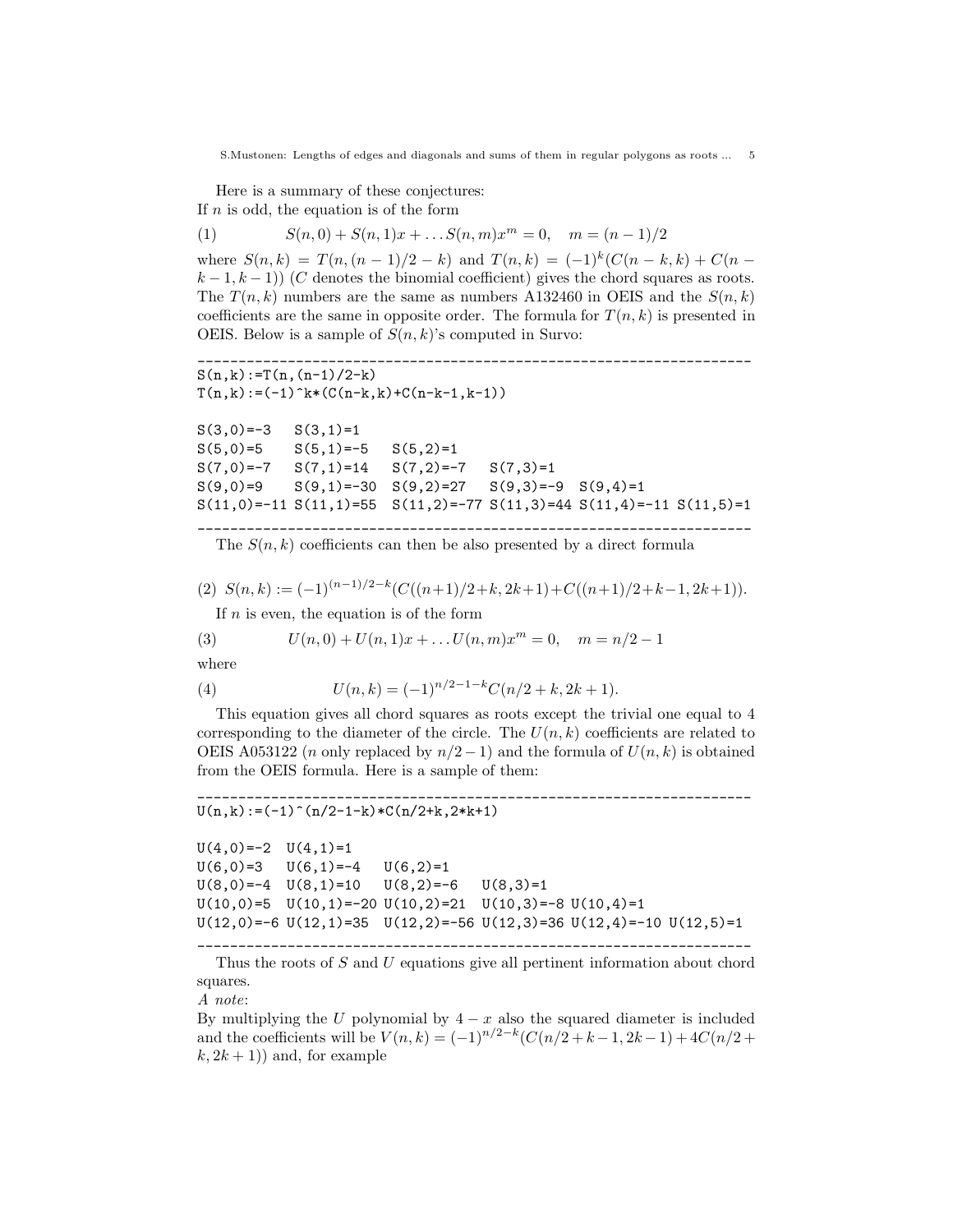\_\_\_\_\_\_\_\_\_\_\_\_\_\_\_\_\_\_\_\_\_\_\_\_\_\_\_\_\_\_\_\_\_\_\_\_\_\_\_\_\_\_\_\_\_\_\_\_\_\_\_\_\_\_\_\_\_\_\_\_\_\_\_\_\_\_\_\_  $V(n,k):=(-1)^{n}(n/2-k)*(C(n/2+k-1,2*k-1)+4*C(n/2+k,2*k+1))$  $V(4,0)=8$   $V(4,1)=-6$   $V(4,2)=1$  $V(6,0) = -12$   $V(6,1) = 19$   $V(6,2) = -8$   $V(6,3) = 1$  $V(8,0)=16$   $V(8,1)=-44$   $V(8,2)=34$   $V(8,3)=-10$   $V(8,4)=1$ 

\_\_\_\_\_\_\_\_\_\_\_\_\_\_\_\_\_\_\_\_\_\_\_\_\_\_\_\_\_\_\_\_\_\_\_\_\_\_\_\_\_\_\_\_\_\_\_\_\_\_\_\_\_\_\_\_\_\_\_\_\_\_\_\_\_\_\_\_ leading to OEIS sequence A140882 and the formula for  $V(n, k)$  is simpler than that given in OEIS.

 $V(10,0)$ =-20  $V(10,1)$ =85  $V(10,2)$ =-104  $V(10,3)$ =53  $V(10,4)$ =-12  $V(10,5)$ =1

Similarly, multiplying the U polynomial by 2–x gives coefficients  $(-1)^{2n-k}$  $(C(n+1))$  $k-1$ ,  $2k-1$ ) +  $2C(n+k, 2k+1)$ ) leading to OEIS A136672 where again is no hint of this kind of an elementary expression.

For odd values  $n \leq 51$ , the following Mathematica application shows that the chord squares are the exact roots of equation (1).

```
____________________________________________________________________
s=0; count=0;
For[n=3, n<=51, n=n+2,
For[i=1, i<=(n-1)/2, ++i,x=(2*Sin[i*Pi/n])^2;a = FullSimplify[Sum[(-1)^((n+1)/2-k)(Binomial[(n+1)/2+k,2*k+1])+Binomial[(n+1)/2+k-1,2*k+1])*x^k,{k,0,(n-1)/2}]];
s=s+Abs[a]; ++count;]]
Print[s]
Print[count]
```
\_\_\_\_\_\_\_\_\_\_\_\_\_\_\_\_\_\_\_\_\_\_\_\_\_\_\_\_\_\_\_\_\_\_\_\_\_\_\_\_\_\_\_\_\_\_\_\_\_\_\_\_\_\_\_\_\_\_\_\_\_\_\_\_\_\_\_\_

Print[s] giving 0 tells that all squared chord lengths are really roots of (1) and Print [count] giving 325 shows that all roots  $(1 + 2 + \cdots + 25 = 325)$  have been tested.

A similar Mathematica application confirms that the chord squares (except 4) are the exact roots of equation (3) for all even  $n \leq 50$ .

2.1. Sketch of a proof. In a paper [4] of Savio and Suryanarayan it has been shown that for odd  $n$  the squared lengths of chords are eigenvalues of a tridiagonal  $m \times m$  matrix  $V_m(1)$  (where  $m = (n-1)/2$ ) with diagonal elements  $2, 2, ..., 2, 3$ and all sub- and superdiagonal elements equal to 1. Similarly, when  $n$  is even, the squared lengths of chords (except the diagonal) are eigenvalues of a tridiagonal  $m \times m$  matrix  $U_m(1)$  (where  $m = n/2 - 1$ ) with diagonal elements  $2, 2, ..., 2, 2$ and all sub- and superdiagonal elements equal to 1. Savio and Suryanarayan do not evaluate the coefficients of the characteristic equation (except for  $n = 7$ ) to the forms which I found as formulas  $(1)-(4)$  and it is now simple to prove these formulas using these properties of matrices  $V_m(1)$  and  $U_m(1)$  by induction.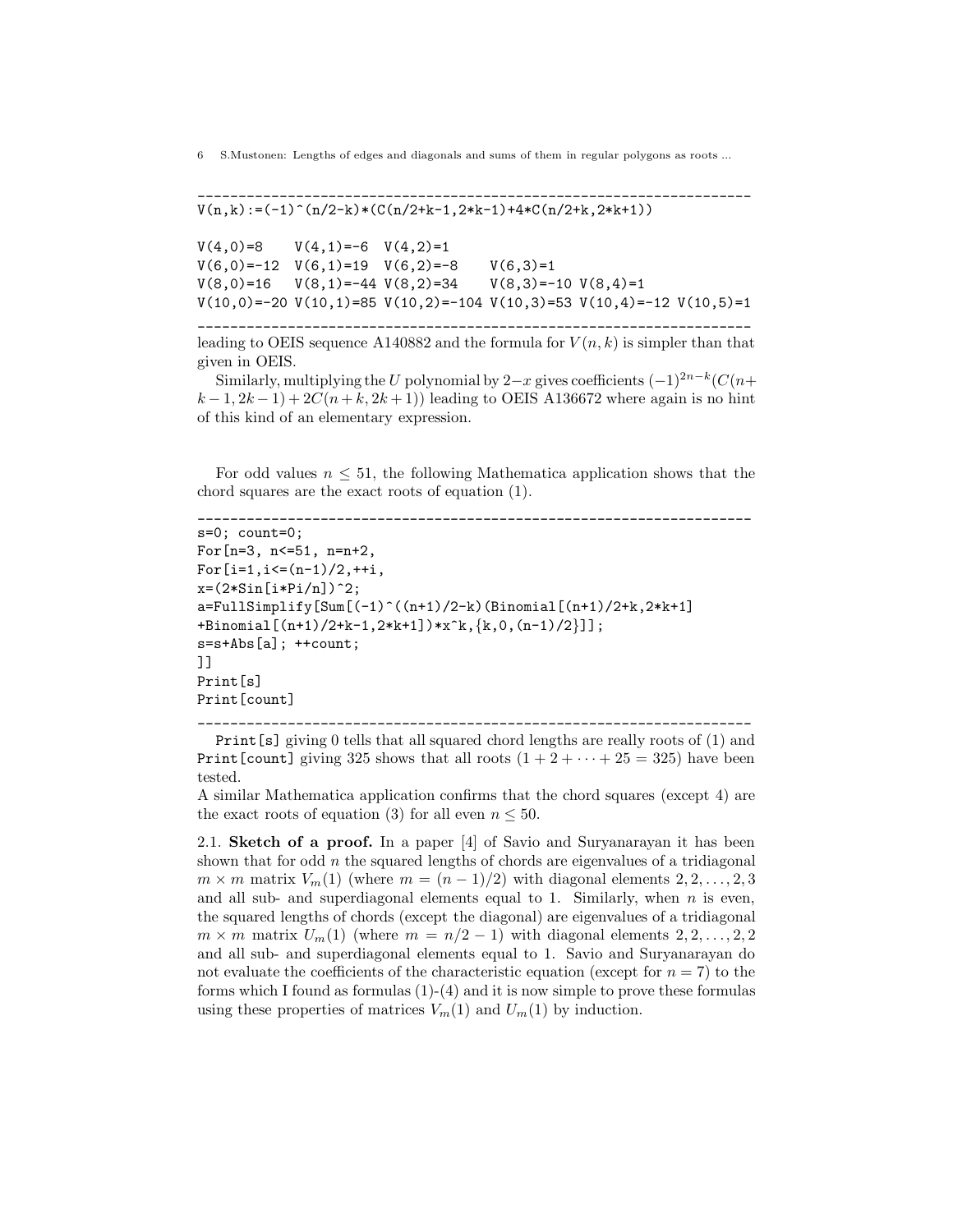More precisely, let

 $U'_m(x) = U_m(1) - \text{diag}(x, x, ..., x)$  and  $u_m(x) = \text{det}(U'_m(x)).$ Then  $u_m(x) = 0$  is the characteristic equation when n is even and by expanding determinant  $u_{m+1}(x)$  along the last row we obtain

$$
u_{m+1}(x) = (2 - x)u_m(x) - u_{m-1}(x).
$$

Now it remains to prove that the polynomial in (3) satisfies this difference equation.

Similarly, let

 $V'_m(x) = V_m(1) - \text{diag}(x, x, ..., x)$  and  $V_m(x) = \text{det}(V'_m(x))$ . Then  $v_m(x) = 0$  is the characteristic equation when n is odd and a similar evaluation leads to

$$
v_{m+1}(x) = (3-x)u_m(x) - u_{m-1}(x).
$$

Now it remains to prove that the polynomial in (1) satisfies this difference equation. This is done for these two difference equations by using Mathematica as follows:

```
____________________________________________________________________
*Proof for even n: m=n/2-1
*SAVEP CUR+1,E,K.TXT
*U[m_]:=Sum[(-1)^{(m-k)*Binomial[m+1+k,2*k+1]*x^k,k,0,m]*Expand[FullSimplify[U[m+1]+((2-x)U[m]+U[m-1])]]
E
*/MATH K.TXT
*\ln[2]: = U[m_]: = Sum[(-1)^{(m-k)*Binomial[m+1+k,2*k+1]*x^k,k,0,m]}*In[3]:= Expand[FullSimplify[U[m+1]+(2-x)U[m]+U[m-1]]]*Out[3] = 0*
*Proof for odd n: m=(n-1)/2*SAVEP CUR+1,E,K.TXT
*U[m_]:=Sum[(-1)^{(m-k)*Binomial[m+1+k,2*k+1]*x^k,k,0,m]S[m_]:=Sum[(-1)^(m-k)*(Binomial[m+k+1,2*k+1]+Binomial[m+k,2*k+1])*x^k,k,0,m]*Expand[FullSimplify[S[m+1]+(3-x)*U[m]+U[m-1]]]
E
*/MATH K.TXT
*In[2]: = U[m_]: = Sum[(-1)^{(m-k)*Binomial[m+1+k,2*k+1]*x^k,k,0,m]*\ln[3]:= S[m_]]:\text{Sum}[(-1)^{n-k}*(Binomial[m+k+1,2*k+1]+Binomial[m+k,2*k+1])**k,k,0,m]*In[4]: = Expand[FullSimplify[S[m+1]+(3-x)*U[m]+U[m-1]]]*Out[4] = 0*
*Note: The sign of the highest term in U and S alternates for
       consecutive m values. Therefore, for example, in the last code
* we have S[m+1] + (3-x)*U[m]+U[m-1]* instead of S[m+1] - (3-x)*U[m]+U[m-1].
*
```
From formulas (1) and (3) both the sums and the products of the squared chord lengths are calculated on the basis of the coefficient of the second highest term and the constant term.

\_\_\_\_\_\_\_\_\_\_\_\_\_\_\_\_\_\_\_\_\_\_\_\_\_\_\_\_\_\_\_\_\_\_\_\_\_\_\_\_\_\_\_\_\_\_\_\_\_\_\_\_\_\_\_\_\_\_\_\_\_\_\_\_\_\_\_\_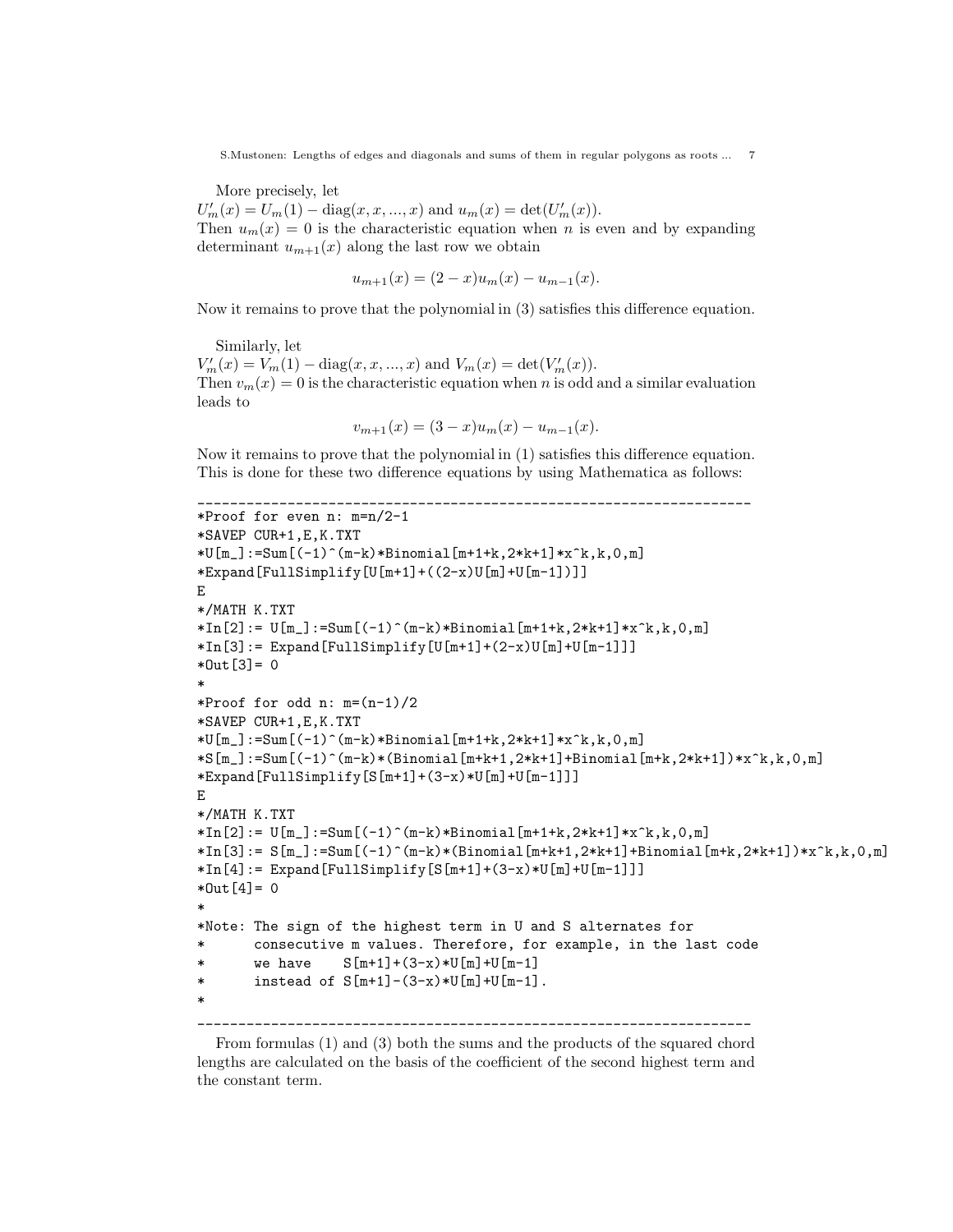When  $n$  is odd, the absolute values of the second highest term and the constant term is n. Since each chord appears in an  $n$ -gon n times, the sum of the squared lengths of the chords is  $n^2$  and the product of them is  $n^n$ .

When *n* is even, the corresponding values are  $n - 2$  and  $n/2$ . By observing that the diameter of the surrounding circle is not included, the sum of squared chords is  $n(n-2) + 4n/2 = n^2$  and the product  $(n/2)^n \times 4^{n/2} = (n/2)^n \times 2^n = n^n$ .

# 3. Equation for total length of chords

It is obvious that also the total length  $L(n)$  of chords (edges and diagonals) of a regular n-sided polygon is related to roots of some algebraic equation. I have found these kind of equations experimentally by starting from good numerical approximations of  $L(n)$  and using the RootApproximant command of Mathematica giving the most plausible algebraic equation by a PSLQ algorithm for any fixed  $n$ .

The next snapshot from a Survo edit field is a slightly refined version of my original attempt. The general result is achieved by studying prime  $n$  values in the first place, since then shortcuts caused by extra divisibilities are avoided. It turns out that it is more efficient to study the square of the total sum of chords since then the equations will be of lesser degree.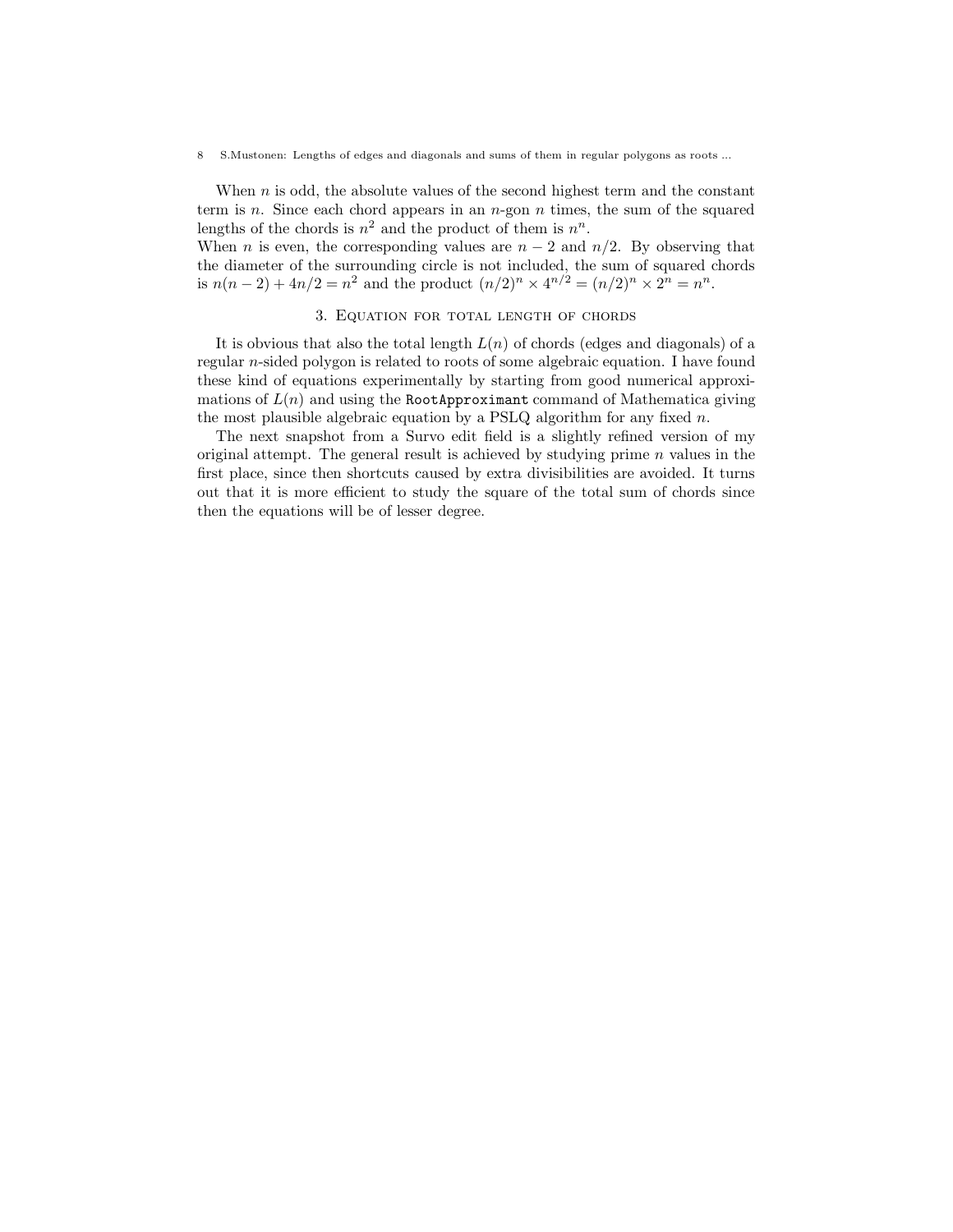```
*Let's start by studying a heptagon (n=7).
*Calculating the square of the total sum of chords with a high accuracy
*(1000) and finding the most plausible equation:
*
*SAVEP CUR+1,E,K.TXT
*n=7;
*a=N[n*Sum[2*Sin[i*Pi/n],\{i,1,(n-1)/2\}],1000];
*InputForm[RootApproximant[a^2]]
E
*/MATH K.TXT
*In[2]:= n=7;*\In[3]: = a=N[n*Sum[2*Sin[i*Pi, {i,1,(n-1)/2}]],1000];
*In[4]:= InputForm[RootApproximant[a^2]]
*Out[4]//InputForm= Root[-823543 + 84035*#1 - 1029*#1^2 + #1^3 & , 3, 0]
*
*An equation of 3rd degree is found with the following coefficients
*being multiples of decreasing powers of 7 except in the highest term:
*
*Coefficients Coefficients of 7^i, i=0,1,...,(n-1)/2
*823543(10: factors)=7^7 -1
*84035(10:factors)=5*7^5 5
*1029(10:factors)=3*7^3 -3
*1 1
*
*A corresponding calculation with values n=11,13,17,19,23 completes
*the following table of coefficients divided by n^i, i=n,n-2,n-4,...
*(c \text{ refers to the constant term and it can be fixed to } +1)*i
* n c x x^2 x^3 x^4 x^5 x^6 x^7 x^8 x^9 x^10 x^11
* 7 1 -5 3 -1*11 1 -15 42 -30 5 -1
*13 1 -22 99 -132 55 -6 1
*17 1 -40 364 -1144 1430 -728 140 -8 1
*19 1 -51 612 -2652 4862 -3978 1428 -204 9 -1
*23 1 -77 1463 -10659 35530 -58786 49742 -21318 4389 -385 11 1
*
*The general form of the polynomial is
*P(n,x)=S(n,0)*n^n + S(n,1)*n^n(n-2)*x + ... + S(n,k-1)*n^3*x^k(k-1) + x^k*where k = (n-1)/2.
*
*Temporarily absolute values of S(n,i)'s denoted here by Sni are
*studied.
*The 'law' for Sn1's is revealed by ESTIMATE operation of Survo
*from the data set S1 (corresponding to x column above):
*
*DATA S1
* n Sn1
```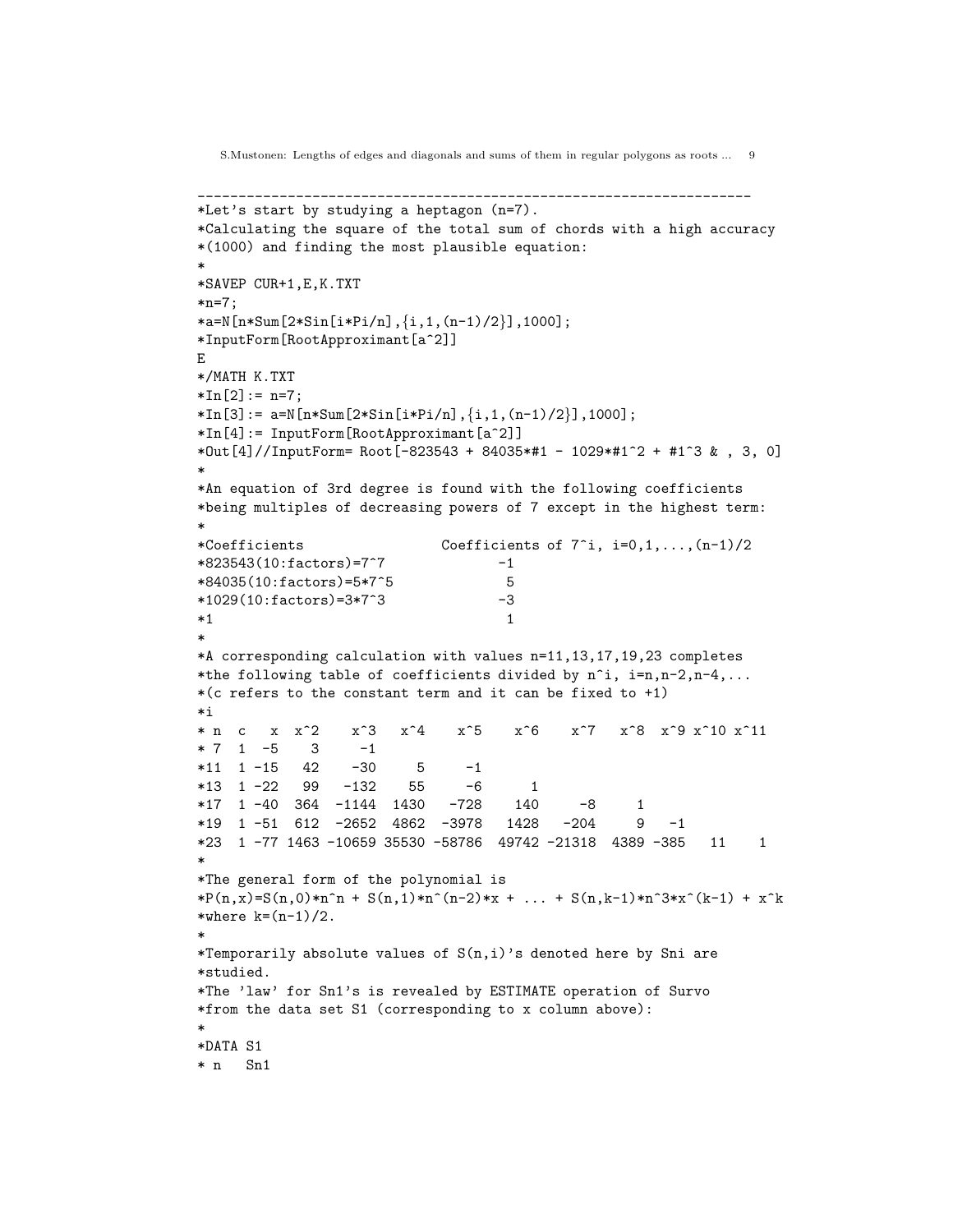```
* 7 5
*11 15
*13 22
*17 40
*19 51
*23 77
*
*The dependency between Sn1 of n cannot be linear.
*Therefore a quadratic model MS1 is defined
*MODEL MS1
*Sn1=c0+c1*n+c2*n^2
*
*and coefficients c0,c1,c2 estimated by activating the following line:
*ESTIMATE S1,MS1,CUR+1 / RESULTS=0 METHOD=N
*Estimated parameters of model MS1:
*c0=0.333333 (1.02933E-012)
*c1=-0.5 (1.47693E-013)
*c2=0.166667 (4.85874E-015)
*n=6 rss=0.000000 R<sup>^2=1.00000</sup> nf=11
*
*It is then obvious that
*\text{Sn1=1/3-n/2+n^2/6} = (2-3*n+n^2)/6 = (n-1)*(n-2)/6*and the result is easily checked for each value in DATA S1.
*
*On the basis of this result it is natural to try a quartic model
*for Sn2 values (x^2 column above):
*
*DATA S2
* n Sn2
* 7 3
*11 42
*13 99
*17 364
*19 612
*23 1463
*
*MODEL MS2
*Sn2=c0+c1*n+c2*n^2+c3*n^3+c4*n^4
*
*ESTIMATE S2,MS2,CUR+1 / RESULTS=0 METHOD=N
*Estimated parameters of model MS2:
*c0=0.2 (1.09461E-005)
*c1=-0.416667 (3.51571E-006)
*c2=0.291667 (3.93926E-007)
*c3=-0.0833333 (1.84408E-008)
*c4=0.00833333 (3.07131E-010)
*n=6 rss=0.000000 R^2=1.00000 nf=22
```
\*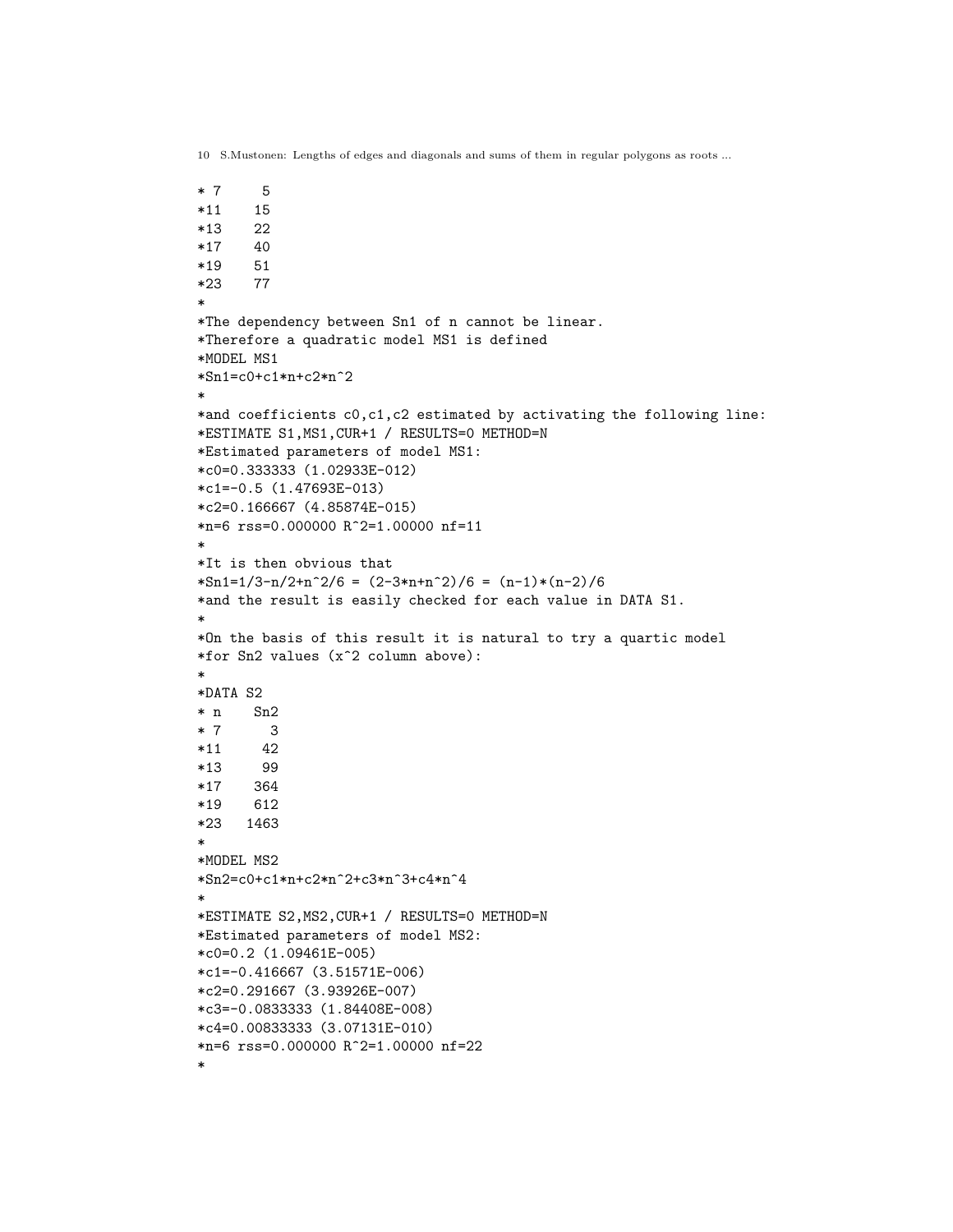```
*These results give credence to following deductions:
*\text{Sn2}(n):=1/5-5/12*n+7/24*n^2-1/12*n^3+1/120*n^4* =(n-1)*(n-2)*(n-3)*(n-4)/fact(5) fact() is factorial in Survo
* = = fact(n-1)/ fact(n-5)/ fact(5)* =C(n,5)/n* =C(n,2*i+1)/n (i=2 for this Sni)
*
*For example, C(23,2*2+1)/23=1463 = Sn2(23)
*
*Thus the general expression for numbers S(n,i) is
*
*S(n,i)=(-1)^{i}*C(n,2*+1)/n, i=0,1,2,\ldots,(n-1)/2-1*
*and then the coefficients of the polynomial P(n,x) are
*
*(-1)^i *C(n,2*i+1)*n^(n-2*i-1), i=0,1,2,...,(n-1)/2-1*
```
\_\_\_\_\_\_\_\_\_\_\_\_\_\_\_\_\_\_\_\_\_\_\_\_\_\_\_\_\_\_\_\_\_\_\_\_\_\_\_\_\_\_\_\_\_\_\_\_\_\_\_\_\_\_\_\_\_\_\_\_\_\_\_\_\_\_\_\_ According to this experiment,  $L(n)^2$  for at least for primes n is a root of equation

(5) 
$$
\sum_{i=0}^{(n-1)/2} (-1)^i C(n, 2i+1) n^{n-2i-1} x^i = 0
$$

where the constant term is  $n^n$  and the coefficient of highest term is either 1 or -1 depending on whether  $(n-1)/2$  is even or odd. In fact all  $(n-1)/2$  roots of equation (5) are real and  $L(n)^2$  is the greatest root. The equation seems to be valid also for any odd  $n \geq 3$ .

By simple trials I found that for any even  $n$  the corresponding equation follows after small modifications by replacing  $(n - 1)/2$  by  $n/2$  and  $2i + 1$  (in two places) by 2i and then the general equation obviously valid for all  $n \geq 3$  reads

(6) 
$$
\sum_{i=0}^{\lfloor n/2 \rfloor} (-1)^i C(n, 2i+k) n^{n-2i-k} x^i = 0
$$

where  $k = 0$  when n is even and  $k = 1$  when n is odd.

Hence, in general, my conjecture is that  $L(n)$  is the square root of the greatest root of equation (6). By replacing x by  $x^2$  the equation gives  $L(n)$  as its greatest root directly.

So far I have tested this conjecture for all  $n \leq 301$  numerically with a high accuracy and there are no reasons to suspect its general validity on this basis.

At least for odd  $n$  the other roots of  $(6)$  seem to correspond to lengths of certain partial graphs in a similar way as the largest root corresponds to the entire graph with length  $L(n)$ .

3.1. Case  $n = 7$ . Let us study a regular heptagon (n=7).

```
____________________________________________________________________
*In this case the roots are calculated from the equation obtained
*in the beginning of the previous snapshot as follows:
*SAVEP CUR+1,E,K.TXT
N[Solve[-823543 + 84035* #1 - 1029* #1^2 + #1^3 = 0, #1, Reals],16]
```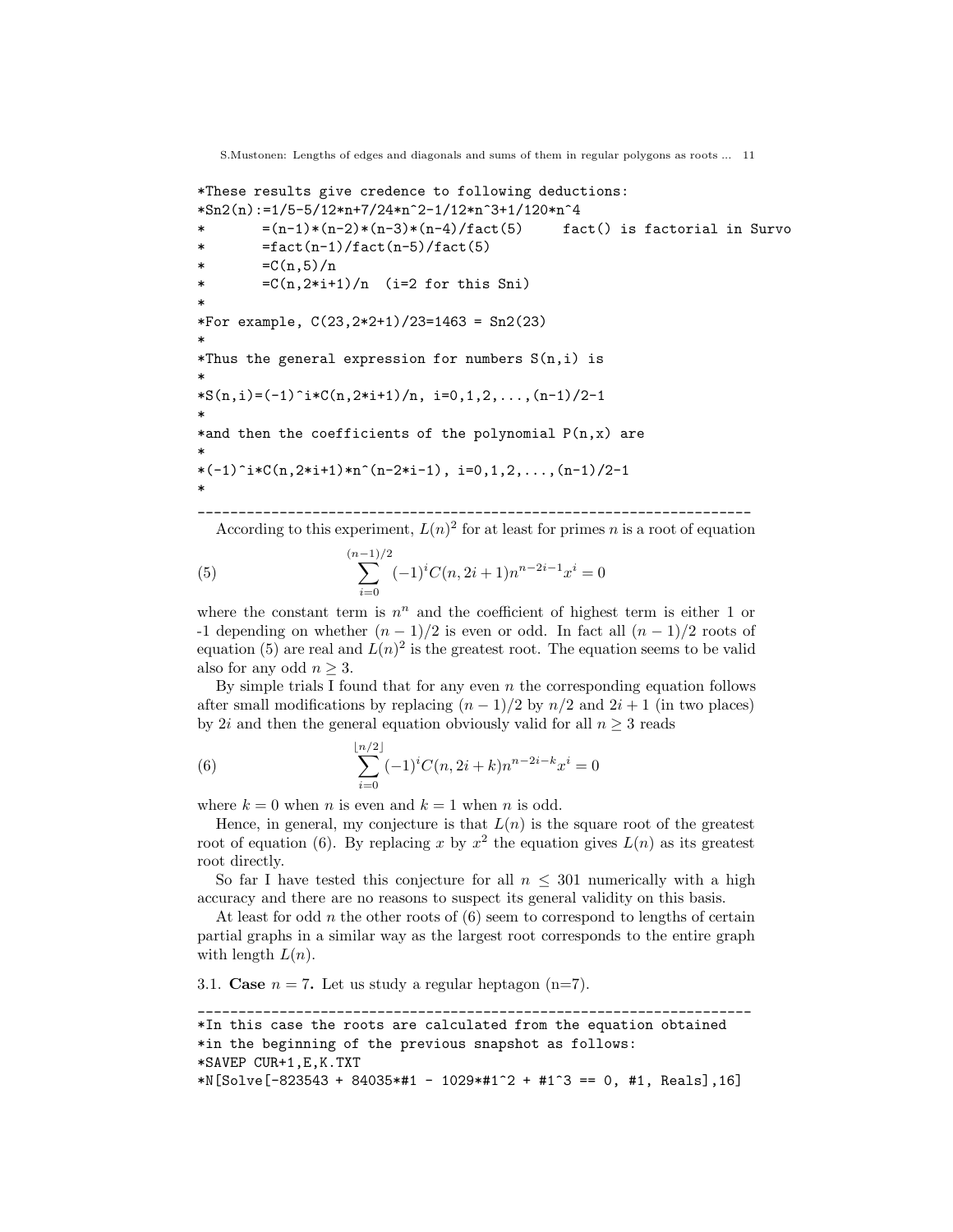

FIGURE 2. Regular heptagon with all diagonals

```
E
*/MATH K.TXT
*In[2]: = N[Solve[-823543 + 84035**11 - 1029**11^2 + 41^3 - 0, 41, Reals],16]*Out[2]= \{ \#1 \to 11.36379156050121 \}, \{ \#1 \to 77.04840989312695 \}, *> \{ \#1 \to 940.5877985463719 \}{#1 \rightarrow 940.5877985463719}*
*
*L(7)^2 is 0btained by
*n=7 pi=3.141592653589793
*s=for(k=0)to((n-1)/2)sum(2*sin(k*pi/n))
*(n*s)^2=940.58779854637
*
*and it is the same as the largest root as expected.
*
____________________________________________________________________
```
By using the GEOM program the following graph is created and it shows how the two smaller roots are connected to partial chords.

There the length of the line segment P0Q3 (between vertex P0 and intersection point Q3 of lines P0P2 and P1P6, chords over one vertex) is according to results given by GEOM is approximately  $x_3 = 0.4815746188075288$  and then  $(7 \times x_3)^2$ 11.363791560501 equals to the smallest root. In the graph there are altogether 7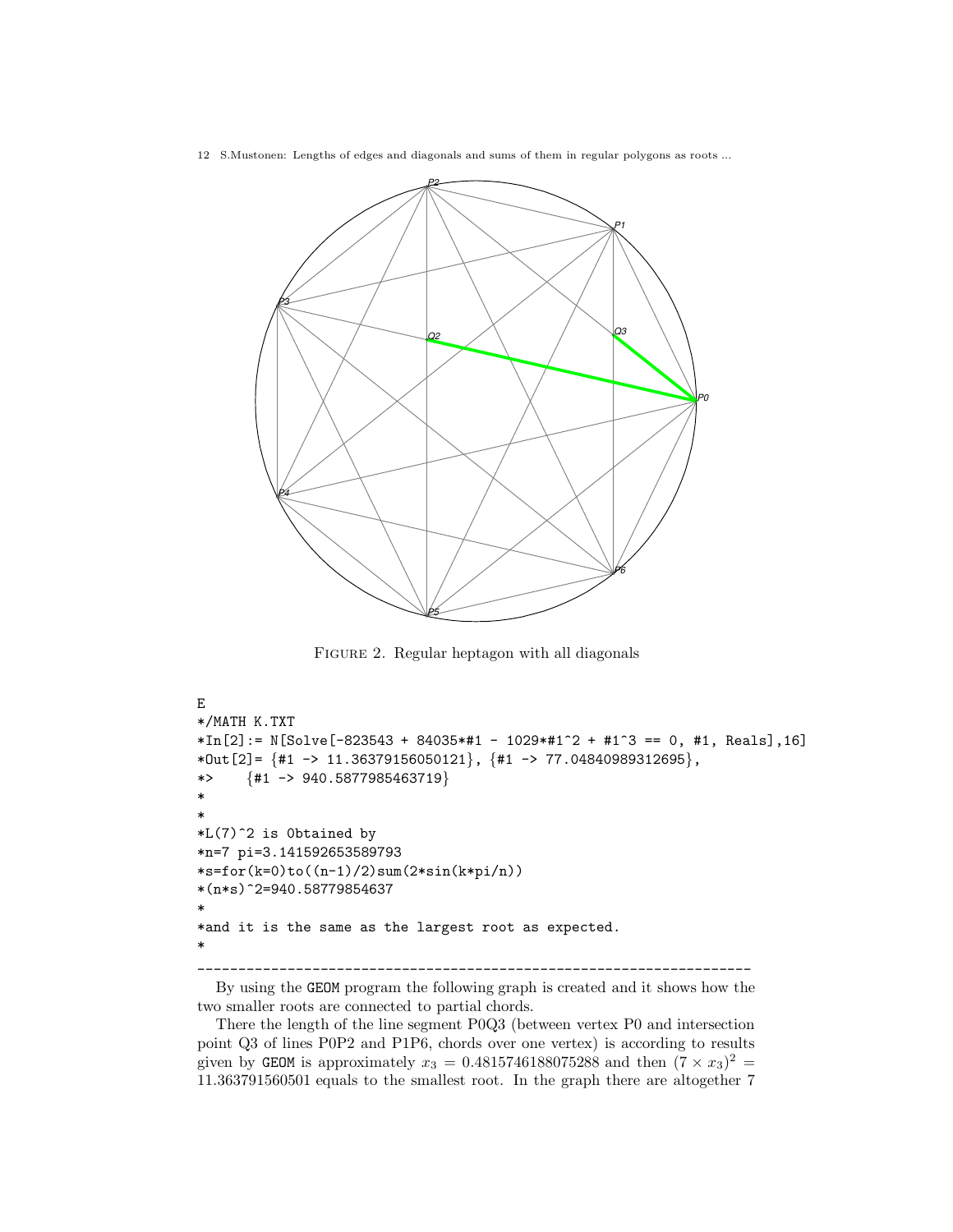

FIGURE 3. Graphs corresponding to the roots,  $n = 7$ 

such line segments. Then their total length corresponds to the smallest root in the same way as  $L(7)$  corresponds to the largest root.

Similarly the length of the line segment P0Q2 (between vertex P0 and intersection point Q2 of lines P0P3 and P2P5, chords over two vertices) is according to results given by GEOM approximately  $x_2 = 1.2539603376627038$  and then  $(7 \times x_2)^2 = 77.048409893127$  equals to the remaining root. Again, in the graph there are altogether 7 such non-overlapping line segments. Then their total length corresponds to that root.

3.2. Case  $n = 11$ . As another, more complicated example case  $n = 11$  is considered. Now the equation (5) is of the fifth degree and its roots are

|                              | Root.                                                                                                 | sqrt(Root)                                                                                                 | Length                                                   |
|------------------------------|-------------------------------------------------------------------------------------------------------|------------------------------------------------------------------------------------------------------------|----------------------------------------------------------|
| $\mathcal{D}$<br>3<br>4<br>5 | 5853.272159523696<br>580.1662357815750<br>161.1548171741704<br>49.97458892056945<br>10.43219859998945 | 76.506680489508213<br>24.086640192886492<br>12.694676725863104<br>7.0692707488516415<br>3.2298914223220336 | L(11)<br>11*(P0P3+P002)<br>11*P003<br>11*P004<br>11*P005 |
|                              |                                                                                                       |                                                                                                            |                                                          |

\_\_\_\_\_\_\_\_\_\_\_\_\_\_\_\_\_\_\_\_\_\_\_\_\_\_\_\_\_\_\_\_\_\_\_\_\_\_\_\_\_\_\_\_\_\_\_\_\_\_\_\_\_\_\_\_\_\_\_\_\_\_\_\_\_\_\_\_ The largest root is the same as the total length  $L(11)$  of the graph as expected. The square root of the second root divided by 11 is greater than 2 (diameter of the circle) and then it cannot be described by a single line segment but it seems to be attributed to one total chord P0P3 added by the line segment P0Q2 (Fig.4). The remaining three roots are related to single line segments.

I found these correspondences experimentally by actually drawing the entire graph on paper (by means of Survo) so that the diameter of the circle was 20 cm. Then the line segments related to roots were detetected simply by drawing a circle with a center in P0 and a radius equal to the square root of a selected root and observing where the circle meets a crossing point of some chords. The hardest part was to find out the interpretation of the second largest root after the other roots were indentified. By observing that no part of the chord P0P3 was related to other roots and the square root of that root (say  $L2$ ) exceeded 2, I took the difference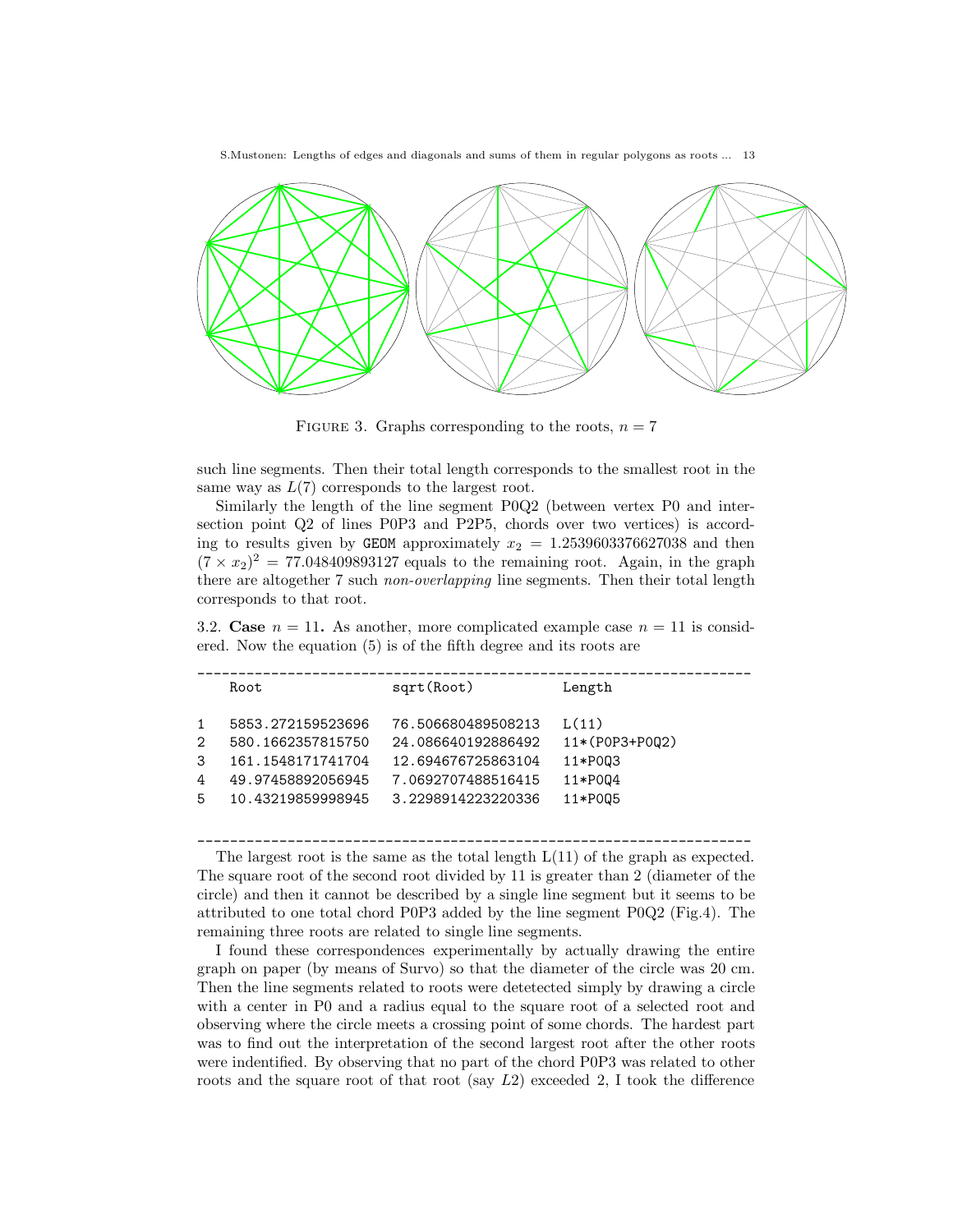

FIGURE 4. Regular 11-sided polygon with all diagonals

L2-P0P3 as the radius and found it to match P0Q2. Of course all these findings were checked by calculations with the GEOM program of Survo in double accuracy. It is possible that the above interpretations are valid and essentially unique for all primes n. My conjecture is that in such cases the 'green' subgraph as that in Fig.4 can be uniquely selected as a subset of the complete set of line segments so that each of these line segments starts from the same vertex (P0, for example) and they do not overlap each other.

It is obvious that when the green constellation in Fig.4 is rotated 10 times by the angle  $2\pi/11$ , the successive graphs do not overlap each other. For this reason I extended the GEOM program by a command (rotate k,m,n) which rotates all defined line segments through an angle  $k\pi/m$  about the origin n times. Thus in this case the command reads rotate 2,11,10.

The above characterizations are based on graphs generated by the GEOM program of Survo and giving also the numerical measurements of line segments in double accuracy.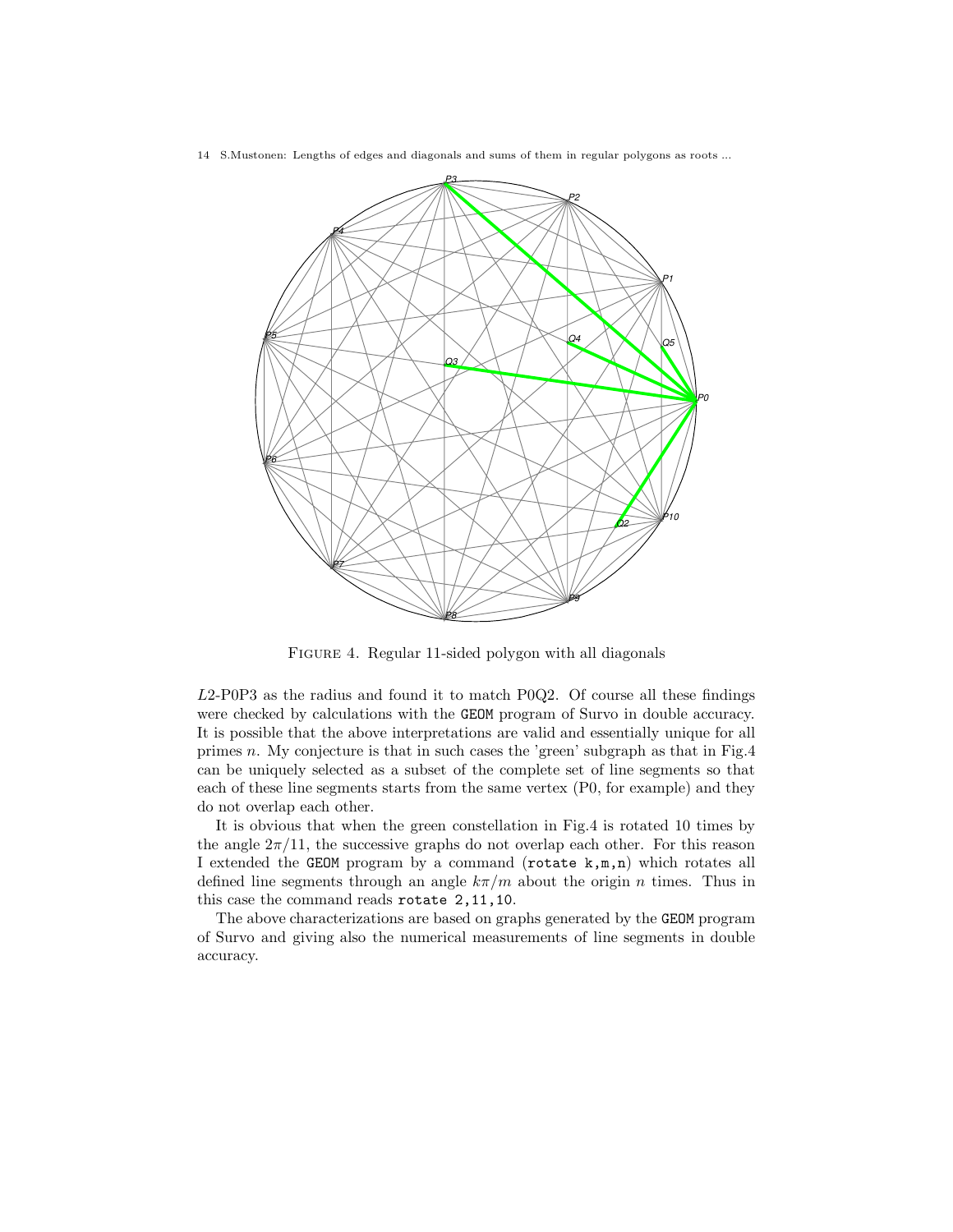

FIGURE 5. Graphs corresponding to the roots,  $n = 11$ 

The graphs corresponding to the roots of  $(5)$  for  $n = 11$  are presented in Fig. 5. Thus the total length of the green line segments in each graph is the same as the square root of the root.

This geometric interpretation of roots seems not to be valid for composite  $n$  $\sqrt{2}+1$  and  $\sqrt{2}-1$  and thus not representable in this way. values. For example, when  $n = 4$ , the square roots of the roots divided by 4 are

The alternative interpretation to be described in the next chapter works better in this respect.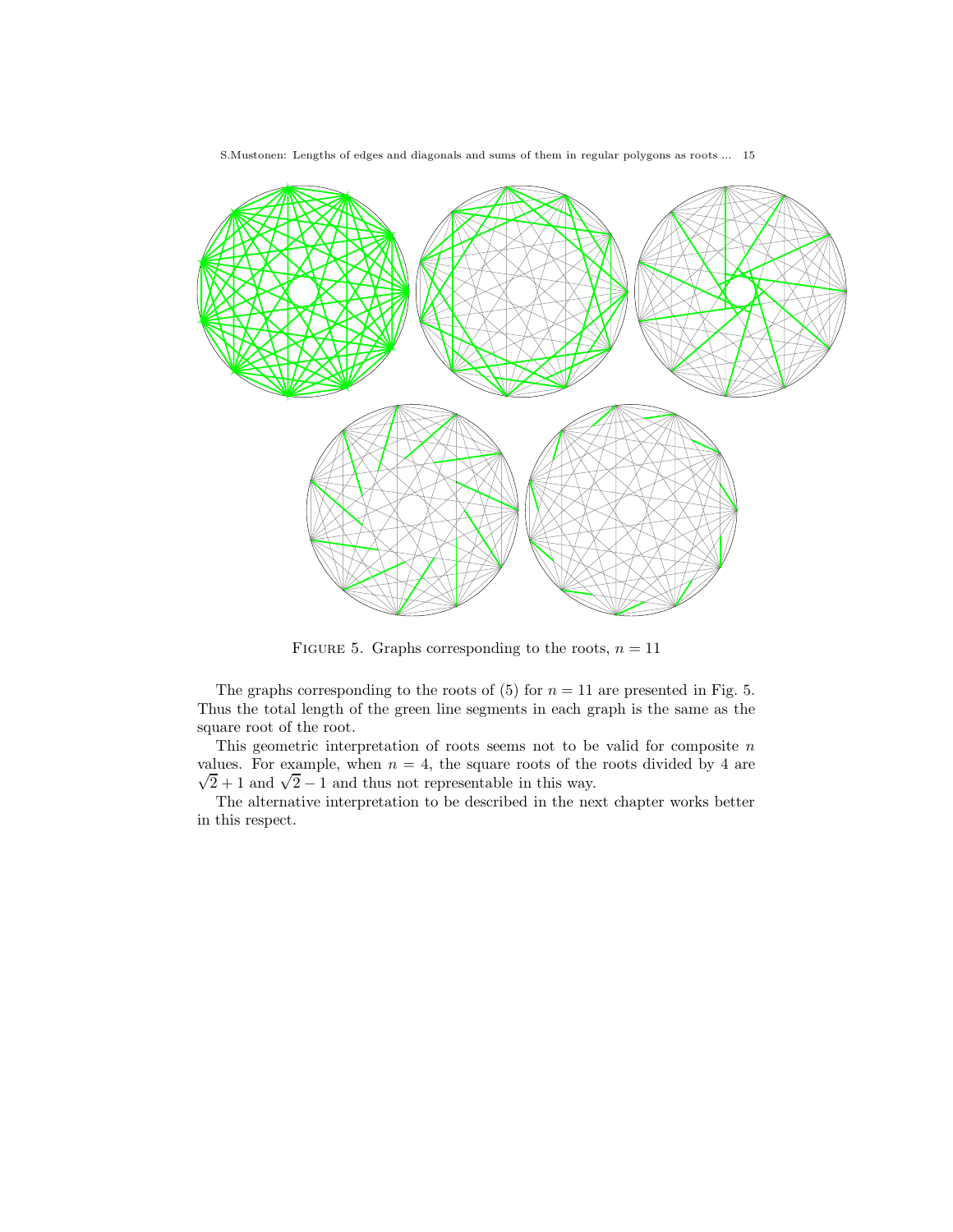4. Roots of (6) as linear combinations of the chord lengths

As an alternative interpretation<sup>1</sup> the roots seem to be related to simple linear combinations of the chord lengths

(7) 
$$
d'_i = 2\sin(i\pi/n), \quad i = 1, 2, ..., m
$$

where  $m = \lfloor n/2 \rfloor$  and  $d'_1$  is the edge length. For forthcoming considerations it is better to present them in an opposite order as follows

(8) 
$$
d_1 = d'_m
$$
 for odd *n* and  $d_1 = d'_m/2 = 1$  for even *n*,  
\n $d_i = d'_{m+1-i}, \quad i = 2, ..., m$ 

When  $n$  is even,  $d_1$  is the radius instead of the diameter (the longest chord) and then each of the line segments corresponding to lengths (8) appear in the set of all chords exactly n times and the total length  $L(n)$  (square root of the largest root of equation (6)) is

(9) 
$$
L(n) = (d_1 + d_2 + \dots + d_m)n
$$

for all  $n > 2$ .

According to my examinations it turns out that square roots  $R_{n,i}$ ,  $i = 1, 2, ..., m$ of all roots of equation (6) can be presented in the form

(10) 
$$
R_{n,i} = (c_{n,1}d_1 + c_{n,2}d_2 + \cdots + c_{n,m}d_m)n
$$

where coefficients  $c_{n,i}$ ,  $i = 1, 2, ..., m$  have only values  $-1, 0, 1$ . For any prime n the only values are −1 and 1.

Denote

(11) 
$$
r_{n,i} = R_{n,i}/n, \quad i = 1, 2, ..., m.
$$

I have no general formula for the  $c$  coefficients, but it is possible to present a simple algorithm for computing them and thus for any given  $n$ , exact expressions (as sums of trigonometric terms) for all roots can be found.

When n is a prime, according to this algorithm, the expression for  $r_{n,i}$  is found by at most i trials giving correct c values (instead of checking all  $2^m$  possible combinations without an algorithm).

When  $n$  is a composite integer, a considerable part of roots are 'inherited' from corresponding setups for factors of n.

For example, when  $n = 15$ , the setup contain 3 distinct pentagons (and their diagonals) and 5 distinct equilateral triangles but there are also chords (like edges of the 15-sided polygon and other chords) unique to  $n = 15$ .

The following excerpt from a Survo edit field illustrates the situation numerically. It gives the matrix of the c coefficients and shows how 3 roots of 7 are related polygons with 3 or 5 sides.

\_\_\_\_\_\_\_\_\_\_\_\_\_\_\_\_\_\_\_\_\_\_\_\_\_\_\_\_\_\_\_\_\_\_\_\_\_\_\_\_\_\_\_\_\_\_\_\_\_\_\_\_\_\_\_\_\_\_\_\_\_\_\_\_\_\_\_\_

```
Roots in case n=15
```

```
Solving equation by Mathematica:
SAVEP CUR+1,CUR+7,K.TXT
n=15;
```
 $^{\rm 11}$  July 2013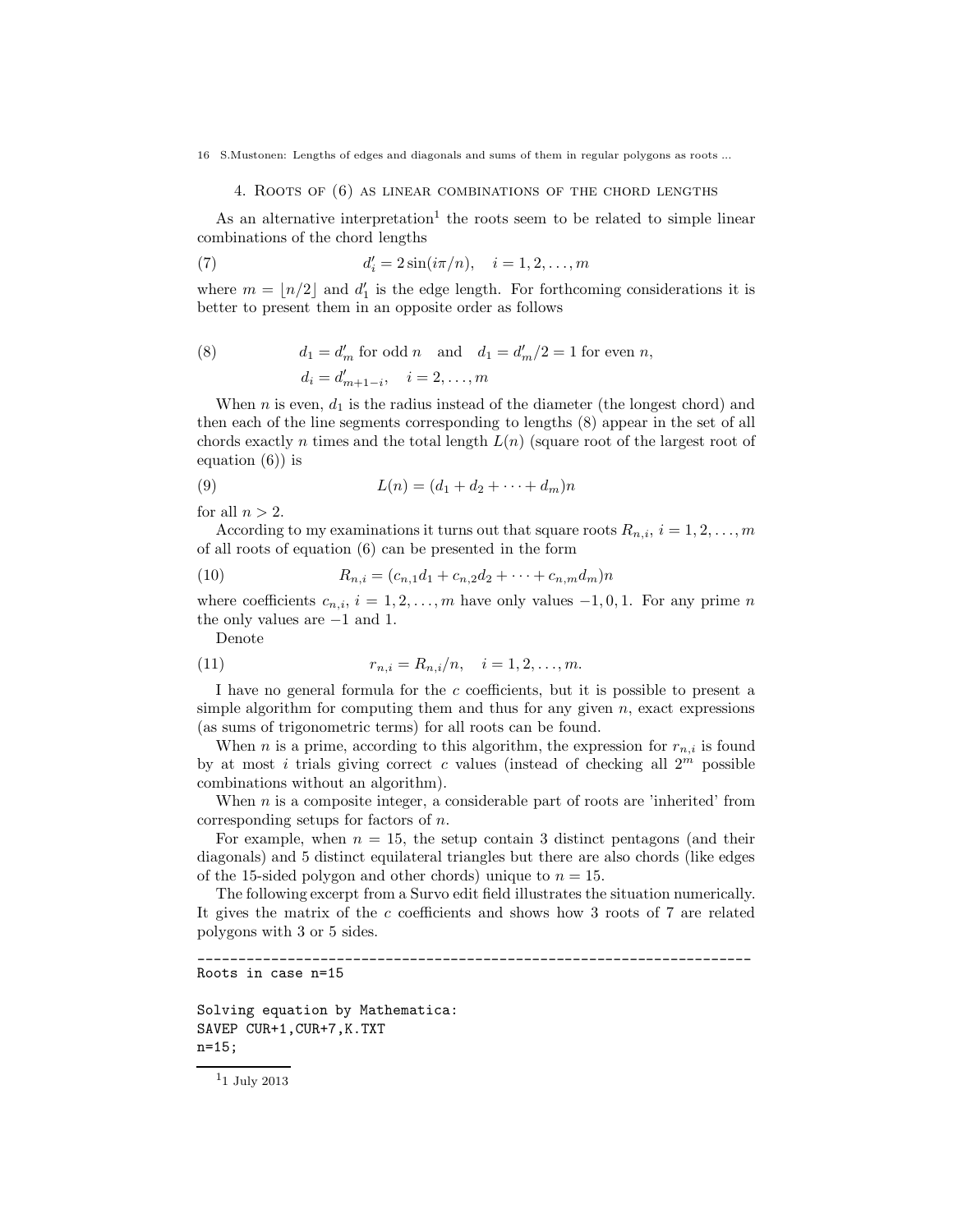```
S.Mustonen: Lengths of edges and diagonals and sums of them in regular polygons as roots ... 17
eq=Sum[(-1)^i*Binomial[n,2*i+1]*n^(n-2*i-1)*x^i,{i,0,(n-1)/2}];
lst=N[Solve[eq == 0, x, Reals], 16];lst2=x/.lst;
lst3=Map[Sqrt,lst2];
lst4=Function[x,x/n]/@lst3;
TableForm[Sort[lst4,Greater]]
r_{-}{15,i} values, i=1,2,...,7:
/MATHRUN K.TXT
Out[8]//TableForm= 9.514364454222585
                  3.077683537175253
                  1.7320508075688773
                   1.1106125148291929
                   0.7265425280053609
                   0.4452286853085362
                   0.2125565616700221
Computing chord lengths d:
n=15 pi=3.141592653589793
MAT D15=ZER((n-1)/2,1)
MAT TRANSFORM D15 BY 2*sin(((n+1)/2-I#)*pi/n)
MAT LOAD D15,12.123456789012345,CUR+2
MATRIX D15
T(D15_by_2*sin(((n+1)/2-I#)*pi/n))\frac{1}{1} 1
  1 1.989043790736547
  2 1.902113032590307
  3 1.732050807568877
  4 1.486289650954788
  5 1.175570504584946
  6 0.813473286151600
  7 0.415823381635519
Coefficients c (found by algorithm):
MATRIX C15
/// 1 2 3 4 5 6 7
1 1 1 1 1 1 1 1
r_{-}\{5,1\} 0 1 0 0 1 0 0
r_{-}{3,1} 0 0 1 0 0 0 0<br>4 1 -1 1 -1 1 -1 1
        1 -1 1 -1 1 -1 1r_{-}\{5,2\} 0 1 0 0 -1 0 0<br>6 -1 1 -1 1 1 -1 1
       -1 1 -1 1 1 -1 1
7 -1 1 1 -1 -1 1 1
MAT SAVE C15
Checking that C15*D15 gives the r_{-}{15,i} values:
```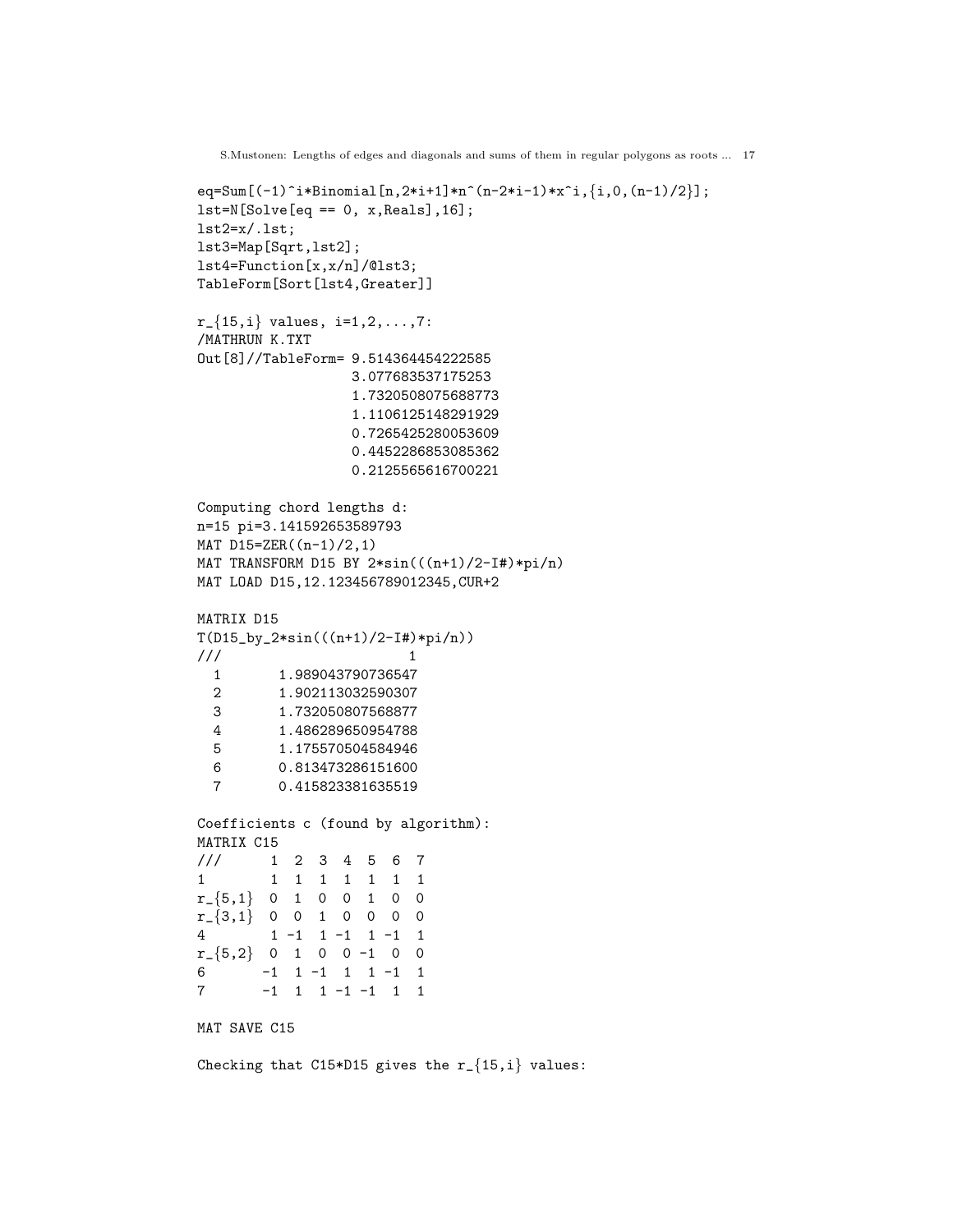```
MAT D15B=C15*D15 / *D15B~C15*T(D15_by_2*sin(((n+1)/2-I#)*pi/n)) 7*1
MAT LOAD D15B
MATRIX D15B
C15*T(D15_by_2*sin(((n+1)/2-I#)*pi/n))
\frac{1}{1} 1
  1 9.514364454222585
r_{-}{5,1} 3.077683537175253
r_{\text{=}}\{3,1\} 1.732050807568877<br>1.110612514829193
          4 1.110612514829193
r_{-}{5,2} 0.726542528005361<br>6 0.445228685308536
           6 0.445228685308536
  7 0.212556561670022
              ____________________________________________________________________
```
When the c coefficients in the matrix C15 are applied to the exact d values  $(8)$ , the expressions of the exact roots are obtained.

Before describing the algorithm for detecting exact roots of equation (6) some auxiliary findings are presented.

4.1. **Approximations of**  $r_{n,1}$ **.** The algorithm will start from reasonable good numerical approximations of  $r_{n,i}$  numbers obtained by the Mathematica code given in the previous example. The exact roots are then determined in the decreasing order. Especially immediately after the 'trivial' first root, on the step  $i$  it is good to know whether the  $r_{n,i}$  happens to be  $r_{k,1}$  of some factor k of n. Then without solving the corresponding equation it is possible to check this by using a good approximation of  $r_{k,1}$ .

The following snapshot from a Survo edit field shows how such an approximation was found.

```
____________________________________________________________________
*SAVE ASUMS2 / Approximating sum of chord lengths
*LOAD INDEX
*
  * *GLOBAL* RESULTS=0 ACCURACY=16 pi=3.141592653589793
*
*Computing approximate r_{n,1} values for odd n:
*
*pi=3.141592653589793
*sum(N):=for(j=1)to((N-1)/2)sum(2*sin(j*pi/N))*
*20 first values as a table:
*
*VAR n,len TO CH
*n=2*ORDER+1
*len=sum(n)
*DATA CH,A+1,A+20,A,A-1
*12345 12345.123456789012345
A n len
* 3 1.732050807568877
* 5 3.077683537175253
```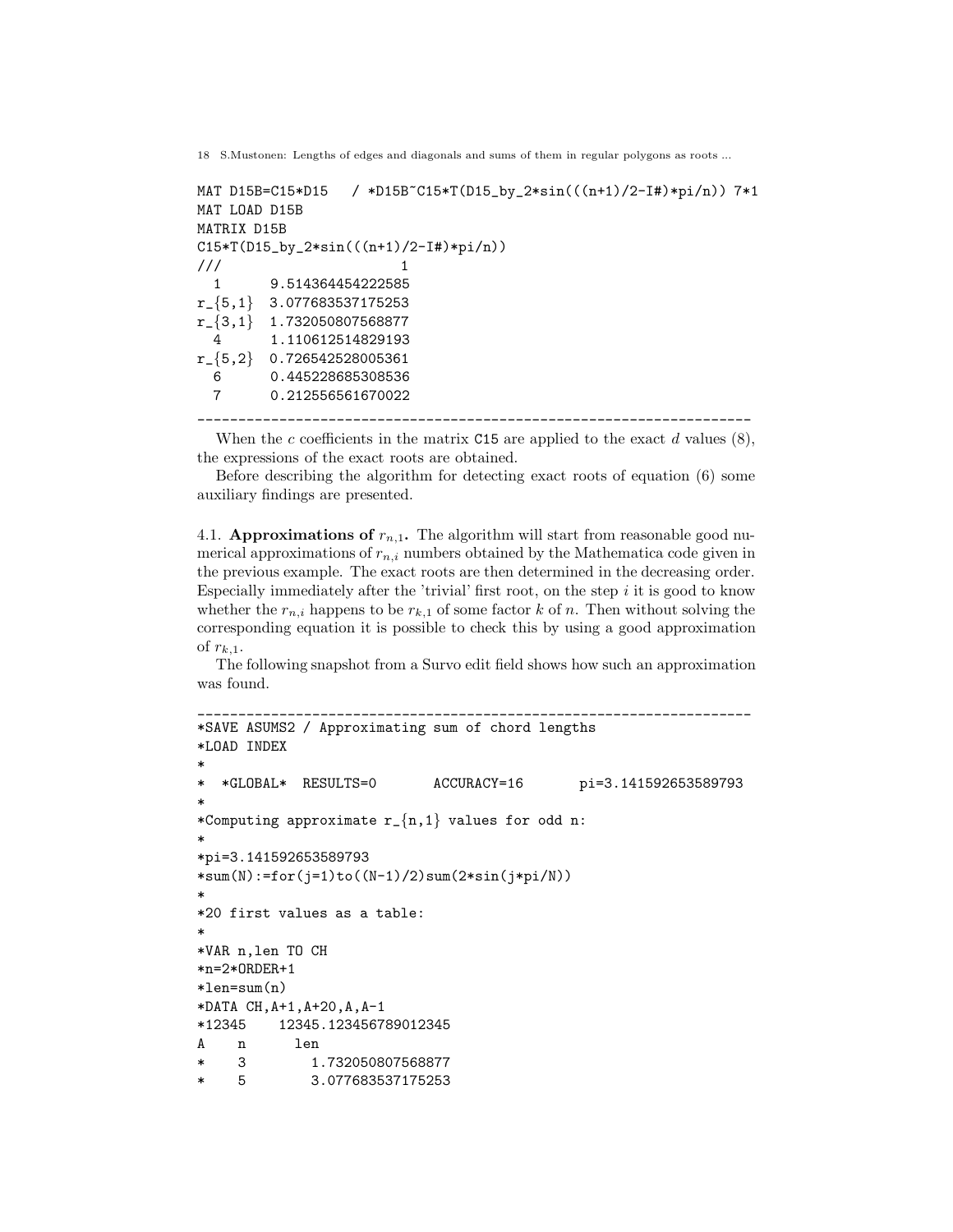```
* 7 4.381286267534823
* 9 5.671281819617709
* 11 6.955152771773474
* 13 8.235740954498493
* 15 9.514364454222585
* 17 10.791718657261582
* 19 12.068205279497754
* 21 13.344072639597711
* 23 14.619482518287244
* 25 15.894544843865305
* 27 17.169336929485834
* 29 18.443914736029271
* 31 19.718319768511250
* 33 20.992583461395551
* 35 22.266730058633755
* 37 23.540778558684998
* 39 24.814744060525122
* 41 26.088638715381673
*
*Saving the data structure to file CHORDS.SVO
*and computing 20000 first values for odd n:
*
*FILE CREATE CHORDS,64,8
*FIELDS:
*1 N 8 n (######)
*2 N 8 len r_{n,1} (#####.###############)
*END
*
*FILE INIT CHORDS,20000
*VAR n,len TO CHORDS
*..............................................
*Testing a linear model for 5000 last cases:
*LINREG CHORDS,CUR+1 / VARS=n(X),len(Y) IND=ORDER,15001,20000
*Linear regression analysis: Data CHORDS, Regressand len N=5000
*Variable Regr.coeff. Std.dev. t
*n 0.636619772800611 0.000000000000000
*constant -0.000030219060136 0.000000000000000
*Variance of regressand len=3378048.267229033200 df=4999
*Residual variance=0.000000000000000000 df=4998
*R=1.0000000000000 R^2=1.0000000000000
*
*It is easy to see that the regression coefficient is about 2/pi
*and the constant term is 0.
*2/pi=0.63661977236758
*
*Thus r_{n-1} is approximately 2/pi*n.
*..............................................
*Improving the approximation by estimating parameters of
```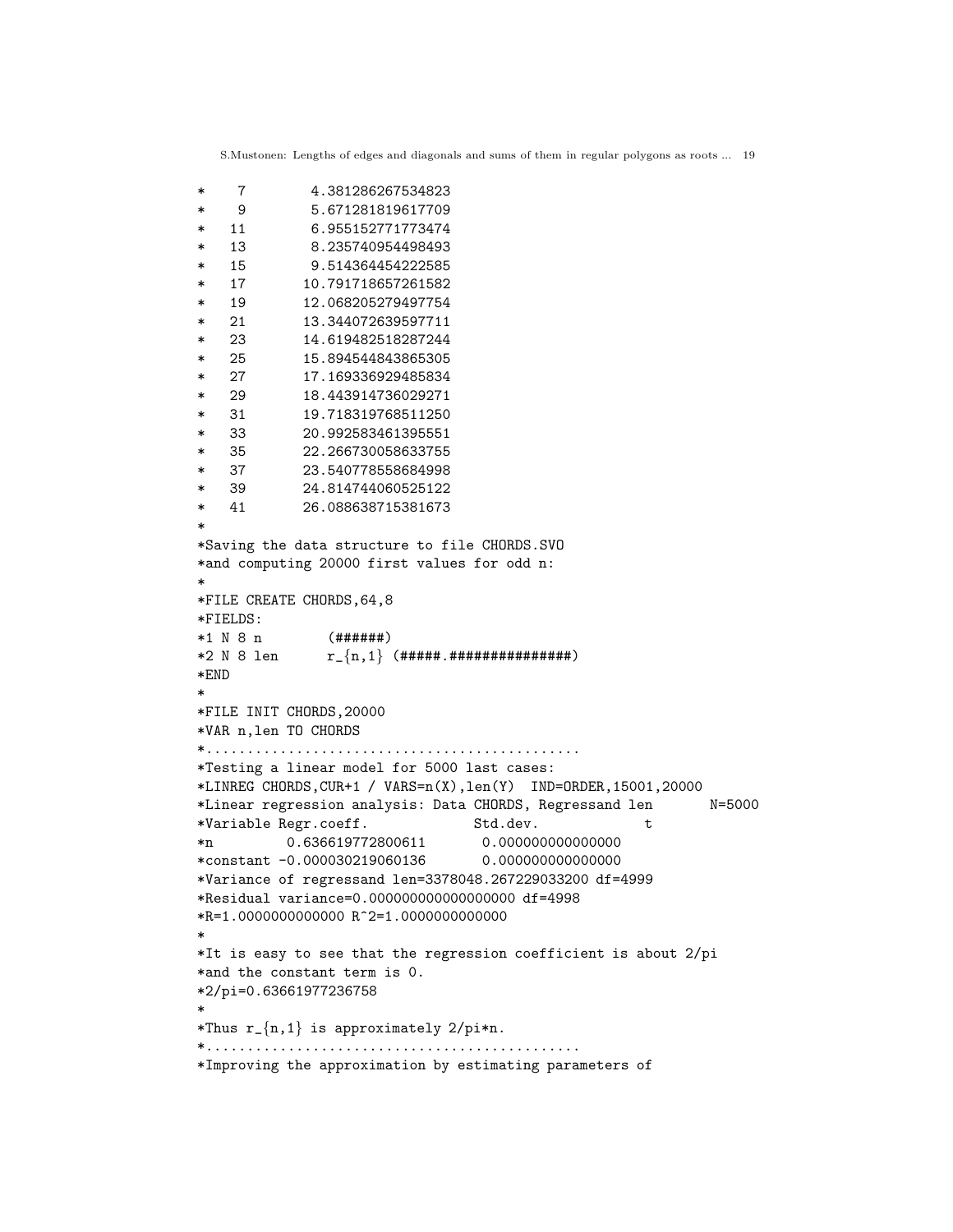```
*a non-linear model:
*MODEL M1
*len=2/pi*n+c*n^b
*
*ESTIMATE CHORDS,M1,CUR+1 / IND=ORDER,1,20000 RESULTS=0
*Estimated parameters of model M1:
*pi=3.14159 (1.31709E-011)
*c=-0.535431 (3.84578E-005)
*b=-1.00663 (3.56619E-005)
*n=20000 rss=0.000002 R^2=1.00000 nf=376
*..............................................
*It seems reasonable to fix b to value -1:
*#b=-1*MODEL M1B
*len=2/pi*n+c*n^b
*
*ESTIMATE CHORDS,M1B,CUR+1 / IND=ORDER,1,20000 RESULTS=0
*Estimated parameters of model M1B:
*pi=3.141592652588964 (0.000000000022732)
*c=-0.529132169451750 (0.000031114719847)
*n=20000 rss=0.000005 R^2=1.00000 nf=66
*..............................................
*
*Computing error diff:
*VAR diff=len-2/pi*n TO CHORDS
*and trying to find a better estimate c:
*MODEL M2
*diff=c/n
*
*c=-0.53*ESTIMATE CHORDS,M2,CUR+1 / IND=ORDER,15000,20000 RESULTS=0
*Estimated parameters of model M2:
*c=-0.523598812330865 (0.000000034138593)
*n=5001 rss=0.000000 R^2=1.00000 nf=4
*
*Since
*-0.52359881/pi=-0.1666666776170682
*it is natural to assume that an 'accurate' value of c/pi is
* -1/6=-0.1666666666666667
*..............................................
*and thus
*c=-pi/6 c=-0.5235987755982988
*..............................................
*A better approximation for r_n,1 is then
*2/pi*n-pi/6/n
*
*VAR diff2:8=len-2/pi*n+pi/6/n TO CHORDS
*
```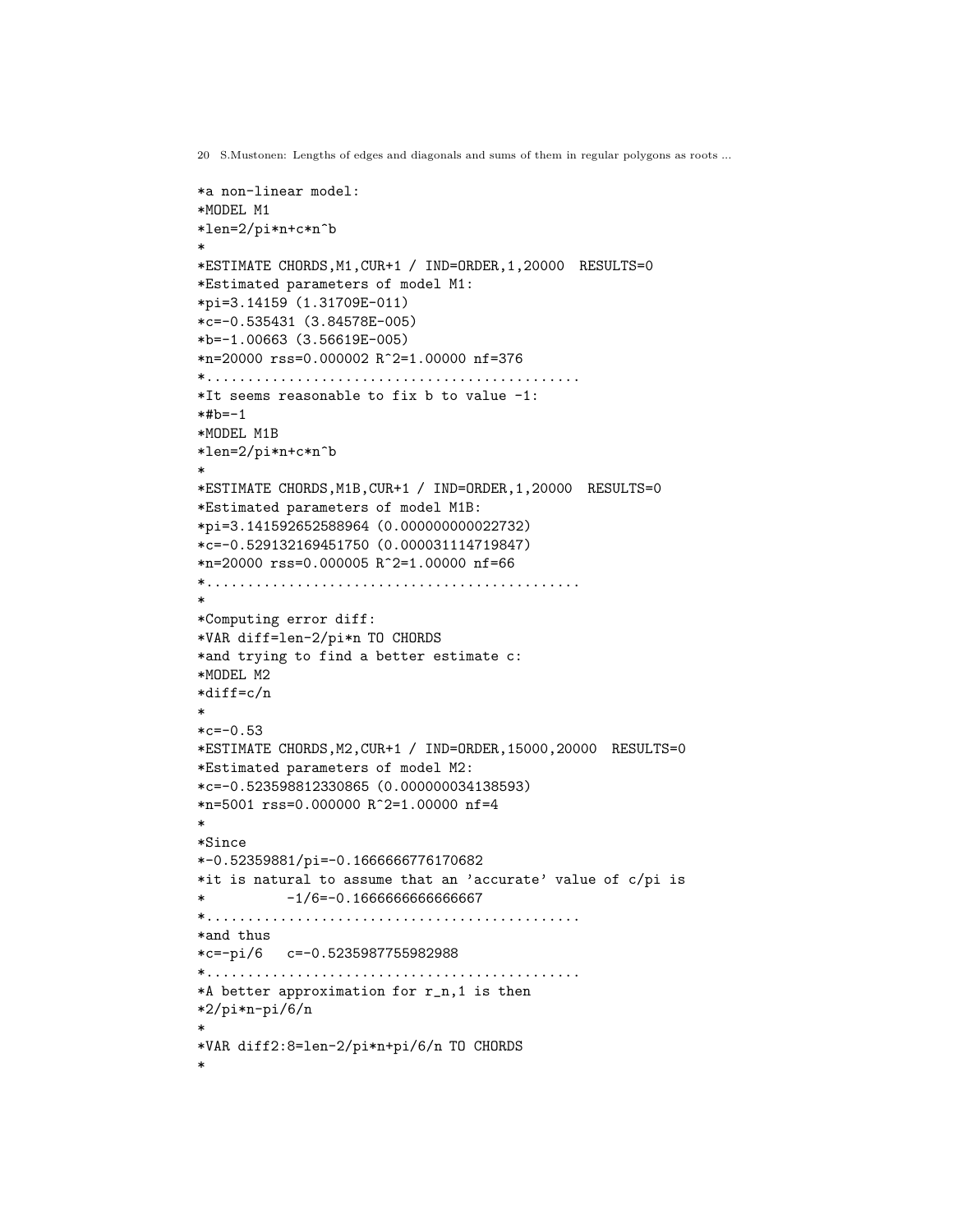```
*FILE UPDATE CHORDS
*FIELDS: (active)
   1 NA_ 8 n (######)
   * 2 NA_ 8 len r_n,1 (#####.###############)
   3 NA- 4 diff \text{len}-2\text{pi}*\text{n} (##.#####)
* 4 NA- 8 diff2 ~len-2/pi*n+pi/6/n (##.###############)
*END
*Survo data file CHORDS: record=64 bytes, M1=8 L=64 M=4 N=20000
*FILE SHOW CHORDS
*..............................................
*
*FILE LOAD +CHORDS / IND=ORDER,1,20
* n len diff diff2
* 3 1.732050807568877 -0.17781 -0.003275584334434
* 5 3.077683537175253 -0.10542 -0.000695569542994
* 7 4.381286267534823 -0.07505 -0.000252313952776
* 9 5.671281819617709 -0.05830 -0.000118489957379
* 11 6.955152771773474 -0.04766 -0.000064835579167
* 13 8.235740954498493 -0.04032 -0.000039257387888
* 15 9.514364454222585 -0.03493 -0.000025546251249
* 17 10.791718657261582 -0.03082 -0.000017545010931
* 19 12.068205279497754 -0.02757 -0.000012565191646
* 21 13.344072639597711 -0.02494 -0.000009305093008
* 23 14.619482518287244 -0.02277 -0.000007082010680
* 25 15.894544843865305 -0.02095 -0.000005514300299
* 27 17.169336929485834 -0.01940 -0.000004377194484
* 29 18.443914736029271 -0.01806 -0.000003532437546
* 31 19.718319768511250 -0.01689 -0.000002891799957
* 33 20.992583461395551 -0.01587 -0.000002397171050
* 35 22.266730058633755 -0.01496 -0.000002009214498
* 37 23.540778558684998 -0.01415 -0.000001700656098
* 39 24.814744060525122 -0.01343 -0.000001452179828
* 41 26.088638715381673 -0.01277 -0.000001249845303
*
*FILE LOAD +CHORDS / IND=ORDER,19996,20000
* n len diff diff2
* 39993 25460.334543204342000 -0.00001 -0.000000000079406
* 39995 25461.607782749659000 -0.00001 -0.000000000152024
* 39997 25462.881022295140000 -0.00001 -0.000000000060868
* 39999 25464.154261840722000 -0.00001 0.000000000132218
* 40001 25465.427501385904000 -0.00001 -0.000000000074809
*
*Solving n from len=2/pi*n-pi/6/n gives
*
*n(len):=pi*(3*len+sqrt(12+9*len^2))/12
*and, for example,
*n(26.088638715381673)=40.999998037707684
*n(25465.427501385904000)=40000.999999999884
```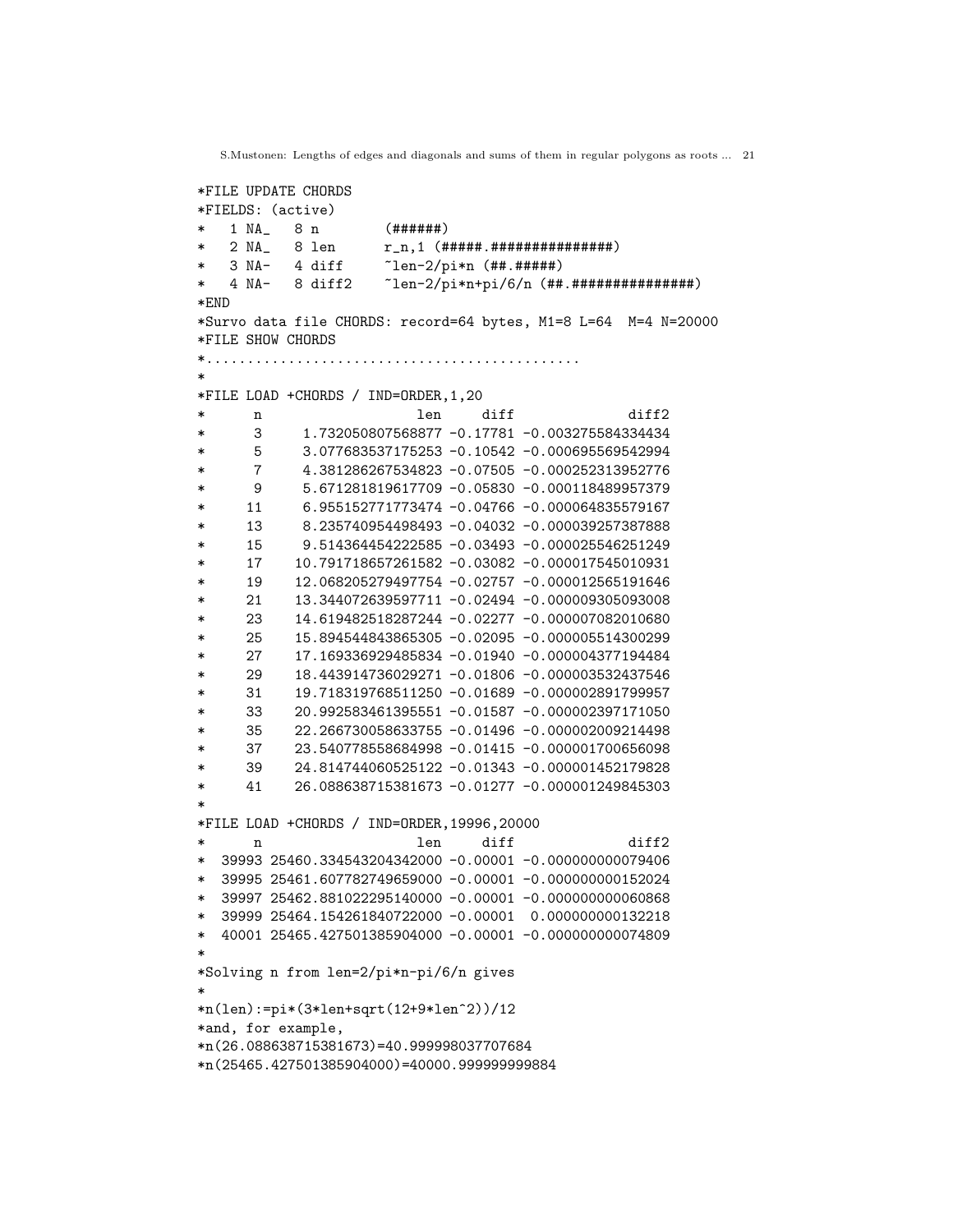# \*n(1.7320508075688770)=2.9952861759632774

\_\_\_\_\_\_\_\_\_\_\_\_\_\_\_\_\_\_\_\_\_\_\_\_\_\_\_\_\_\_\_\_\_\_\_\_\_\_\_\_\_\_\_\_\_\_\_\_\_\_\_\_\_\_\_\_\_\_\_\_\_\_\_\_\_\_\_\_

These calculations indicate that if an approximate root  $R$  of equation (6) for a given  $n$  has been obtained, it is possible that it is also the largest root of the corresponding equation for some factor, say  $k$  of n and  $k$  is the nearest integer to

(12) 
$$
n(r) = (3r + \sqrt{12 + 9r^2})\pi/12
$$

where  $r = \sqrt{R}/n$ .

\*

By the aid of Mathematica also better approximations can be found as follows:

\_\_\_\_\_\_\_\_\_\_\_\_\_\_\_\_\_\_\_\_\_\_\_\_\_\_\_\_\_\_\_\_\_\_\_\_\_\_\_\_\_\_\_\_\_\_\_\_\_\_\_\_\_\_\_\_\_\_\_\_\_\_\_\_\_\_\_\_

```
*More accurate approximation by using Mathematica assuming that
*len=-2/pi*n+pi/6/n + O(1/n^3)
*
*SAVEP CUR+1,E,K.TXT
*n=100001;
*s=N[Sum[2*Sin[i*Pi/n],\{i,1,(n-1)/2\}],200];
*N[(s-2/Pi*n+Pi/6/n)*n^3,30]
E
*/MATH K.TXT
*In[2]: = n=100001;*In[3]: = s=N[Sum[2*Sin[i*Pi/n], {i,1,(n-1)/2}], 200];*In[4]: = N[(s-2/Pi*n+Pi/6/n)*n^3,30]*Out[4]= -0.0861285463361900663901520713508
*
*-0.0861285463361900663901520713508/pi^3=-0.0027777777778431
*
*0.00277777777777(10:ratio)=1/360 (-7.778066385411e-015)
*
*Then it is plausible to assume that
*
*len = 2*(pi/n)^(-1) - 1/6*(pi/n)^1 - 1/360*(pi/n)^3 + 0(1/n^5)*................................
*VAR diff3:8=len-2/pi*n+pi/6/n+pi^3/360/n^3 TO CHORDS
*
*FILE UPDATE CHORDS
*FIELDS: (active)
   1 NA_ 8 n (######)
   * 2 NA_ 8 len r_n,1 (#####.###############)
  3 NA- 4 diff \tilde{} an-2/pi*n (##.#####)
  4 NA- 8 diff2  ~len-2/pi*n+pi/6/n (##.#################
* 5 NA- 8 diff3 ~len-2/pi*n+pi/6/n+pi^3/360/n^3 (##.#################
*END
*Survo data file CHORDS: record=64 bytes, M1=8 L=64 M=5 N=20000
*.............................
*FILE LOAD +CHORDS / IND=ORDER,1,10
* n len diff diff2 diff3
* 3 1.732050807568877 -0.17781 -0.003275584334434 -0.000085638173909
```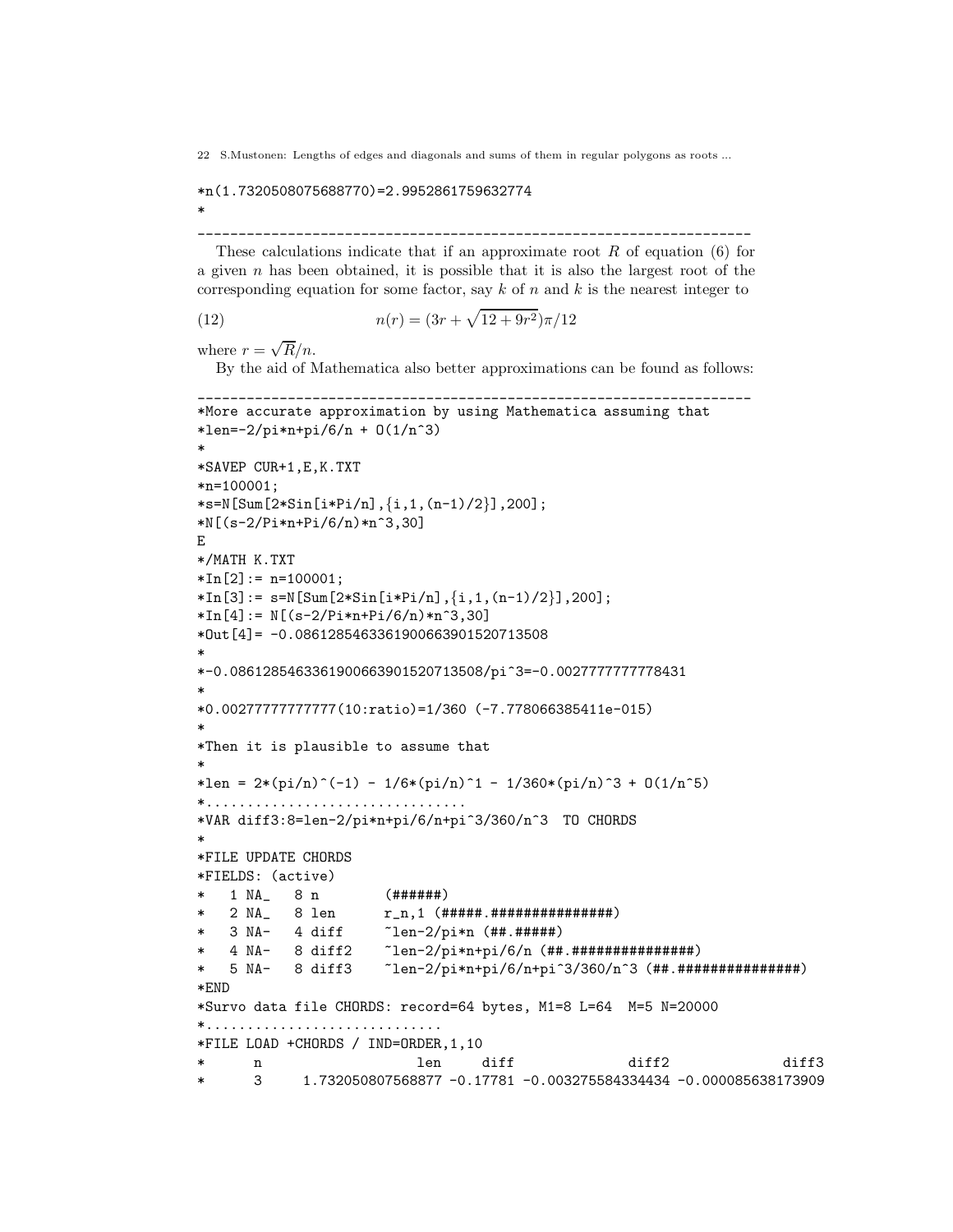```
* 5 3.077683537175253 -0.10542 -0.000695569542994 -0.000006541172321
* 7 4.381286267534823 -0.07505 -0.000252313952776 -0.000001210319148
* 9 5.671281819617709 -0.05830 -0.000118489957379 -0.000000343803285
* 11 6.955152771773474 -0.04766 -0.000064835579167 -0.000000125927526
* 13 8.235740954498493 -0.04032 -0.000039257387888 -0.000000054590285
* 15 9.514364454222585 -0.03493 -0.000025546251249 -0.000000026681965
* 17 10.791718657261582 -0.03082 -0.000017545010931 -0.000000014266715
* 19 12.068205279497754 -0.02757 -0.000012565191646 -0.000000008179496
* 21 13.344072639597711 -0.02494 -0.000009305093008 -0.000000004958429
*
*
*SAVEP CUR+1,E,K.TXT
*n=40001;
*len=N[n*Sum[2*Sin[i*Pi/n], {i,1,(n-1)/2}] / n,200];
*x=Pi/n;*diff3=N[len-2/x+x/6+x^3/360,50]
*N[1/(diff3/x^5),50]
E
*/MATH K.TXT
*In[2]: = n=40001;*In[3]: = len=N[n*Sum[2*Sin[i*Pi/n], {i,1,(n-1)/2}] / n,200];*In[4]: = x=Pi/n;*In[5]:= diff3=N[len-2/x+x/6+x^3/360,50]* -25
*Out[5]= -1.9762565830170763817726159603670164772705964303859 10
*In[6]: = N[1/(diff3/x<sup>5</sup>),50]*Out[6]= -15119.999997668422540569214573177437014774960378730
*
*SAVEP CUR+1,E,K.TXT
*n=100001;
*len=N[n*Sum[2*Sin[i*Pi/n],i,1,(n-1)/2]/n,200];
*x=Pi/n:
*diff3=N[len-2/x+x/6+x^3/360,50]
*N[1/(diff3/x^5),50]
E
*/MATHRUN K.TXT
* -27
*Out[5]= -2.0238385202884339314331977578590220645084862525051 10
*Out[6]= -15119.999999626936414947736668434435617711305705399
*
*By denoting
*x=pi/n
*we seem to have an approximation
*len=2/x-x/6-x^3/360-x^5/15120+0(x^7)*
*and it can be improved three times in a similar way:
*
*SAVEP CUR+1,E,K.TXT
```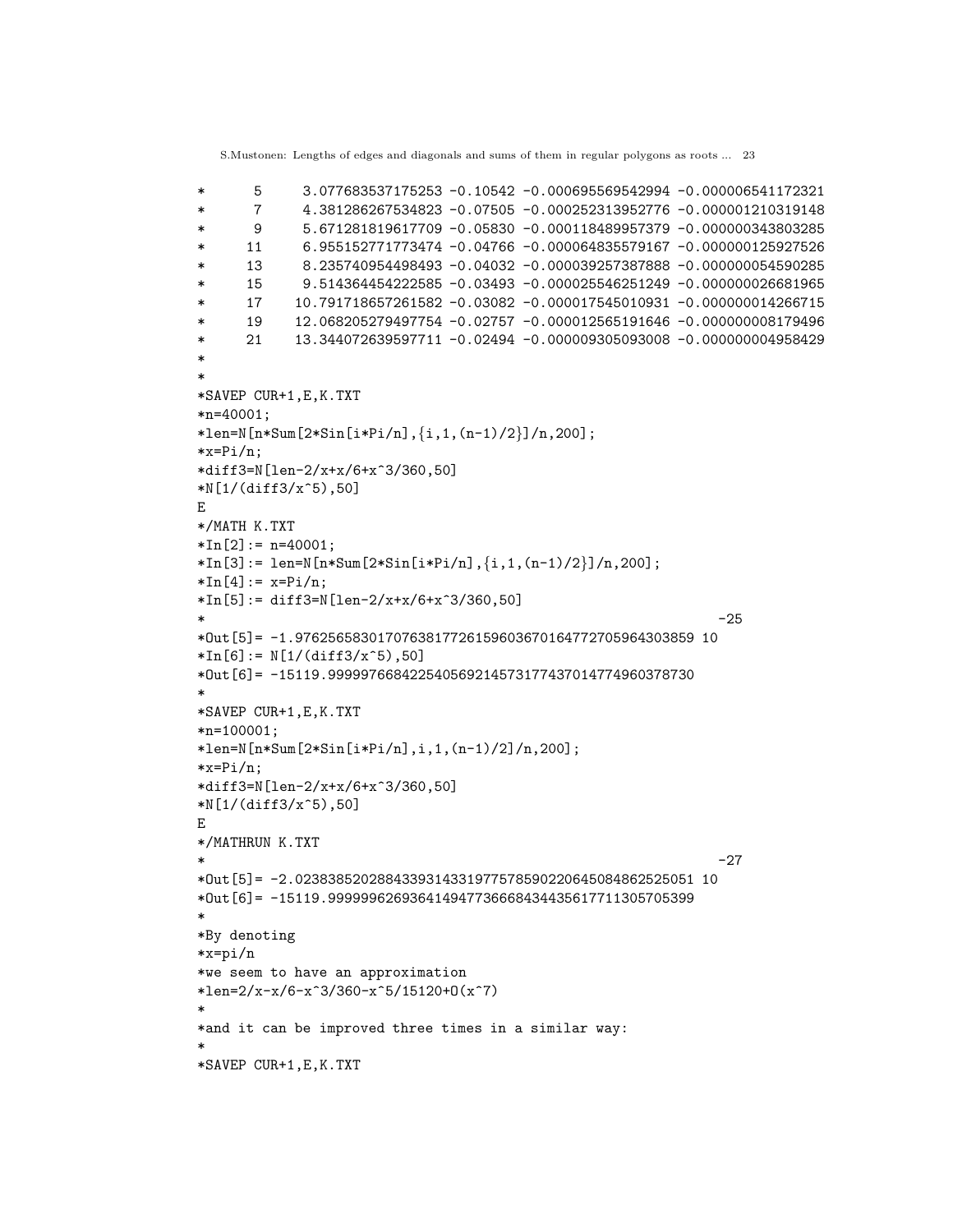```
*n=100001;
*len=N[n*Sum[2*Sin[i*Pi/n],i,1,(n-1)/2]/n,200];
*x=Pi/n;*diff3=N[len-2/x+x/6+x^3/360+x^5/15120,50]
*N[1/(diff3/x^7),50]
E
*/MATHRUN K.TXT
* -38
*Out[5]= -4.9935215208047019849015116677907833794060941606789 10
*Out[6]= -604799.99998492672383627507011655478992485691665780
*
*len=2/x-x/6-x^3/360-x^5/15120-x^7/604800+O(x^9)*
*SAVEP CUR+1,E,K.TXT
*n=1000001;
*len=N[n*Sum[2*Sin[i*Pi/n],i,1,(n-1)/2]/n,200];
*x=Pi/n;*diff3=N[len-2/x+x/6+x^3/360+x^5/15120+x^7/604800,50]
*N[1/(diff3/x^9),50]
E
*/MATHRUN K.TXT
* -57
*Out[5]= -1.2446234439676636496680838175472581526891070623802 10
* 7
*Out[6]= -2.3950079999994016969103527863843231086563318915121 10
* -2.39500799999940*10^7=-23950079.999993999
*
*len=2/x-x/6-x^3/360-x^5/15120-x^7/604800-x^9/23950080+O(x^11)
*
*SAVEP CUR+1,E,K.TXT
*n=1000001;
*len=N[n*Sum[2*Sin[i*Pi/n],i,1,(n-1)/2]/n,200];
*x=Pi/n;*diff3=N[len-2/x+x/6+x^3/360+x^5/15120+x^7/604800+x^9/23950080,50]
*N[1/(diff3/x^11),50]E
*/MATHRUN K.TXT
* -70
*Out[5]= -3.1092257394263769350080030709847800821512151223973 10
* 8
*Out[6]= -9.4621879015895306980749940551059337519946009196354 10
*
*The approximation works similarly for even n values and improves
*when n grows.
*The accuracy for the 9th degree approximation
*l(x):=2/x-x/6-x^3/360-x^5/15120-x^7/604800-x^9/23950080*for the smallest n values:
*
```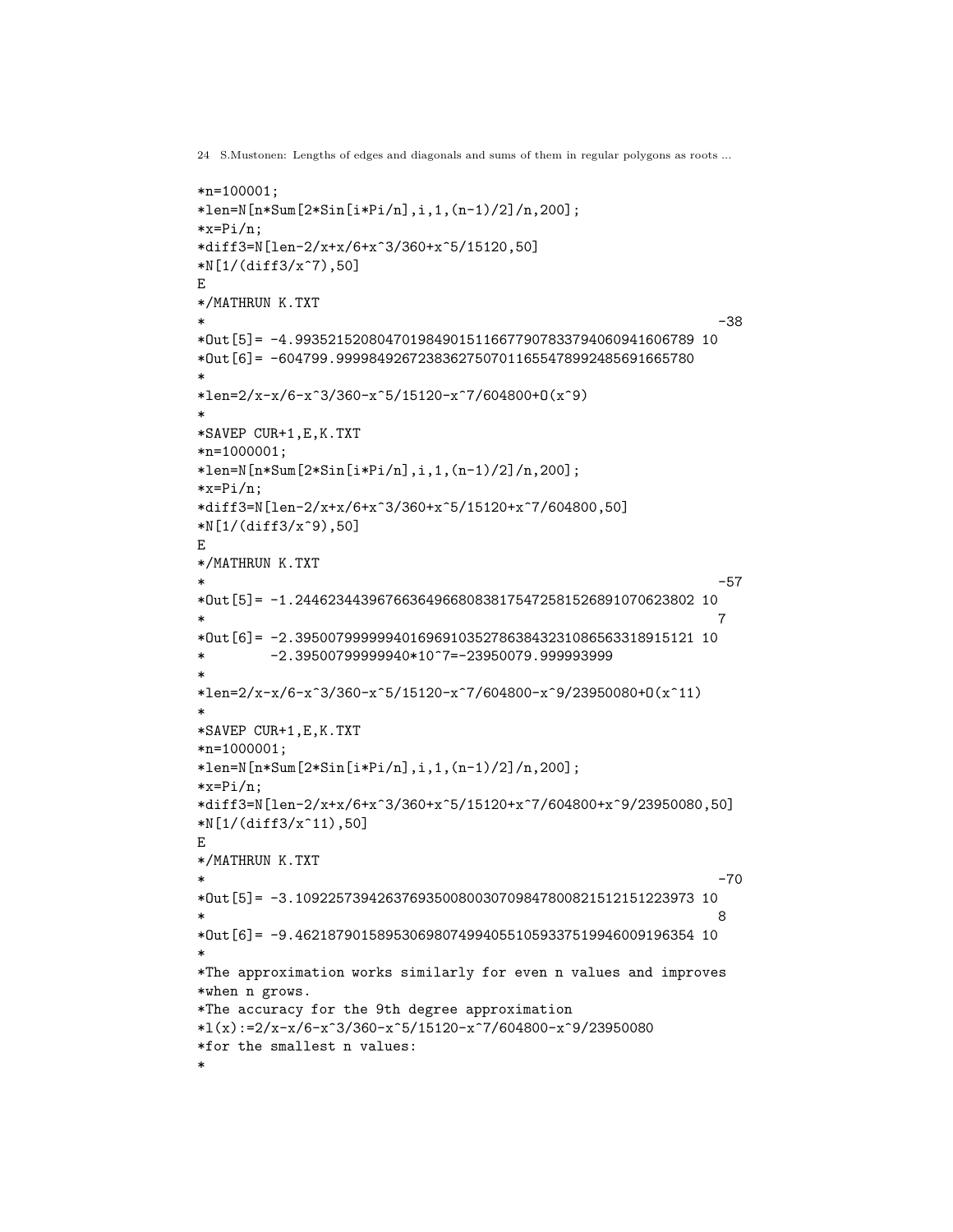```
S.Mustonen: Lengths of edges and diagonals and sums of them in regular polygons as roots ... 25
*n=3: sqrt(3)-l(pi/3)=-0.0000000018053257
*n=2: 1-l(pi/2)=-0.000000161938722 "2-sided polygon (2 x radius)"
*n=1: 0-l(pi)=-0.0004145475699363 "1-sided polygon (null)"
*
*The divisors in this type of approximations seem to be related
*to factorials in this way:
        fact(3)=6* 3*fact(5)=360
      3*fact(7)=15120
  5/3*fact(9)=604800
* 3/5*fact(11)=23950080
                    ___________________________________________________________________
```
Although only odd  $n$  values were considered above, the approximations work similarly for any even  $n$ . The accuracy of the last approximation is about 70 significant digits for  $n = 1000001$ . Unfortunately, it seems to be difficult to determine more terms in in this approximation, since the next 'divisor' (for  $x^{11}$ ) is about 946218790.16 and definitely not an integer.

4.2. Determining c coefficients in  $(10)$ . At first only cases where n is a prime number are considered for certain specific values. It is shown how the  $c$  coefficients are found for  $n = 23$  'in the hard way' by listing all possible (2048) combinations of eleven  $+1$ 's and  $-1$ 's.

```
___________________________________________________________________
*SAVE PGON23A / Roots of 23-sided regular polygon
*LOAD INDEX
*/LMAX
                          ACCURACY=16 pi=3.141592653589793
*n=23
*MAT D23=ZER((n-1)/2,1)
*MAT TRANSFORM D23 BY 2*sin(((n+1)/2-I#)*pi/n)
*MAT LOAD D23,12.123456789012345,CUR+2
*
*MATRIX D23
*T(D23_by_2*sin(((n+1)/2-I#)*pi/n))
*/// 1
* 1 1.995337538381078
 2 1.958168175364646
  3 1.884521844237641
* 4 1.775770436804750
* 5 1.633939786020884
 6 1.461671928556248
  7 1.262175888652106
 8 1.039167900070867
 9 0.796802179692483
* 10 0.539593542314049
* 11 0.272333298192493
*
*.....................................................................................
```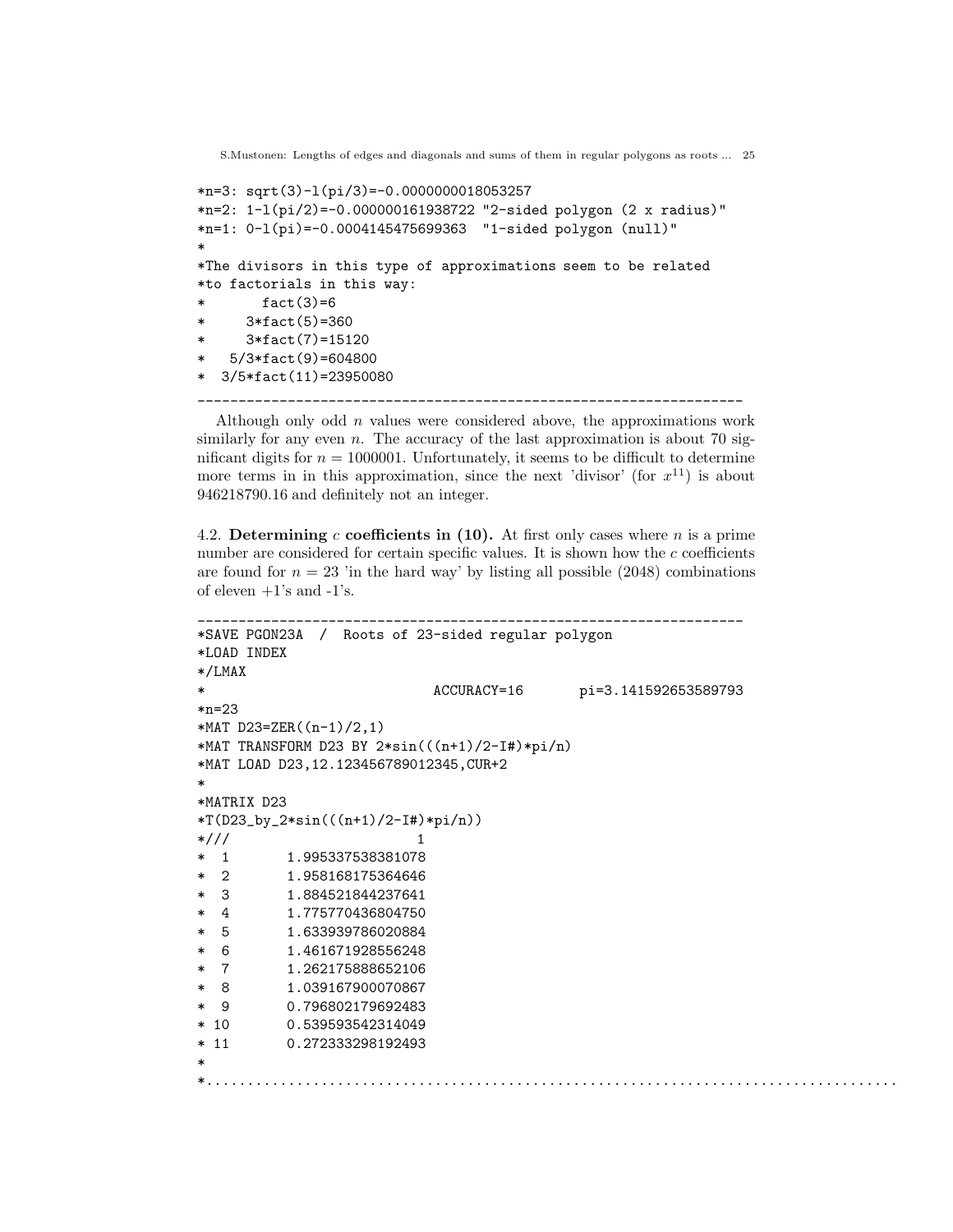```
*Computing approximate values of r_2, i, i=1,2,\ldots,11:
*SAVEP CUR+1,E,K.TXT
*n=23;
*eq=Sum[(-1)^i*Binomial[n,2*i+1]*n^(n-2*i-1)*x^i,\{i,0,(n-1)/2\}];
*lst=N[Solve[eq == 0, x, Reals], 16];*lst2=x/.lst;*lst3=Map[Sqrt,lst2];
*lst4=Function[x,x/n]/@lst3;
*TableForm[Sort[lst4,Greater]]
E
*/MATH K.TXT
*In[2]: = n=23;*\ln[3]: = \text{eq}=\text{Sum}[(-1)^{i}*\text{Binomial}[n,2*i+1]*n^{i}-(n-2*i-1)*x^{i},\{i,0,(n-1)/2\}];*In[4]: = 1st=N[Solve[eq == 0, x, Reals], 16];*In[5]: = 1st2=x/.1st;*In[6]:= lst3=Map[Sqrt,lst2];
*In[7]: = 1st4 = Function[x, x/n]/@lst3;*In[8]:= TableForm[Sort[lst4,Greater]]
*Out[8]//TableForm= 14.619482518287245
* 4.812264198989465
* 2.813730331357741
* 1.9299123940846557
* 1.4166772502560133
* 1.0707385520661250
* 0.8135603437626450
* 0.6081134712889860
* 0.4343612962382070
* 0.2801868599743765
* 0.13744683634711928
*
*.....................................................................................
*Creating all possible sets of +1,-1 coefficients:
*
*Integers 1, 2, \ldots, 2048 = 2^11 as binary vectors:
*COMB N2 TO K.TXT / N2=INTEGERS,11,2
*
*SHOW K.TXT / Loading lines 301-310 as an example
*0 0 0 0 1 1 0 0 1 0 0
*0 0 0 0 1 1 0 0 1 0 1
*0 0 0 0 1 1 0 0 1 1 0
*0 0 0 0 1 1 0 0 1 1 1
*0 0 0 0 1 1 0 1 0 0 0
*0 0 0 0 1 1 0 1 0 0 1
*0 0 0 0 1 1 0 1 0 1 0
*0 0 0 0 1 1 0 1 0 1 1
*0 0 0 0 1 1 0 1 1 0 0
*0 0 0 0 1 1 0 1 1 0 1
*
```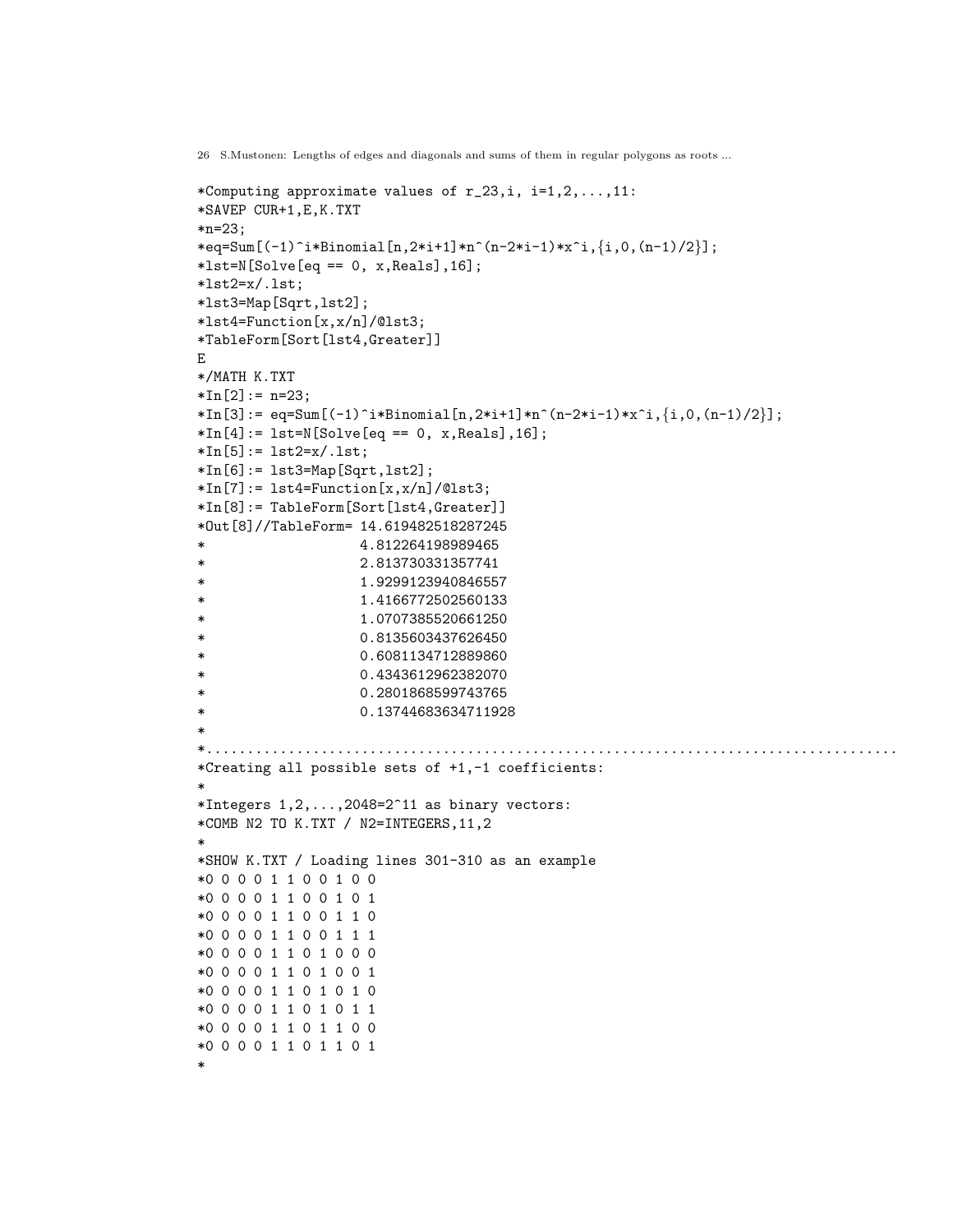```
*Conversion to a matrix B of all +1,-1 combinations:
*FILE SAVE K.TXT TO NEW B / FIRST=1
*MAT SAVE DATA B TO B
*MAT TRANSFORM B BY 2*X#-1
*
*MAT LOAD B(301:310,*),12,CUR+1
*MATRIX B
*T(B_by_2*X#-1)
*/// X1 X2 X3 X4 X5 X6 X7 X8 X9 X1 X1
* 301 -1 -1 1 -1 -1 1 -1 1 1 -1 -1
* 302 -1 -1 1 -1 -1 1 -1 1 1 -1 1
* 303 -1 -1 1 -1 -1 1 -1 1 1 1 -1
* 304 -1 -1 1 -1 -1 1 -1 1 1 1 1
* 305 -1 -1 1 -1 -1 1 1 -1 -1 -1 -1
* 306 -1 -1 1 -1 -1 1 1 -1 -1 -1 1
* 307 -1 -1 1 -1 -1 1 1 -1 -1 1 -1
* 308 -1 -1 1 -1 -1 1 1 -1 -1 1 1
* 309 -1 -1 1 -1 -1 1 1 -1 1 -1 -1
* 310 -1 -1 1 -1 -1 1 1 -1 1 -1 1
*
*Computing all 2048 possible linear combinations with these coefficients:
*MAT A=B*D23 / *A~T(B_by_2*X#-1)*T(D23_by_2*sin(((n+1)/2-I#)*pi/n)) 2048*1
*
*List of r_{23,i} values and their indices in matrix A:
*
* i \t r_{23,i} index
*
* 1 14.619482518287245 2048
* 2 4.812264198989465 1463
* 3 2.813730331357741 925
* 4 1.9299123940846557 871
* 5 1.4166772502560133 497
* 6 1.0707385520661250 1366
* 7 0.8135603437626450 1593
* 8 0.6081134712889860 1921
* 9 0.4343612962382070 694
*10 0.2801868599743765 1326
*11 0.13744683634711928 820
*
*Searching for the index of any particular r value from matrix A
*loaded below in the edit field:
*FIND 0.137446836
*
*Loading coefficients for current r:
*MAT LOAD B(820,*),123,CUR+1
*MATRIX B
*T(B_by_2*X_{+1})*/// X1 X2 X3 X4 X5 X6 X7 X8 X9 X10 X11
```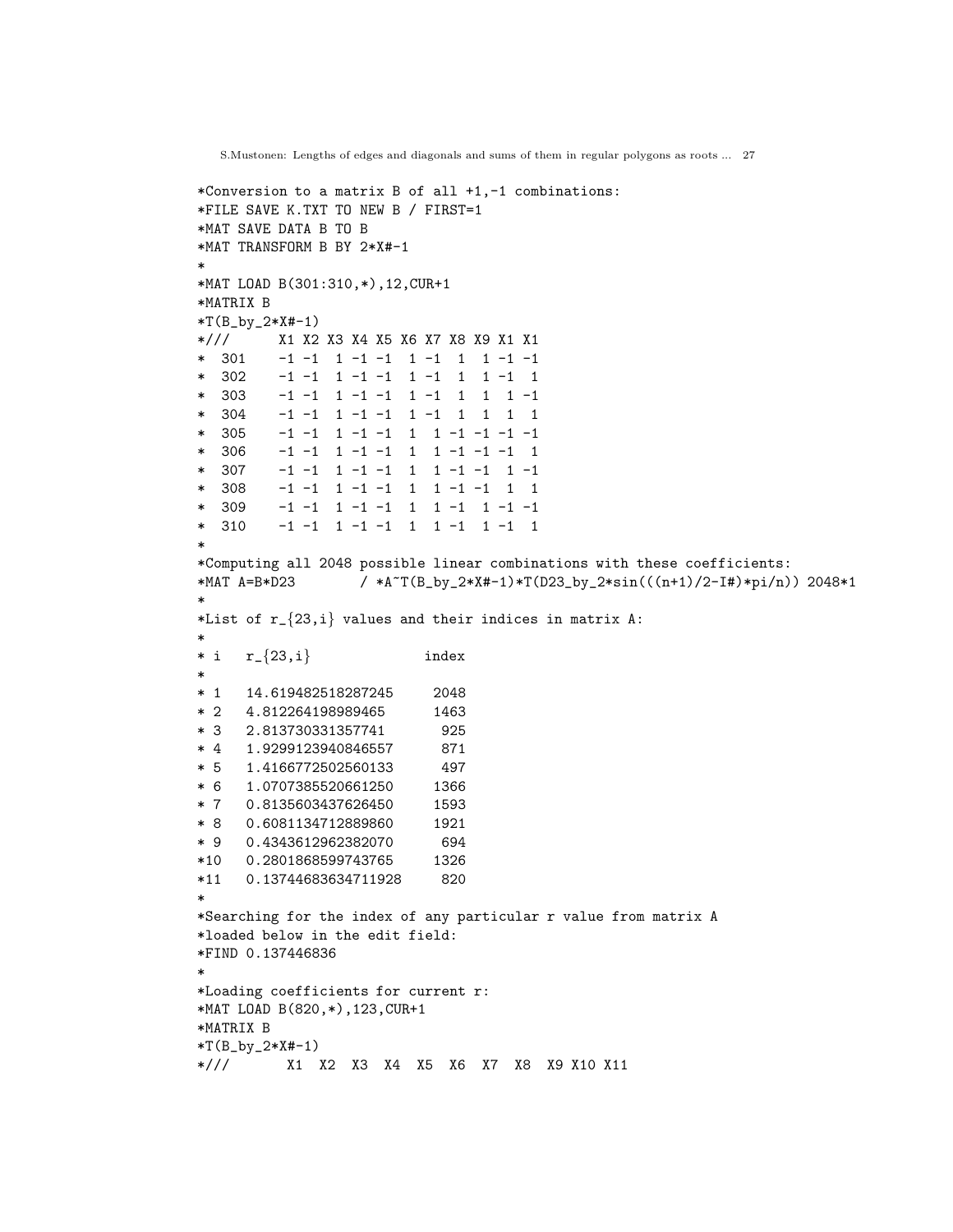```
* 820 -1 1 1 -1 -1 1 1 -1 -1 1 1
*
*All values of linear combinations listed in the current edit field:
*MAT LOAD A,123.1234567890,CUR+1
*MATRIX A
*T(B_by_2*X#-1)*T(D23_by_2*sin(((n+1)/2-I#)*pi/n))
*/// 1
* 1 -14.6194825183
* 2 -14.0748159219
* 3 -13.5402954337
* 4 -12.9956288373
* 5 -13.0258781589
* 6 -12.4812115625
* .... ..............
*
*Creating matrix C23 of coefficients:
*
*n=23 m=(n-1)/2*MAT C23=ZER(m,m)*MAT C23(1,1)=B(2048,*)
*MAT C23(2,1)=B(1463,*)
*MAT C23(3,1)=B(0925,*)
*MAT C23(4,1)=B(0871,*)
*MAT C23(5,1)=B(0497,*)
*MAT C23(6,1)=B(1366,*)
*MAT C23(7,1)=B(1593,*)
*MAT C23(8,1)=B(1921,*)
*MAT C23(9,1)=B(0694,*)
*MAT C23(10,1)=B(1326,*)
*MAT C23(11,1)=B(0820,*)
*
*
*MAT LOAD C23,12,CUR+1
*MATRIX C23
*0&B(2048,*)&B(1463,*)&B(0925,*)&B(0871,*)&B(0497,*)&B(1366,*)&B(1593,*)&B(1921,*)&B(0
*/// 1 2 3 4 5 6 7 8 9 10 11
* 1 1 1 1 1 1 1 1 1 1 1 1
* 2 1 -1 1 1 -1 1 1 -1 1 1 -1
* 3 -1 1 1 1 -1 -1 1 1 1 -1 -1
* 4 -1 1 1 -1 1 1 -1 -1 1 1 -1
* 5 -1 -1 1 1 1 1 1 -1 -1 -1 -1
* 6 1 -1 1 -1 1 -1 1 -1 1 -1 1
* 7 1 1 -1 -1 -1 1 1 1 -1 -1 -1
* 8 1 1 1 1 -1 -1 -1 -1 -1 -1 -1<br>* 9 -1 1 -1 1 -1 1 1 -1 1 -1 1
        -1 1 -1 1 -1 1 1 -1 1 -1 1
* 10 1 -1 1 -1 -1 1 -1 1 1 -1 1
* 11 -1 1 1 -1 -1 1 1 -1 -1 1 1
*
```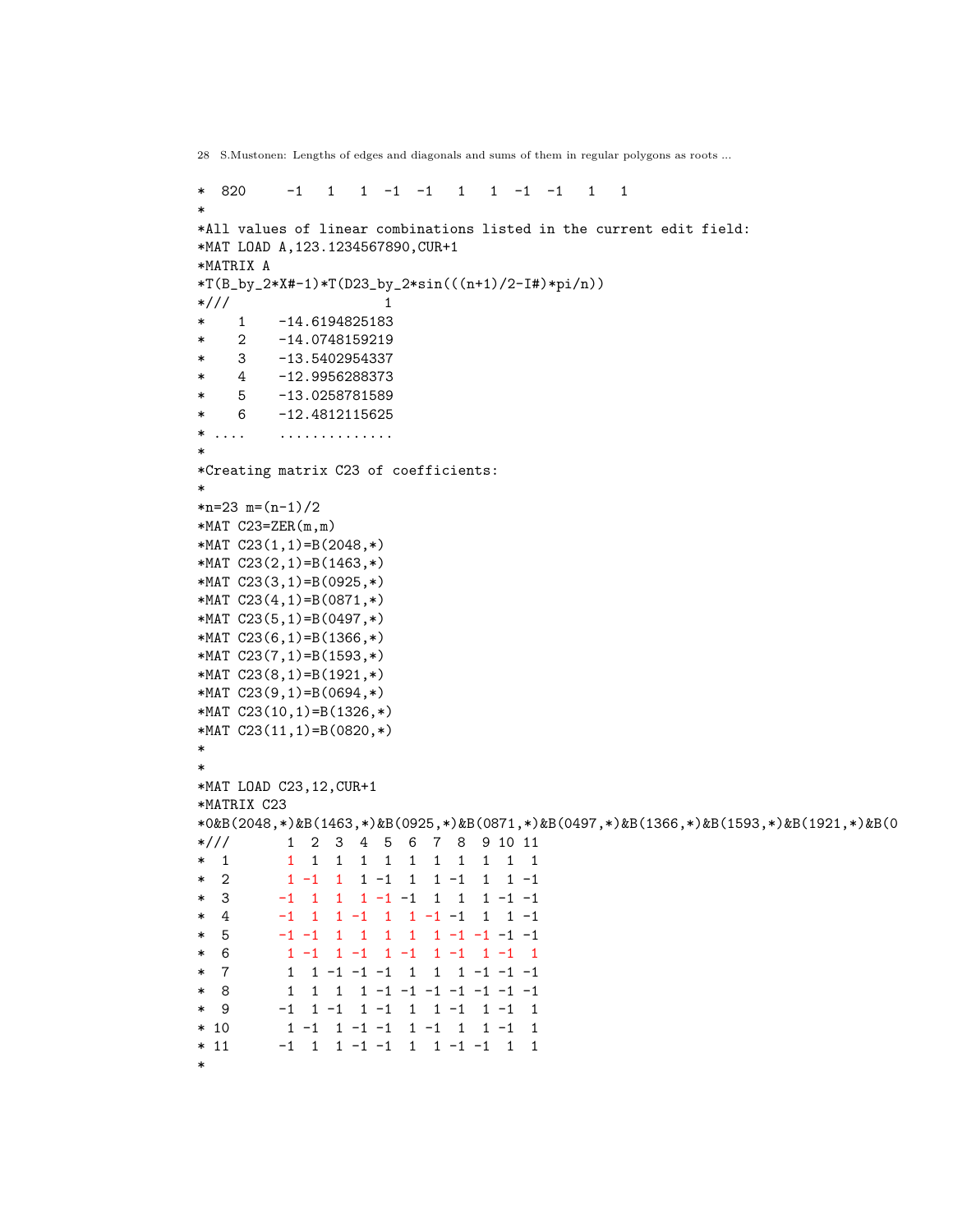\_\_\_\_\_\_\_\_\_\_\_\_\_\_\_\_\_\_\_\_\_\_\_\_\_\_\_\_\_\_\_\_\_\_\_\_\_\_\_\_\_\_\_\_\_\_\_\_\_\_\_\_\_\_\_\_\_\_\_\_\_\_\_\_\_\_\_

It was important to notice certain regularity at least on the first rows of the matrix. The coefficients are *periodical*. The period length on the row i is  $2i - 1$ and those periods are indicated in red. This was also the reason for presenting the chord lengths in decreasing order.

For more revealing information, a similar computing and search process was completed for  $n = 43$  leading to selection of  $(43 - 1)/2 = 21$  linear combinations from  $2^{21} = 2097152$  alternatives. It gave the following matrix of coefficients:

```
___________________________________________________________________
Coefficient matrix C43 for n=43:
```

| 111            |        | 1            | $\overline{2}$                     | 3            | 4              | 5            | 6              | 7              | 8            | 9            | 10                          | 11             | 12                  | 13             | 14             | 15             | 16                  | 17           | 18           | 19                  | 20             | 21             |
|----------------|--------|--------------|------------------------------------|--------------|----------------|--------------|----------------|----------------|--------------|--------------|-----------------------------|----------------|---------------------|----------------|----------------|----------------|---------------------|--------------|--------------|---------------------|----------------|----------------|
| $\mathbf{1}$   | $\ast$ | $\mathbf{1}$ | $\mathbf{1}$                       | $\mathbf{1}$ | $\mathbf{1}$   | $\mathbf{1}$ | $\mathbf{1}$   | $\mathbf{1}$   | $\mathbf{1}$ | $\mathbf{1}$ | $\mathbf{1}$                | $\overline{1}$ | $\mathbf{1}$        | $\mathbf{1}$   | $\mathbf{1}$   | $\mathbf{1}$   | $\mathbf{1}$        | $\mathbf{1}$ | $\mathbf 1$  | 1                   | $\overline{1}$ | $\mathbf{1}$   |
| $\mathbf{2}$   | $\ast$ | $\mathbf{1}$ | $-1$                               | $\mathbf{1}$ | $\mathbf{1}$   | $-1$         | $\mathbf{1}$   | $\mathbf{1}$   | $-1$         | $\mathbf{1}$ | $\mathbf{1}$                | $-1$           | $\mathbf{1}$        | $\mathbf{1}$   | $-1$           | $\mathbf{1}$   | $\mathbf{1}$        | $-1$         | $\mathbf{1}$ |                     | $1 - 1$        | $\mathbf{1}$   |
| 3              | $\ast$ | $-1$         | $\overline{1}$                     | 1            | 1              | $-1$         | $-1$           | 1              | $\mathbf{1}$ | $\mathbf{1}$ | $-1 -1$                     |                | $\mathbf{1}$        | $\mathbf{1}$   | $\mathbf{1}$   | $-1 -1$        |                     | $\mathbf{1}$ | $\mathbf{1}$ |                     | $1 - 1$        | $-1$           |
| 4              |        |              | $1 - 1$                            | 1            | $-1$           | $\mathbf{1}$ | $-1$           | $\mathbf{1}$   | $\mathbf 1$  | $-1$         |                             | $1 - 1$        | 1                   | $-1$           | $\mathbf{1}$   |                | $1 - 1$             | $\mathbf{1}$ | $-1$         |                     | $1 - 1$        | $\overline{1}$ |
| 5              |        |              | $1 - 1 - 1$                        |              | $\overline{1}$ | $\mathbf{1}$ | $\mathbf{1}$   | $-1$           | $-1$         | $\mathbf{1}$ | $\mathbf{1}$                | $-1$           | $-1$                | $\overline{1}$ | $\mathbf{1}$   | $\mathbf{1}$   | $-1 -1$             |              | $\mathbf{1}$ |                     | $1 - 1$        | $-1$           |
| 6              | $\ast$ |              | $1 - 1$                            | 1            | $-1$           | $\mathbf{1}$ | $-1$           | $\mathbf{1}$   | $-1$         | $\mathbf{1}$ | $-1$                        | $\mathbf{1}$   | $\mathbf{1}$        | $-1$           | $\mathbf{1}$   | $-1$           | $\mathbf{1}$        | $-1$         | $\mathbf{1}$ | $-1$                | $\mathbf{1}$   | $-1$           |
| $\overline{7}$ |        | $-1$         | $\mathbf{1}$                       | $-1$         | 1              | 1.           | $-1$           |                | $1 - 1$      | 1.           |                             | $1 - 1$        |                     | $1 - 1$        | $-1$           | $\mathbf{1}$   | $-1$                | $\mathbf{1}$ |              | $1 - 1$             |                | $1 - 1$        |
| 8              |        | $-1$         | $\mathbf{1}$                       |              | $1 - 1$        | $-1$         | $\overline{1}$ | $\mathbf{1}$   | $-1$         | $\mathbf{1}$ |                             | $1 - 1$        | $-1$                | $\mathbf{1}$   |                | $1 - 1 - 1$    |                     | $\mathbf{1}$ |              | $1 - 1 - 1$         |                | $\overline{1}$ |
| 9              |        |              | $-1$ $-1$ $-1$ $-1$                |              |                | $\mathbf{1}$ | $\mathbf{1}$   | $\mathbf{1}$   | $\mathbf{1}$ | $\mathbf{1}$ | 1                           | $\overline{1}$ | $\overline{1}$      | $\mathbf{1}$   |                |                | $-1$ $-1$ $-1$ $-1$ |              |              | $-1$ $-1$ $-1$      |                | $-1$           |
| 10             |        | $-1 -1$      |                                    | 1            | $\mathbf{1}$   | $\mathbf{1}$ | $\mathbf{1}$   | $\mathbf{1}$   | $-1$         |              | $-1$ $-1$                   | $-1$           | $-1$                | $\mathbf{1}$   | $\mathbf{1}$   | 1              | $\mathbf{1}$        | $\mathbf{1}$ |              | $-1$ $-1$ $-1$ $-1$ |                |                |
| 11             |        |              | $1 - 1$                            | $\mathbf{1}$ | $-1$           | $\mathbf{1}$ | $-1$           | $\mathbf{1}$   | $-1$         |              | $1 - 1$                     | $1 - 1$        |                     | $\mathbf{1}$   | $-1$           | $\mathbf{1}$   | $-1$                | $\mathbf{1}$ | $-1$         |                     | $1 - 1$        | $\overline{1}$ |
| 12             |        | $-1$         | $\mathbf{1}$                       | $\mathbf{1}$ | $\mathbf{1}$   | $-1$         | $-1$           | $-1$           | $\mathbf{1}$ | $\mathbf{1}$ |                             |                | $1 - 1 - 1 - 1$     |                | $\overline{1}$ | $\mathbf{1}$   |                     | $1 - 1$      | $-1 -1$      |                     | $\overline{1}$ | 1              |
| 13             |        | $-1$         | $\mathbf{1}$                       | $-1$         | $\mathbf{1}$   | $\mathbf{1}$ | $-1$           | $\mathbf{1}$   | $\mathbf{1}$ | $-1$         |                             | $1 - 1 - 1$    |                     | $\mathbf{1}$   |                | $-1 -1$        | 1                   | $-1$         | $\mathbf{1}$ | $\mathbf{1}$        | $-1$           | $\mathbf{1}$   |
| 14             |        |              | $1 - 1$                            | $\mathbf{1}$ | $-1$           | $\mathbf{1}$ | $\mathbf{1}$   | $-1$           | 1            | $-1$         | $\mathbf{1}$                | $-1 -1$        |                     | $\mathbf{1}$   | $-1$           | $\mathbf{1}$   | $-1$                | $-1$         | $\mathbf{1}$ | $-1$                | $\mathbf{1}$   | $-1$           |
| 15             |        |              | $-1$ $-1$ $-1$ $-1$ $-1$ $-1$ $-1$ |              |                |              |                |                | 1            | $\mathbf{1}$ | $\mathbf{1}$                | $\mathbf{1}$   | $\mathbf{1}$        | $\mathbf{1}$   | $\mathbf{1}$   | $\mathbf{1}$   | $\mathbf{1}$        | $\mathbf{1}$ | $\mathbf{1}$ | $\mathbf{1}$        | $\mathbf{1}$   | $\mathbf{1}$   |
| 16             |        |              | $1 - 1 - 1$                        |              |                | $1 - 1 - 1$  |                | $\overline{1}$ | $\mathbf{1}$ | $-1$         | $\mathbf{1}$                | $\mathbf{1}$   | $-1 -1$             |                | 1              | $\mathbf{1}$   | $-1$                | $\mathbf{1}$ |              | $1 - 1 - 1$         |                | $\mathbf{1}$   |
| 17             |        | $-1 -1$      |                                    | $\mathbf{1}$ | $\mathbf{1}$   | $\mathbf{1}$ |                | $-1$ $-1$ $-1$ |              | $\mathbf{1}$ | $\mathbf{1}$                | $\mathbf{1}$   |                     | $1 - 1$        | $-1 -1$        |                | $\mathbf{1}$        | $\mathbf{1}$ | $\mathbf{1}$ |                     | $-1 -1$        | $-1$           |
| 18             |        |              | $1 - 1$                            | $\mathbf{1}$ | $\mathbf{1}$   | $-1$         | $-1$           | $\mathbf{1}$   |              | $-1 -1$      | $\mathbf{1}$                |                | $-1 -1$             | $\mathbf{1}$   |                | $1 - 1$        | $\mathbf{1}$        | 1            | $-1$         | $\mathbf{1}$        | $\mathbf{1}$   | -1             |
| 19             |        |              | $-1$ $-1$ $-1$                     |              | $\mathbf{1}$   | $\mathbf{1}$ | $\overline{1}$ | $\mathbf{1}$   | $\mathbf{1}$ |              | $1 - 1 - 1 - 1 - 1 - 1 - 1$ |                |                     |                |                |                | $\mathbf{1}$        | $\mathbf{1}$ | $\mathbf{1}$ | 1                   | $\mathbf{1}$   | $\overline{1}$ |
| 20             |        | 1            |                                    |              | $1 - 1 - 1$    | $-1$         | $-1$           | $\mathbf{1}$   | $\mathbf{1}$ | $\mathbf{1}$ |                             |                | $1 - 1 - 1 - 1 - 1$ |                |                | $\overline{1}$ | $\mathbf{1}$        | $\mathbf{1}$ | $\mathbf{1}$ |                     | $-1$ $-1$ $-1$ |                |
| 21             |        |              | $1 - 1 - 1$                        |              | $1 \quad$      |              | $1 - 1 - 1$    |                | $\mathbf{1}$ |              | $1 - 1 - 1$                 |                |                     |                | $1 \t1 -1 -1$  |                | $\mathbf{1}$        | $\mathbf{1}$ | $-1 -1$      |                     | 1              | $\overline{1}$ |
|                |        |              |                                    |              |                |              |                |                |              |              |                             |                |                     |                |                |                |                     |              |              |                     |                |                |

A similar periodicity prevails here, but the actual coefficients on a given line are not usually the same. When comparing this to to the case  $n = 23$ , rows denoted by an asterisk have the same pattern, others not.

There is a strong temptation to look for simple trigonometric functions and after some experiments (by plotting trigonometric curves and observing their sign changes) I came to a conclusion that for primes n the general element of the  $C(n)$ matrix is of the form

(13) 
$$
C(n)_{ij} = \pm \text{sgn}(\cos(q_{n,i}\pi(2j-1)/(2i-1))), \quad i, j = 1, 2, ..., \lfloor n/2 \rfloor
$$

where coeficients  $q_{n,i}$  are positive integers less than i for  $i > 1$  and equal to 1 for  $i = 1$ . The sign of the expression is selected so that the corresponding linear combination gets a positive value.

For example, for  $n = 23$  these coefficients are found by means of Survo as follows:

\_\_\_\_\_\_\_\_\_\_\_\_\_\_\_\_\_\_\_\_\_\_\_\_\_\_\_\_\_\_\_\_\_\_\_\_\_\_\_\_\_\_\_\_\_\_\_\_\_\_\_\_\_\_\_\_\_\_\_\_\_\_\_\_\_\_\_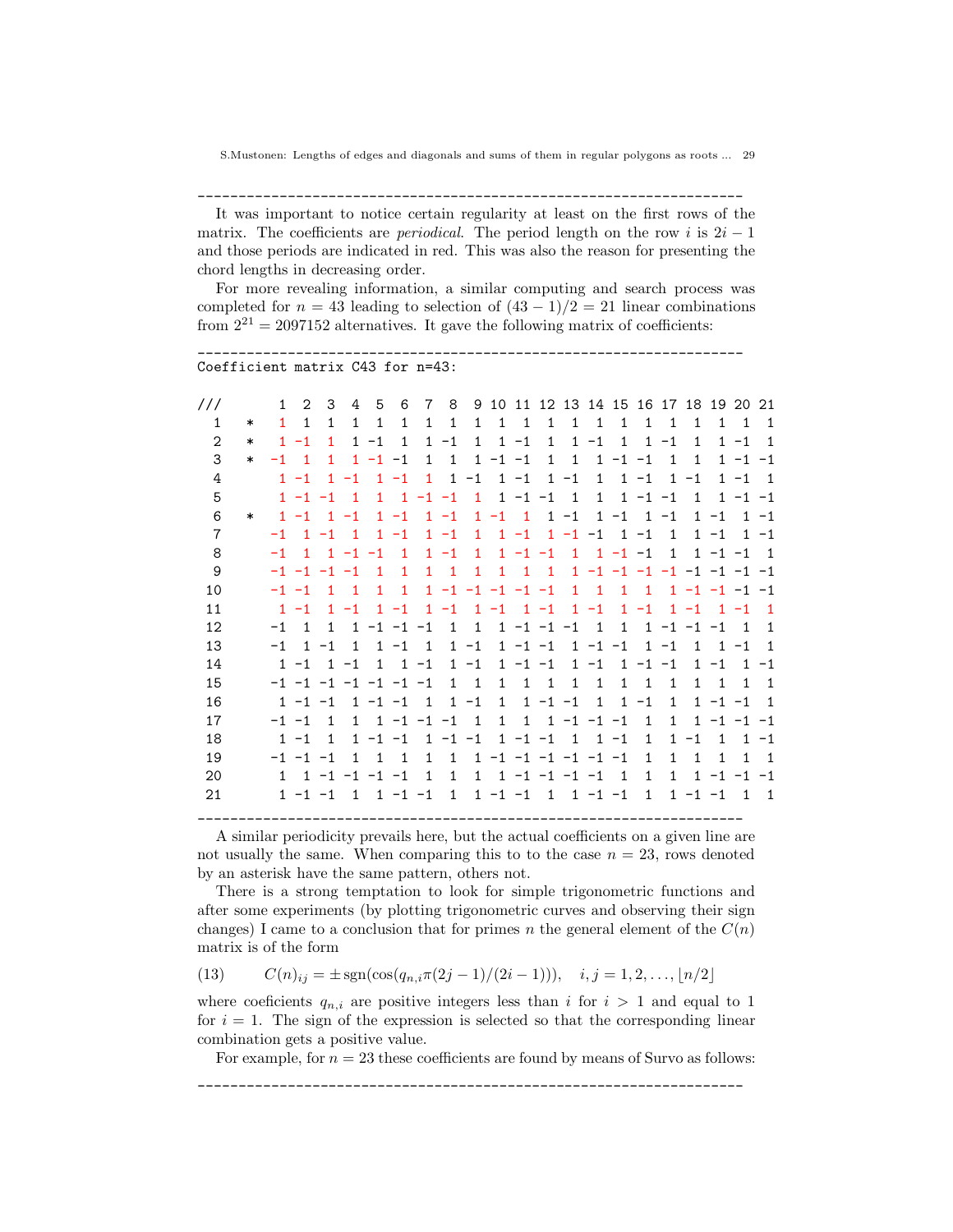```
30 S.Mustonen: Lengths of edges and diagonals and sums of them in regular polygons as roots ...
```

```
pi=3.141592653589793
n=23
q=5 I=11 0<q<=I 0<J#<=I#
MAT H = ZER(1,(n-1)/2)MAT #TRANSFORM H BY sgn(cos(q*pi*(2*J#-1)/(2*I-1)))
MAT G!=H*D23
MAT LOAD G,123.123456789012345,CUR+2
MATRIX G
\frac{1}{2} 1
 1 -0.137446836347119
i r_{23,i} q_{23,i} +-
1 14.619482518287245 1
2 4.812264198989465 1 +
3 2.813730331357741 1
4 1.9299123940846557 1 -
5 1.4166772502560133 1 -
6 1.0707385520661250 5 +
7 0.8135603437626450 2 +
8 0.6081134712889860 1 +
9  0.4343612962382070  7
10 0.2801868599743765 7 +
11 0.13744683634711928 5
___________________________________________________________________
```
In the above display (line 3) the combination  $q=1$  I=1 gives always  $r_{n,1}$  and for other rows the right q value is found by a systematic search starting from q=1.

As mentioned earlier, for composite  $n$  some of the linear combinations are inherited from corresponding calculations of some factors of n. In such a case, no valid q coefficient is found according to (13) and then the correct factor is found by using (12) for  $r = r_{n,i}$ .

When  $n$  is even, the formula (13) is replaced by

(14)  $C(n)_{ij} = \pm \text{sgn}(\cos(q_{n,i}\pi(2j-2)/(2i-1))), \quad i,j=1,2,\ldots,n/2.$ 

The structure of  $r_{i,n}$  numbers for  $n = 30$  is following:

\_\_\_\_\_\_\_\_\_\_\_\_\_\_\_\_\_\_\_\_\_\_\_\_\_\_\_\_\_\_\_\_\_\_\_\_\_\_\_\_\_\_\_\_\_\_\_\_\_\_\_\_\_\_\_\_\_\_\_\_\_\_\_\_\_\_\_ n=30:

The roots related to factors of n=30 are revealed by the equation n(len):=pi\*(3\*len+sqrt(12+9\*len^2))/12

```
so that for the second root 6.313751514675043
n(6.313751514675043)=9.9998654971461942 refers to r_{-}{10,1}Thereafter every third root (3*10=30) is inherited from decagon.
```
Similarly for the third root 3.732050807568877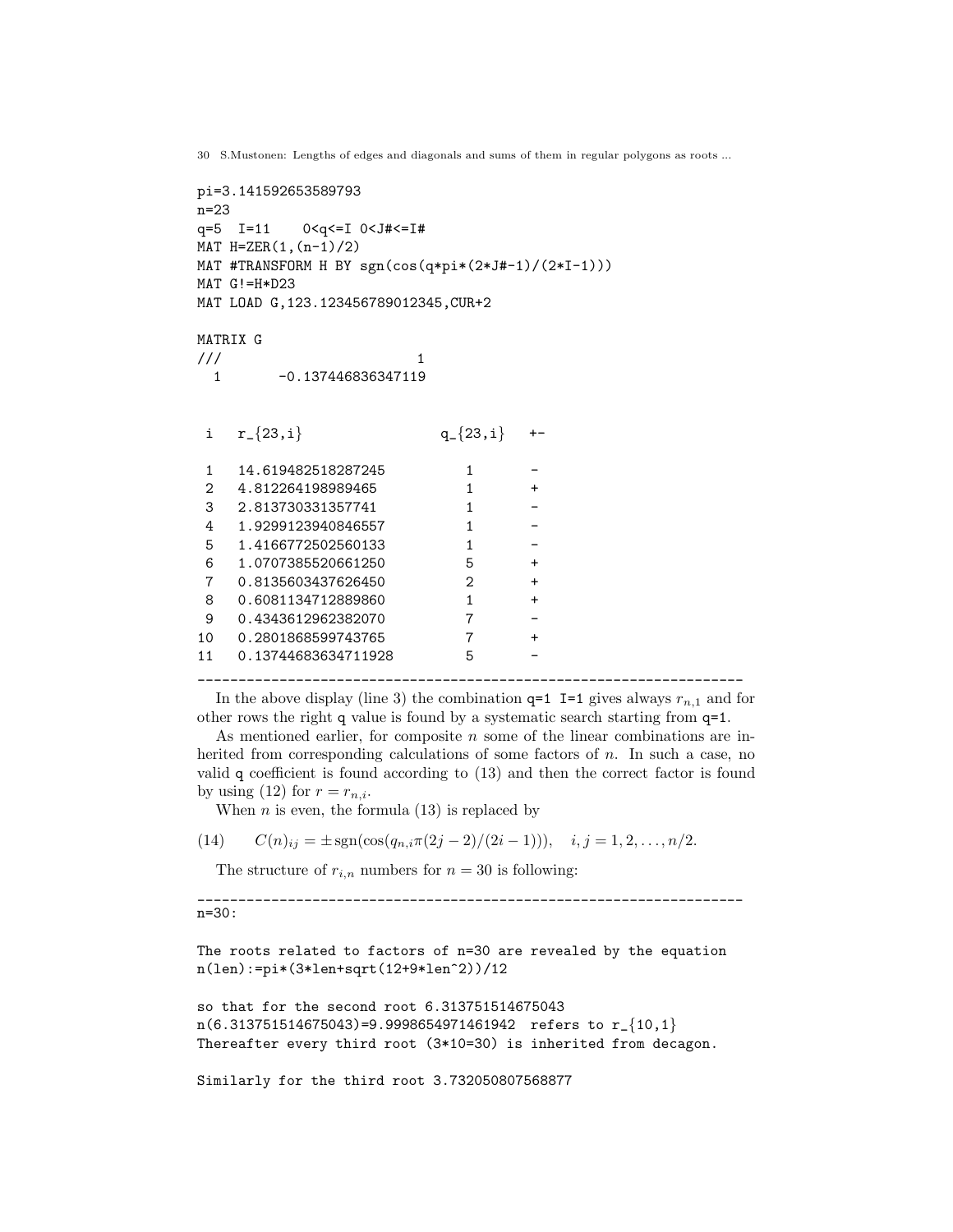$n(3.732050807568877) = 5.9993836222469765$  refers to  $r_{\text{-}}\{6,1\}$ Thereafter every fifth (5\*6=30) root is inherited from hexagon.

|                 |                     |                | q  | $+ -$     |  |  |
|-----------------|---------------------|----------------|----|-----------|--|--|
| 1               | 19.081136687728211  |                | 1  | $+$       |  |  |
| 2               | 6.313751514675043   | $r_{-}$ {10,1} |    |           |  |  |
| 3               | 3.732050807568877   | $r_{-}$ {6,1}  |    |           |  |  |
| 4               | 2.605089064693802   |                | 2  |           |  |  |
| 5               | 1.9626105055051506  | $r_{-}$ {10,2} |    |           |  |  |
| 6               | 1.5398649638145829  |                | 2  |           |  |  |
| 7               | 1.2348971565350514  |                | 5  | $+$       |  |  |
| 8               | 1.0000000000000000  | $r_{-}$ {10,3} |    |           |  |  |
| 9               | 0.8097840331950071  |                | 2  | $\ddot{}$ |  |  |
| 10              | 0.6494075931975106  |                | 6  |           |  |  |
| 11              | 0.5095254494944288  | $r_{-}$ {10,4} |    |           |  |  |
| 12 <sub>1</sub> | 0.3838640350354158  |                | 5  | $\ddot{}$ |  |  |
| 13              | 0.2679491924311227  | $r_{-}$ {6,3}  |    |           |  |  |
| 14              | 0.15838444032453629 | $r_{-}$ {10,5} |    |           |  |  |
| 15              | 0.05240777928304120 |                | 14 | $\ddot{}$ |  |  |
|                 |                     |                |    |           |  |  |

Seven of the roots are those of either a decagon or a hexagon. The remaining eigth roots are unique for  $n = 30$ . The task of specifying the exact roots is thus partially recursive leading in this example to examination of cases  $n = 10$  and  $n = 6$ .

The middlemost 8th value is equal to 1 meaning that  $n^2$  is a root of equation (6). By inserting this to the equation leads (assuming that  $n$  is even) to

(15) 
$$
\sum_{i=0}^{n/2} (-1)^i C(n, 2i) = 0
$$

and it is easy to see that this is true only if n is of the form  $n = 2(2k + 1)$ . A more general result valid for any even  $n$  is that

(16) 
$$
1/r_{n,i} = r_{n,n/2+1-i}, \quad i = 1, 2, ..., n/2.
$$

For example, in the preceding example for  $n = 30$  we have  $1/r_{30,1} \approx 1/19.081136687728211 \approx 0.05240777928304120 \approx r_{30,15}$  $1/r_{30.2} \approx 1/6.313751514675043 \approx 0.15838444032453629 \approx r_{30.14}$ etc.

Equations (16) are proved as follows<sup>2</sup>. Assume that x is a root of (6). Then according to (11) and (16) also  $n^4/x$  should be a root of the same equation. This is shown simply by replacing x by  $n^4/x$  in (6) and detecting that then the original equation reappears after multiplying by  $x^{n/2}/n^n$ . Thus  $n^4/x$  is also a root of (6).

4.3. About  $q$  coefficients. No general formula for the  $q$  coefficients is known.

As said earlier it is evident that coeficients  $q_{n,i}$  are positive integers less than i for  $i > 1$  and since  $i = 1$  refers to the largest root we have  $q_{n,1} = 1$  for all n.

 $^214$  July 2013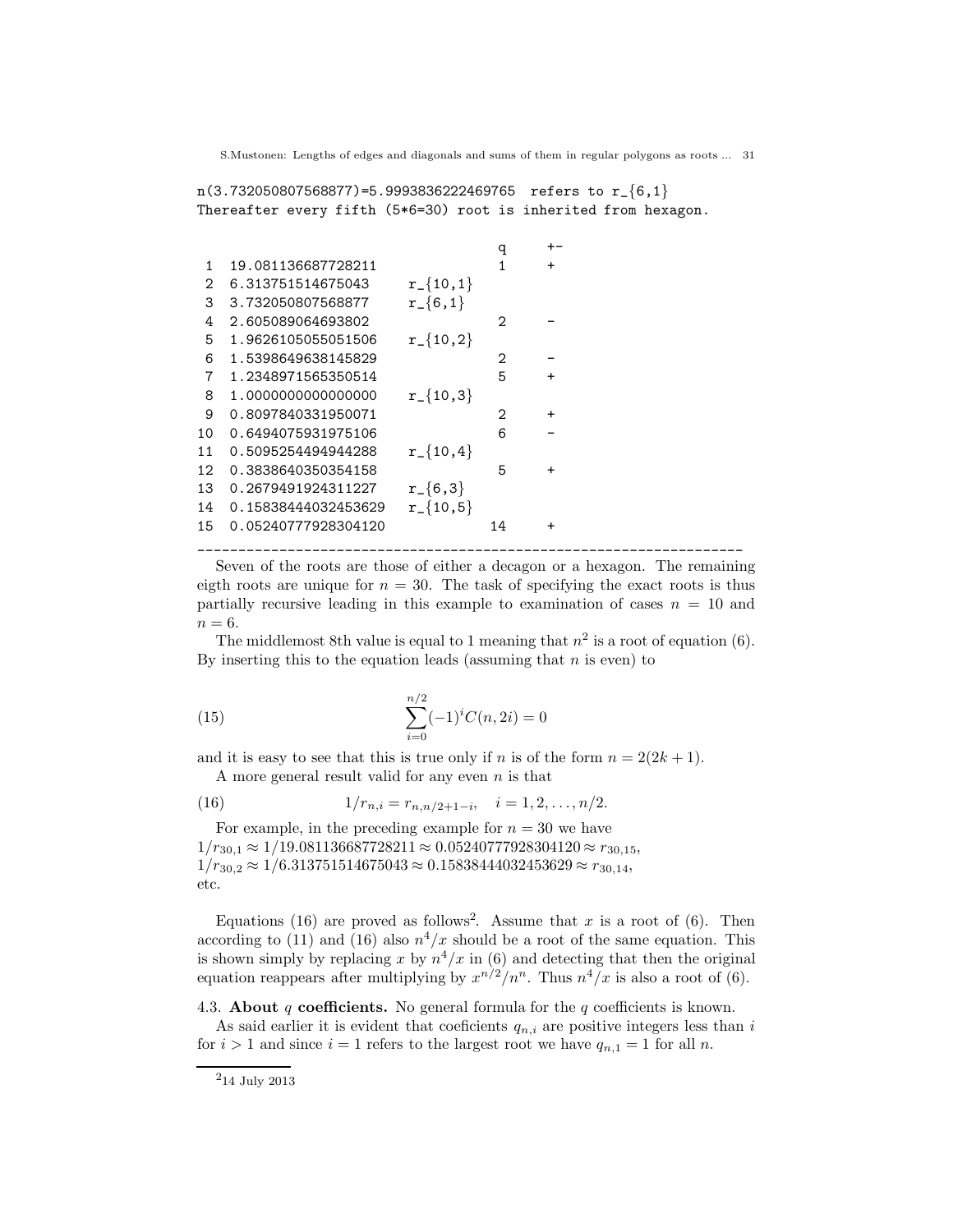According to numerical experiments the  $q$  coefficient for the smallest root is  $\lfloor n/4 \rfloor$  when n is odd and  $\lfloor n/2 - 1 \rfloor$  when n is even.

Numerical examinations show certain patterns in the behaviour of the  $q$  coefficients and so also of rows of the  $C(n)$  matrices. In particular, by defining <sup>3</sup>

$$
\operatorname{amod}(n,k) = \begin{cases} \operatorname{mod}(n,k), & \text{if } \operatorname{mod}(n,k) \le \lfloor k/2 \rfloor, \\ k - \operatorname{mod}(n,k) & \text{otherwise} \end{cases}
$$

I have noticed that if for any two primes  $n_1, n_2$  we have amod $(n_1, 2i - 1)$  = amod( $n_2, 2i - 1$ ), then  $q_{n_1,i} = q_{n_2,i}$  and thus the patterns of coefficients on row i of  $C(n_1)$  and  $C(n_2)$  matrices are the same. The same seems to be true also for composite n values when  $q_{n,i}$  really exists so that the corresponding  $r_{n,i}$  is not related to any factor of n.

For example, the similarities of patterns for  $n_1 = 23$  and  $n_2 = 43$  on rows 2, 3, 6 (see p. 29) are consequences of relations

 $\text{amod}(23, 2 \cdot 2 - 1) = \text{amod}(43, 2 \cdot 2 - 1) = 1,$  $amod(23, 2 \cdot 3 - 1) = amod(43, 2 \cdot 3 - 1) = 2$ ,  $\text{amod}(23, 2 \cdot 6 - 1) = \text{amod}(43, 2 \cdot 6 - 1) = 1,$ but  $amod(23, 2 \cdot 4 - 1) = 2$ ,  $amod(43, 2 \cdot 4 - 1) = 1$ , amod $(23, 2 \cdot 5 - 1) = 4$ , amod $(43, 2 \cdot 5 - 1) = 2$ .

In the next table  $4$  the  $q$  coefficients related to primes according to their amod values are given for rows  $2, 3, \ldots, 22$ . The row i in the table is a permutation of integers  $1, 2, \ldots, i - 1$ . The numbers displayed in gray (being the same as column numbers) extend each row i to a permutation, but cannot appear as amod values due to common factors with  $2i - 1$ .

| row/amod     | 1              | $\overline{2}$ | 3              | 4              | 5              | 6  | 7              | 8              |    |      |    |    |    |              |    |                |    | 9 10 11 12 13 14 15 16 17 18 19 20 |  | -21 |
|--------------|----------------|----------------|----------------|----------------|----------------|----|----------------|----------------|----|------|----|----|----|--------------|----|----------------|----|------------------------------------|--|-----|
| $\mathbf{2}$ | 1              |                |                |                |                |    |                |                |    |      |    |    |    |              |    |                |    |                                    |  |     |
| 3            | $\overline{2}$ | 1              |                |                |                |    |                |                |    |      |    |    |    |              |    |                |    |                                    |  |     |
| 4            | 3              | 2              | 1              |                |                |    |                |                |    |      |    |    |    |              |    |                |    |                                    |  |     |
| 5            | 4              | $\overline{2}$ | 3              | 1              |                |    |                |                |    |      |    |    |    |              |    |                |    |                                    |  |     |
| 6            | 5              | 3              | $\mathbf{2}$   | 4              | 1              |    |                |                |    |      |    |    |    |              |    |                |    |                                    |  |     |
| $\,7$        | 6              | 3              | $\overline{2}$ | 5              | 4              | 1  |                |                |    |      |    |    |    |              |    |                |    |                                    |  |     |
| 8            | $\overline{7}$ | 4              | 3              | 2              | 5              | 6  | 1              |                |    |      |    |    |    |              |    |                |    |                                    |  |     |
| 9            | 8              | 4              | 3              | 2              | 5              | 7  | 6              | 1              |    |      |    |    |    |              |    |                |    |                                    |  |     |
| 10           | 9              | 5              | 3              | $\overline{7}$ | $\overline{2}$ | 8  | 4              | 6              | 1  |      |    |    |    |              |    |                |    |                                    |  |     |
| 11           | 10             | 5              | 3              | 8              | 2              | 6  | 7              | 4              | 9  | 1    |    |    |    |              |    |                |    |                                    |  |     |
| 12           | 11             | 6              | 4              | 3              | 7              | 2  | 5              | 10             | 9  | 8    | 1  |    |    |              |    |                |    |                                    |  |     |
| 13           | 12             | 6              | 4              | 3              | 5              | 2  | 9              | 11             | 7  | 10   | 8  | 1  |    |              |    |                |    |                                    |  |     |
| 14           | 13             | 7              | 3              | 10             | 8              | 6  | 2              | 5              | 9  | 4    | 11 | 12 | 1  |              |    |                |    |                                    |  |     |
| 15           | 14             | $\overline{7}$ | 5              | 11             | 3              | 12 | $\overline{2}$ | 9              | 8  | 13   | 4  | 6  | 10 | $\mathbf{1}$ |    |                |    |                                    |  |     |
| 16           | 15             | 8              | 5              | 4              | 3              | 13 | 11             | $\overline{2}$ | 12 | 14   | 7  | 9  | 6  | 10           | -1 |                |    |                                    |  |     |
| 17           | 16             | 8              | 3              | 4              | 10             | 6  | 7              | 2              | 9  | 5    | 11 | 12 | 14 | 13           | 15 | $\overline{1}$ |    |                                    |  |     |
| 18           | 17             | 9              | 6              | 13             | -5             | 3  | 7              | 11             | 2  | 10   | 8  | 16 | 4  | 14           | 5  | 12             | 1  |                                    |  |     |
| 19           | 18             | 9              | 6              | 14             | 11             | 3  | 8              | 7              |    | 2 13 | 5  | 17 | 10 | 4            | 16 | 15             | 12 | 1                                  |  |     |

<sup>3</sup>Formula corrected 27 Apr 2017

 $^4{\rm The}$  same table extended to row=75: <code>http://www.survo.fi/papers/Q75.txt</code>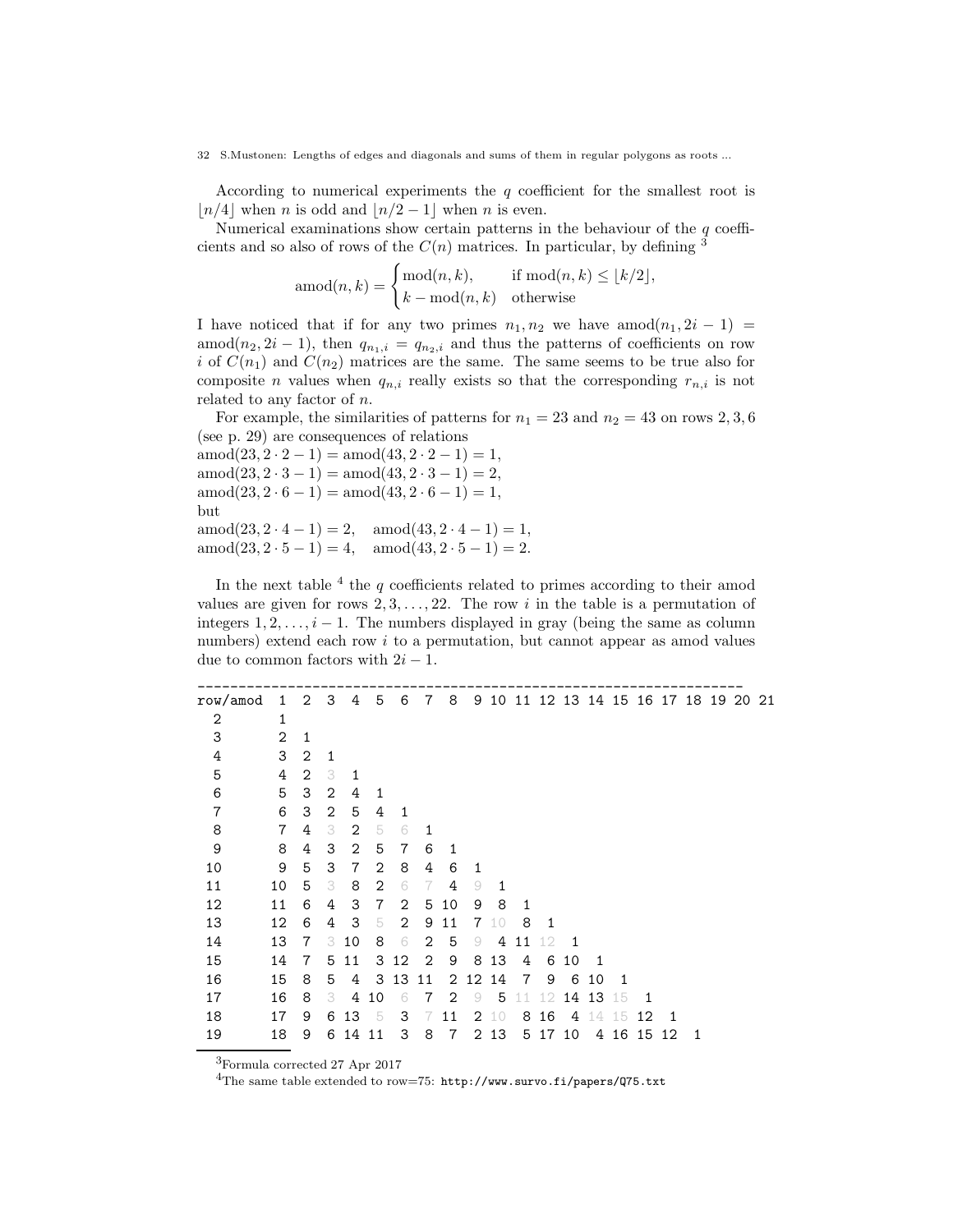| 20 | 19 10 3 5 4 6 14 17 9 2 16 12 13 7 15 11 8 19 1    |  |  |  |  |  |  |  |  |                                                       |  |
|----|----------------------------------------------------|--|--|--|--|--|--|--|--|-------------------------------------------------------|--|
| 21 | 20 10 7 5 4 17 3 18 16 2 13 12 11 19 15 9 6 8 14 1 |  |  |  |  |  |  |  |  |                                                       |  |
| 22 |                                                    |  |  |  |  |  |  |  |  | 21 11 7 16 13 18 3 8 12 15 2 9 5 20 10 4 19 6 17 14 1 |  |
|    |                                                    |  |  |  |  |  |  |  |  |                                                       |  |

These values apply also for any composite  $n$  in those cases where the root is not related to some factor of n.

The permutations appearing in the table presented by cycles are

| row            | permutation                                                          |
|----------------|----------------------------------------------------------------------|
| 3              | (1,2)                                                                |
| 4              | (1,3)                                                                |
| 5              | (1,4)                                                                |
| 6              | (1,5)(2,3)                                                           |
| $\overline{7}$ | (1,6)(2,3)                                                           |
| 8              | (1,7)(2,4)                                                           |
| 9              | (1,8)(2,4)(6,7)                                                      |
| 10             | (1,9)(2,5)(4,7)(6,8)                                                 |
| 11             | (1,10)(2,5)(4,8)                                                     |
| 12             | $(1, 11)$ $(2, 6)$ $(3, 4)$ $(5, 7)$ $(8, 10)$                       |
| 13             | $(1, 12)$ $(2, 6)$ $(3, 4)$ $(7, 9)$ $(8, 11)$                       |
| 14             | (1,13)(2,7)(4,10)(5,8)                                               |
| 15             | $(1, 14)$ $(2, 7)$ $(3, 5)$ $(4, 11)$ $(6, 12)$ $(8, 9)$ $(10, 13)$  |
| 16             | $(1, 15)$ $(2, 8)$ $(3, 5)$ $(6, 13)$ $(7, 11)$ $(9, 12)$ $(10, 14)$ |
| 17             | (1,16)(2,8)(5,10)(13,14)                                             |
| 18             | (1,17)(2,9)(3,6)(4,13)(8,11)(12,16)                                  |
| 19             | $(1,18)(2,9)(3,6)(4,14)(5,11)(7,8)(10,13)(15,16)$                    |
| 20             | (1,19)(2,10)(4,5)(7,14)(8,17)(11,16)                                 |
| 21             | $(1,20)(2,10)(3,7)(4,5)(6,17)(8,18)(9,16)(11,13)(14,19)$             |
| 22             | $(1,21)(2,11)(3,7)(4,16)(5,13)(6,18)(9,12)(10,15)(14,20)(17,19)$     |
|                |                                                                      |

showing that all these permutations are of order 2 with certain systematic features. However, no complete rule how the permutations arise is not found.

4.4. Algorithm for exact roots of (6) as a sucro. On the basis of evidence gathered in the previous chapter I have created to a Survo macro (sucro) RFIND2 for identifying the exact roots of (6) from approximate roots automatically for any given n.

The code of this sucro is listed below. After a general setup RFIND2 it generates Mathematica code for computing approximate roots of (6) and calls then Mathematica to evaluate them with 16 decimal places. These approximate roots are saved in a Survo matrix file ROOTS.MAT.

Thereafter the accurate roots are derived on the basis of approximate roots by a new Survo program module written in C and it is called in this sucro by the Survo matrix command MAT #ARFIND.

In the original version of this sucro (RFIND) also the exact roots were determined by a sucro code. However, using C code instead of interpretative sucro code tremendously speeds up the execution.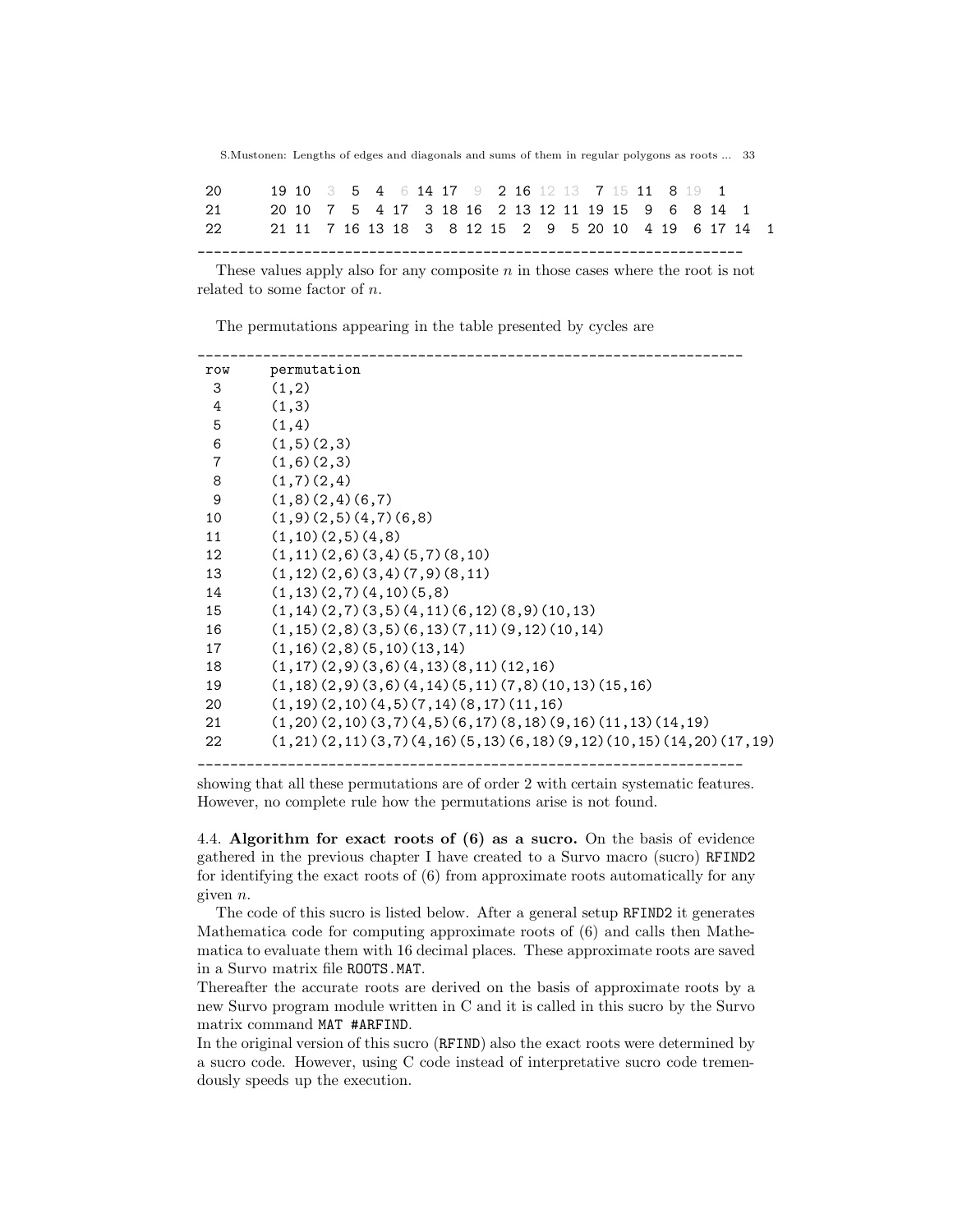For example, when  $n = 307$  RFIND needs 24 minutes on my 2 GHz computer while RFIND2 solves the problem in 10 seconds. In the latter case most of the time is required for finding the approximate roots.

Thus here is the sucro code for RFIND2:

```
___________________________________________________________________
*TUTSAVE RFIND2
/ /RFIND2 n,matrix / 2 August 2013 /SM
/ Finding exact roots of equation (6) for a given n>1
/ /RFIND creates a matrix file with columns:
/ sign if unique root, +1 or -1, otherwise 0
/ q if sign!=0 q_{n,i}, otherwise 0
/ factor if sign=0 factor, otherwise 0
/ index if sign=0 index (of factor root), otherwise 0
/
/ /RFIND2 computes approximate roots ROOTS.MAT by Mathematica and
/ thereafter accurate roots by Survo command MAT _ARFIND(n,matrix,ROOTS).
/
/ http://www.survo.fi/papers/Roots2013.pdf
/
*{tempo -1}{init}
- if W1 '=' RETURN then goto Y
*{save stack}{W1=RFIND}{call SUR-SAVE}{break on}{del stack}
*{load stack}{jump 1,1,1,1}SCRATCH {erase}{erase}{act}{line start}
/
*INIT 1000,200{act}{line start}{erase}
*/RFIND2 RETURN{R}
/
/ def Wn=W1 Wmat=W2 Wm=W3 Wodd=W4 Wt=W5
/
- if Wn < 2 then goto Y
- if Wmat ' =' \{ \} then goto Y
*n={print Wn}{R}
*int({\{print Wn\}}/2) = {\{act\}}\{1\} {save word Wm}
/
*{line start}{erase}m={print Wm}{R}
/
*n-2*m={act}{}_{1} {save word Wodd}{1}={R}
/
*2-{print Wodd}={act}{l} {save word Wt}
*{line start}{erase}k={print Wt}{R}
*.{copy}{R}{R}
/
/ Creating Mathematica code for computing approximate roots:
*SAVEP CUR+1,CUR+7,K.TXT{R}
*n={print Wn};{R}
- if Wodd = 0 then goto B1
*eq=Sum[(-1)^i*Binomial[n,2*i+1]*n^(n-2*i-1)*x^i,{(}i,0,(n-1)/2{)}];
*{goto B2}
```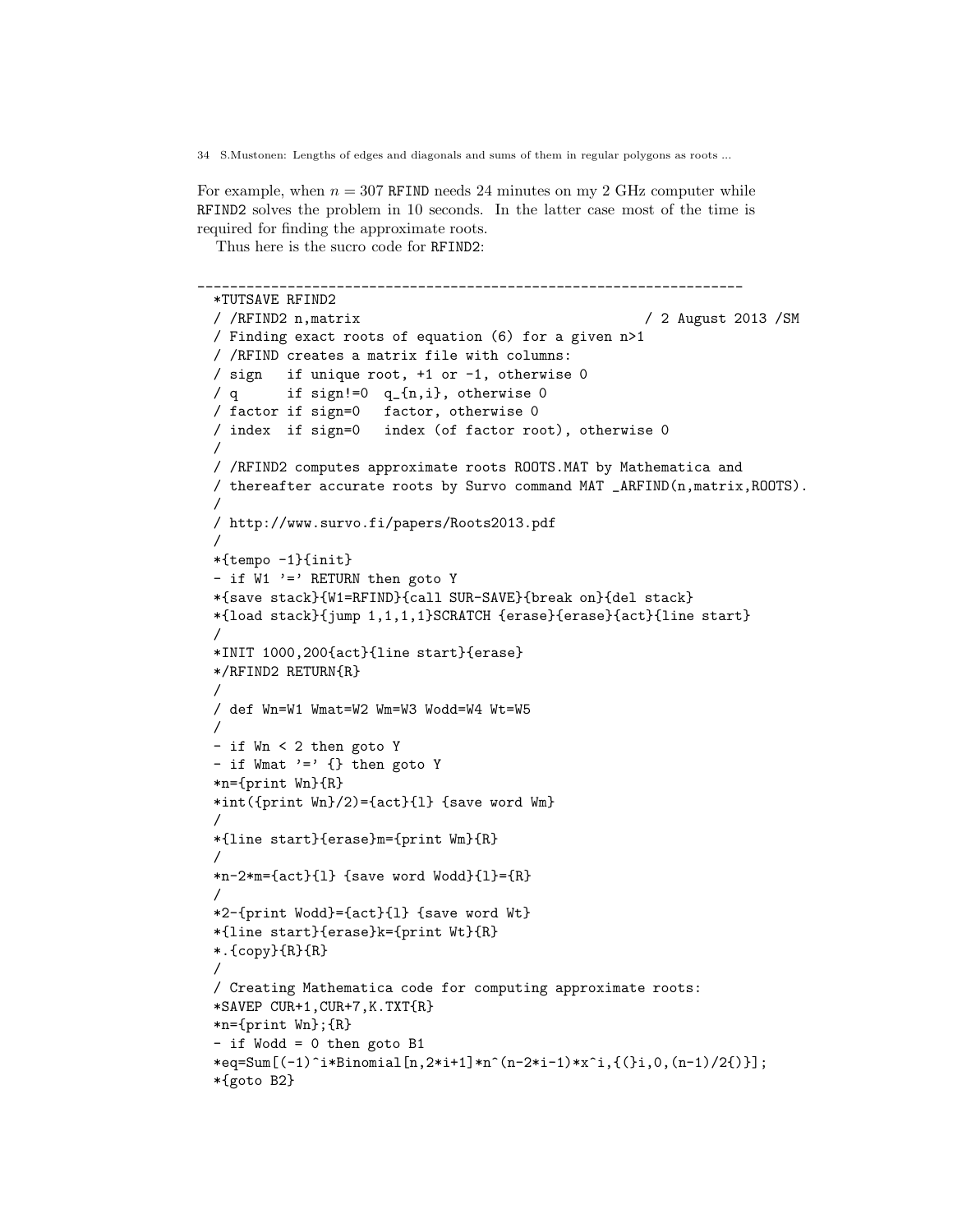```
S.Mustonen: Lengths of edges and diagonals and sums of them in regular polygons as roots ... 35
```

```
+ B1:
  *eq=Sum[(-1)^i*Binomial[n,2*i]*n^(n-2*i)*x^i,{(}i,0,n/2{)}];
  + B2:
  *{R}
 *lst=N[Solve[eq == 0, x, Reals], 16]; {R}*list2=x/.1st;{R}*lst3=Map[Sqrt,lst2];{R}
  *lst4=Function[x,x/n]/@lst3;{R}
  *TableForm[Sort[lst4,Greater]]{R}
  / Saving the Mathematica code in a text file K.TXT:
 *{u8}{act}{d8}
  / Computing approximate roots:
  *{save stack RFIND}
  */MATHRUN K.TXT{act}
  *{load stack RFIND}
  / Saving approximate roots as a Survo matrix file ROOTS.MAT:
  *{ins line}D 18{home}{act}MAT SAVE AS ROOTS{act}{R}
  *{d3}
 *{erase}SCRATCH {act}{home}
  /
 / Finding exact roots as matrix with columns: sign q factor index
  / by Survo command MAT #ARFIND:
 *MAT #ARFIND({print Wn},{print Wmat},ROOTS){act}{R}
  /
 /{line start}{erase}{erase}MAT {print Wmat}!=A{act}
 + Y: {W1=RFIND2}{call SUR-RESTORE}
 + E: {end}
  *
___________________________________________________________________
```
Here is the C code for MAT #ARFIND. It is a C function  $op = \text{arfind}($ ) working under the Survo matrix interpreter.

```
___________________________________________________________________
/* #arfind.c 10.7.2013/SM (10.7.2013)
*/
#include <stdio.h>
#include <stdlib.h>
#include <conio.h>
#include <malloc.h>
```

```
#include <math.h>
#include <survo.h>
#include <survoext.h>
```

```
#include "ext_mat.h"
```

```
extern char *argv1;
static int i,n,m,k,j,q,i1;
static double *D,*H;
```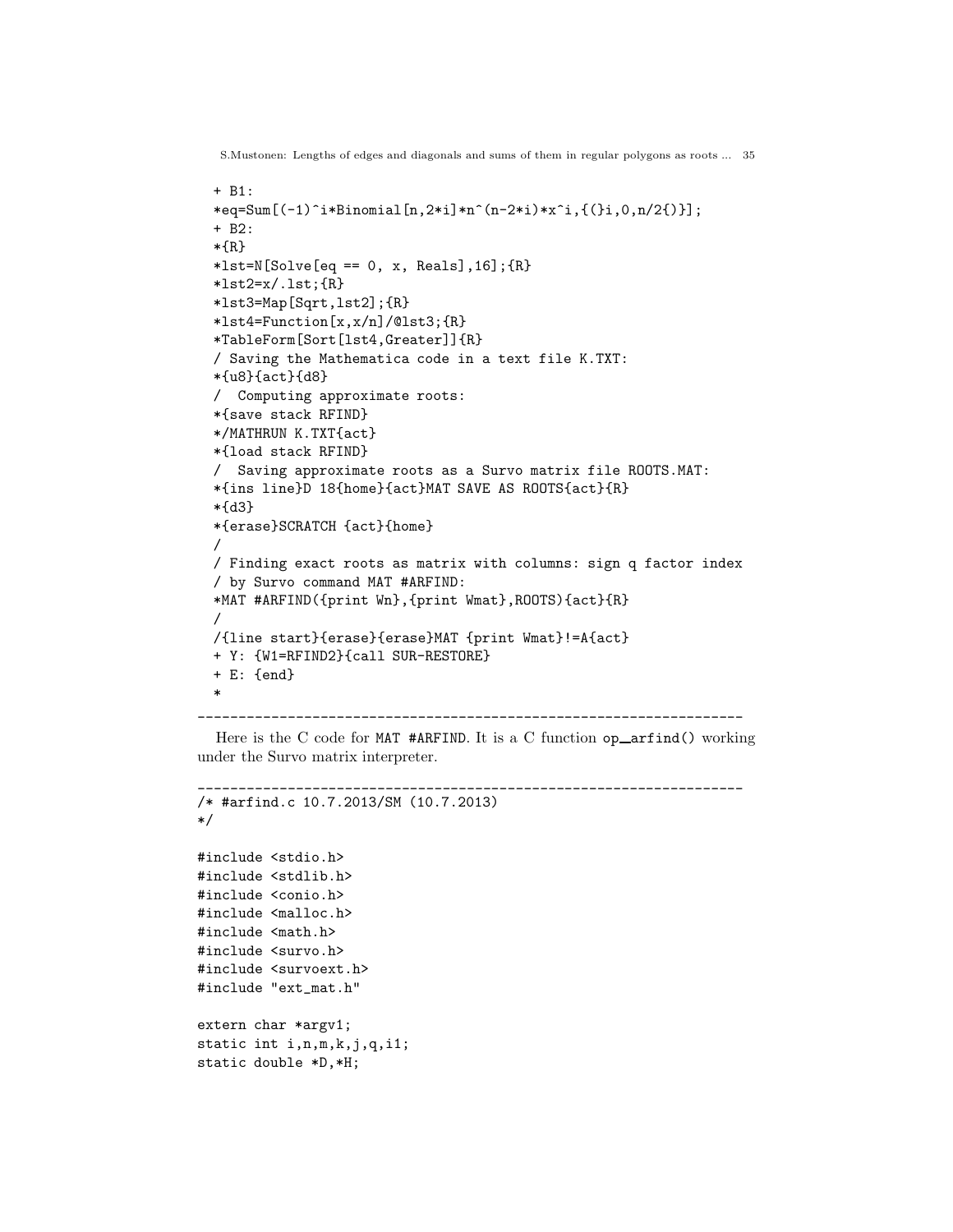```
// MAT #ARFIND(n,matrix,ROOTS)
```

```
extern double pi;
op__arfind()
       {
       char expr1[2*LLENGTH];
       double a,b,gg,gap;
       int odd=0;
       int c_q,c_factor,c_index;
       int f;
       i=external_mat_init(1); if (i<0) return(1);
       if (g<5)
           {
           init_remarks();
           rem_pr("MAT #ARFIND(n,matrix,ROOTS) ');
           rem_pr("http://www.survo.fi/papers/Roots2013.pdf ");
           wait_remarks(2);
           return(1);
           }
       n=atoi(word[2]);
// X=ROOTS (approximate)
       i=load_X(word[4]); if (i<0) { mat not_found(word[3]); return(1); }m=n/2;odd=n-2*m; k=2-odd;
       // column indices in result matrix T:
       c_q = m;c_factor=2*m;
       c_index=3*m;
       i=mat_alloc_lab(&T,m,4,&rlabT,&clabT);
       strcpy(clabT,"sign q factor index ");
       numlab(rlabT,m,8);
       for (i=0; i<4*m; ++i) T[i]=0.0;
       D=malloc(m*sizeof(double));
       H=malloc(m*sizeof(double));
       for (i=1; i<=m; ++i)D[i-1]=2*sin((double)(m+1-i)*pi/(double)n);if (odd==0) D[0]=1;
```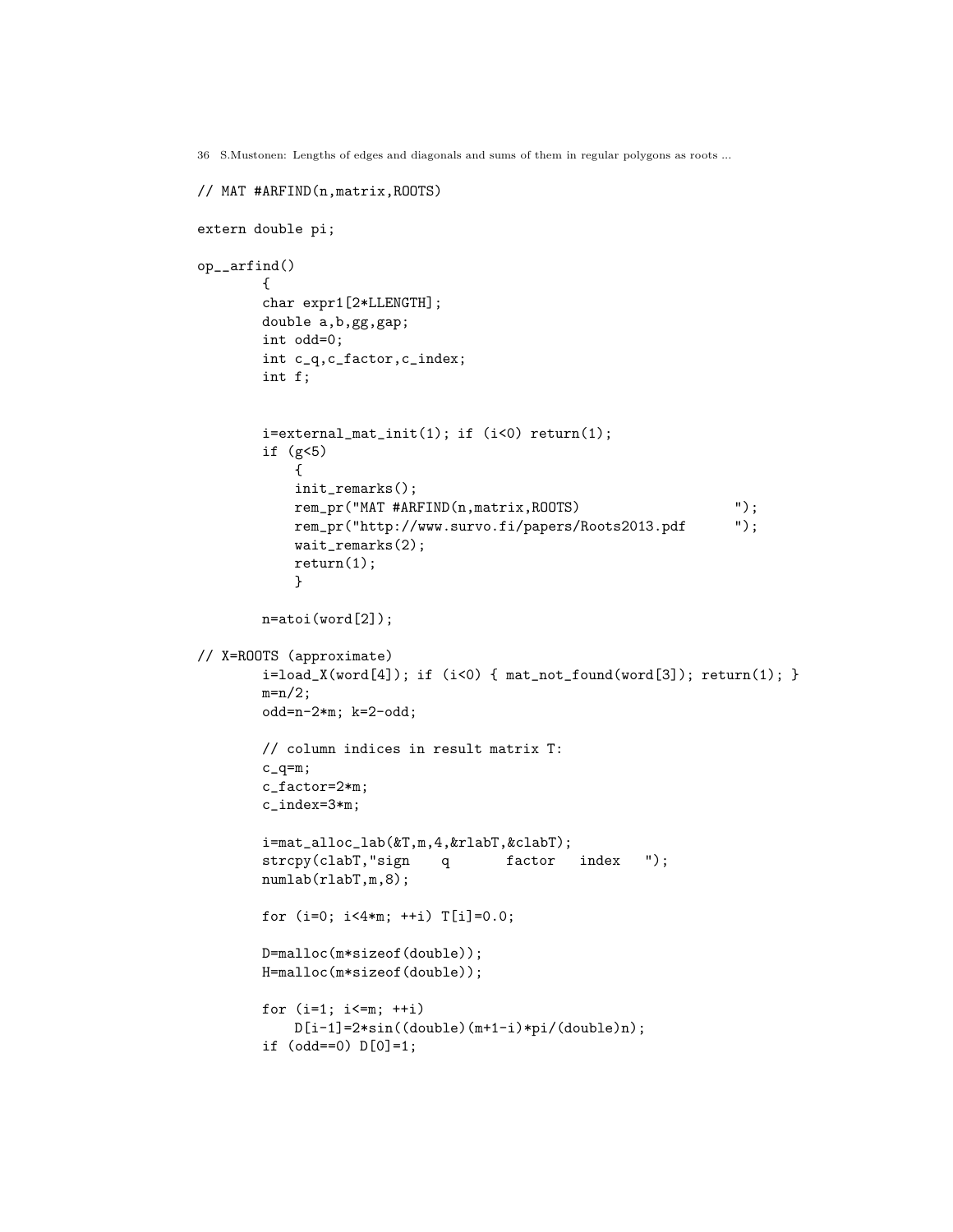```
i=1; q=1;
while (i<=m)
    {
    for (j=1; j<=m; ++j)
        {
        a=cos(q*pi*(double)(2*j-k)/(double)(2*i-1));
        if (a<0.0) a=-1; else a=1;
       H[j-1]=a;}
   gg=0.0;
   for (j=1; j<=m; ++j) gg+=H[j-1]*D[j-1];if (gg<0.0) b=-1; else b=1; // sign
   if (i==1)
        {
       T[i-1]=b;T[c_q+i-1]=1;++i; continue;
        }
   if (i>1)
        {
        if (T[c_factor+i-1]>0) { ++i; q=1; continue; }
        if (fabs(fabs(gg)-X[i-1])>0.00000001)
            {
            ++q;
            if (q<i) continue;
            else
                {
                // If no valid q is found,
                // X[i-1] must be a 'factor root'.
                a = X[i-1];f=pi*(3*a+sqrt(12+9*a*a))/12+0.5;
                if (n\%f!=0){
                    // This error message should never appear!
                    sprintf(sbuf,"\\n%d is not a factor of %d!",
                                  f,n);
                    sur_print(sbuf); getch();
                    return(1);
                    }
                gap=n/f; // Recording other roots related to f
                i1=i; q=1;
                while (i1<=m){
                    T[c_factor+i1-1]=f;T[c_index+i1-1]=q;i1+=gap; ++q;
                    }
```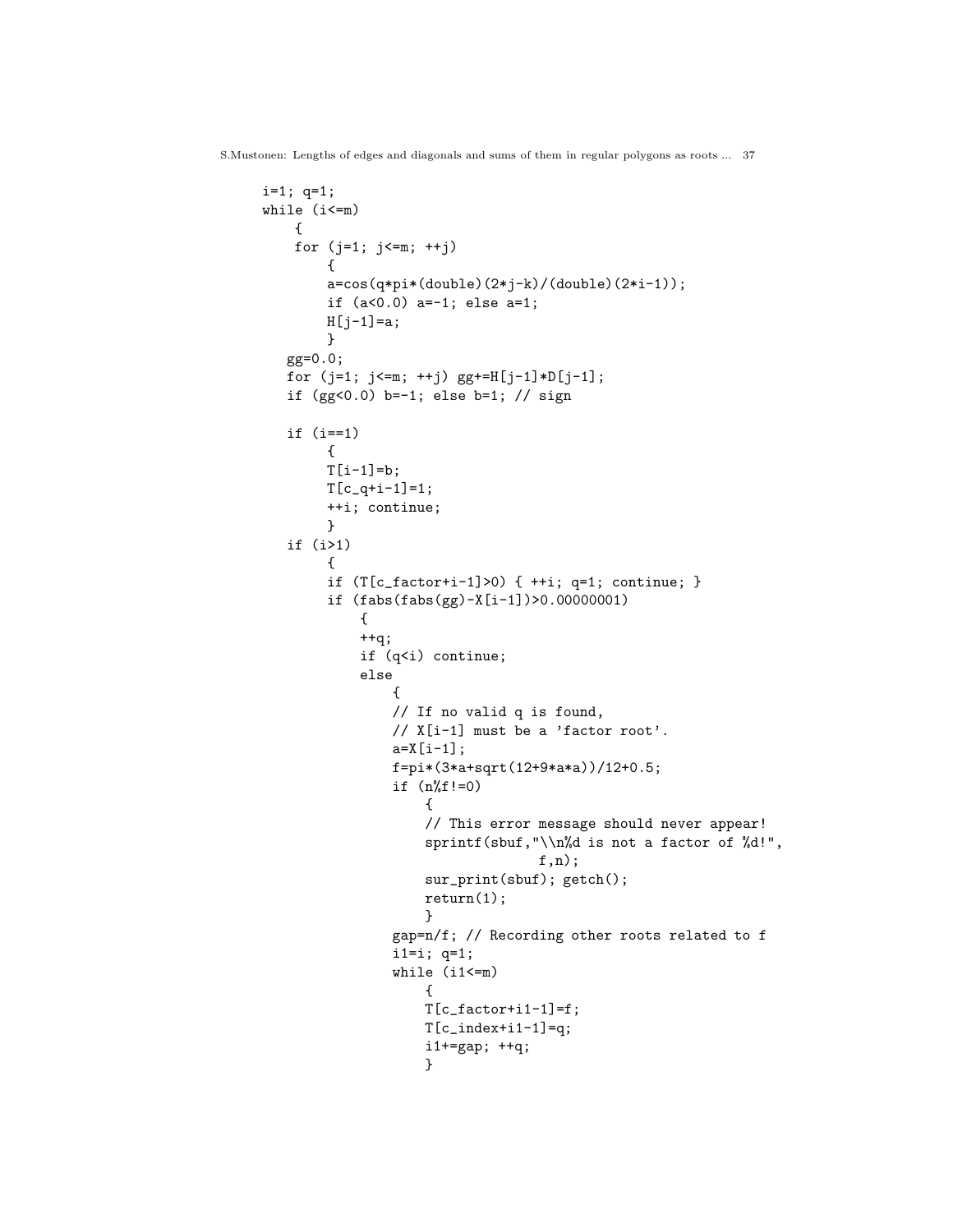```
++i; q=1; continue;
                       }
                    }
               else
                    {
                   T[i-1]=b;T[c_q+i-1]=q;++i; q=1;
                    continue;
                    }
               }
           } // i
       mT=m;
       nT=4;
       strcpy(exprT,"Exact_roots");
       i=save_T(word[3]);
       external_mat_end(argv1);
       return(1);
       }
___________________________________________________________________
```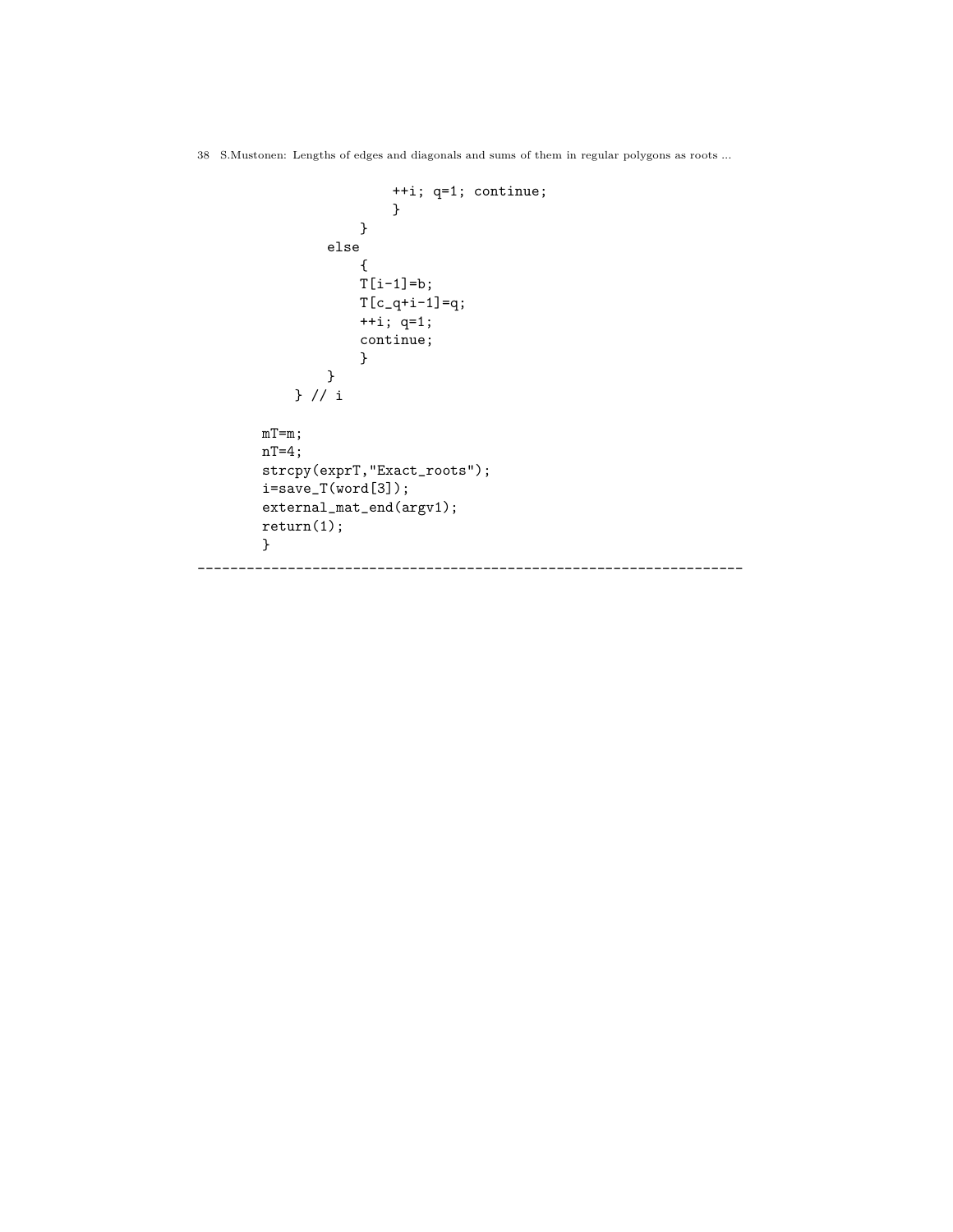5. Another expression for the total length of sides and diagonals

In the beginning of November 2013 I found a source for a general formula about 'Sines and Cosines of Angles in Arithmetic Progression'. It leads to a formula

(17)  $L(n) = n \sin((n-1)\pi/(2n))/\sin(\pi/(2n)) = n \cot(\pi/(2n))$ 

as a special case.

This source is [1] where a formula

(18) 
$$
\sin(a) + \sin(a+d) + \sin(a+2d) + \cdots + \sin(a+(n-1)d) = \sin(nd/2)\sin(a+(n-1)d/2)/\sin(d/2).
$$

originally proved in 1980ies by Samuel Greizer is presented.

The shorthand formula (17) is then obtained by replacing n by  $n-1$ , by setting  $a = 0, d = \pi/n$ , and by multiplying by n.

By using this formula it is possible to 'prove' by Mathematica that  $L(n)^2$  is the largest root of equation (6) at least when n is odd. Based on  $(17)$  and the formula given as equation (20) in

http://mathworld.wolfram.com/Tangent.html Jorma Merikoski has proved this for any odd n and similarly based on

http://functions.wolfram.com/ElementaryFunctions/Cot/27/01/0002/

Pentti Haukkanen has proved this for any even n.

I found experimentally (on 18 March, 2014) that besides the largest root  $L(n)^2 =$  $[n \cot(\pi/(2n))]^2$ , also other roots of (6) can be expressed in the form

(19) 
$$
x_i = [n \cot((2i-1)\pi/(2n))]^2, \quad i = 1, 2, ..., \lfloor n/2 \rfloor.
$$

Obviously this can be proved in the same way as in the case of the largest root. In fact, this was done by Pentti Haukkanen as presented in section 7.

6. Power sum symmetric polynomials

By considering  $r=L(n)/n$  instead of  $L(n)$  it is easy to see that  $r^2$  is, according to (6), the largest root of equation

(6') 
$$
\sum_{i=0}^{m} (-1)^{i} C(n, 2i+k)x^{i} = 0, \quad m = \lfloor n/2 \rfloor
$$

where  $k = 0$  when n is even and  $k = 1$  when n is odd. According to earlier notations, the roots of (6') are  $r_{n,0}^2 = r^2$ ,  $r_{n,1}^2$ ,  $r_{n,2}^2$ , ...,  $r_{n,m}^2$  and according to (19) we have  $r_{n,i} = \cot((2i-1)\pi/(2n)), \quad i = 1, 2, ..., m.$ 

Let's now study values of power sum symmetric polynomials on these roots

$$
P(n,k) = r_{n,0}^{2k} + r_{n,1}^{2k} + \dots + r_{n,m}^{2k}, \quad k = 1,2,\dots.
$$

These values are computed in Survo for  $n = 7$  and  $k = 0, 1, \ldots, 9$ :

\_\_\_\_\_\_\_\_\_\_\_\_\_\_\_\_\_\_\_\_\_\_\_\_\_\_\_\_\_\_\_\_\_\_\_\_\_\_\_\_\_\_\_\_\_\_\_\_\_\_\_\_\_\_\_\_\_\_\_\_\_\_\_\_\_\_\_  $P(n,k):=for(j=1)to(int(n/2))sum(1/tan((2*j-1)*pi/(2*n))^{(2*k)})$ pi=3.141592653589793  $P(7,0)$ .=3  $P(7,1)$ .=21  $P(7,2)$ .=371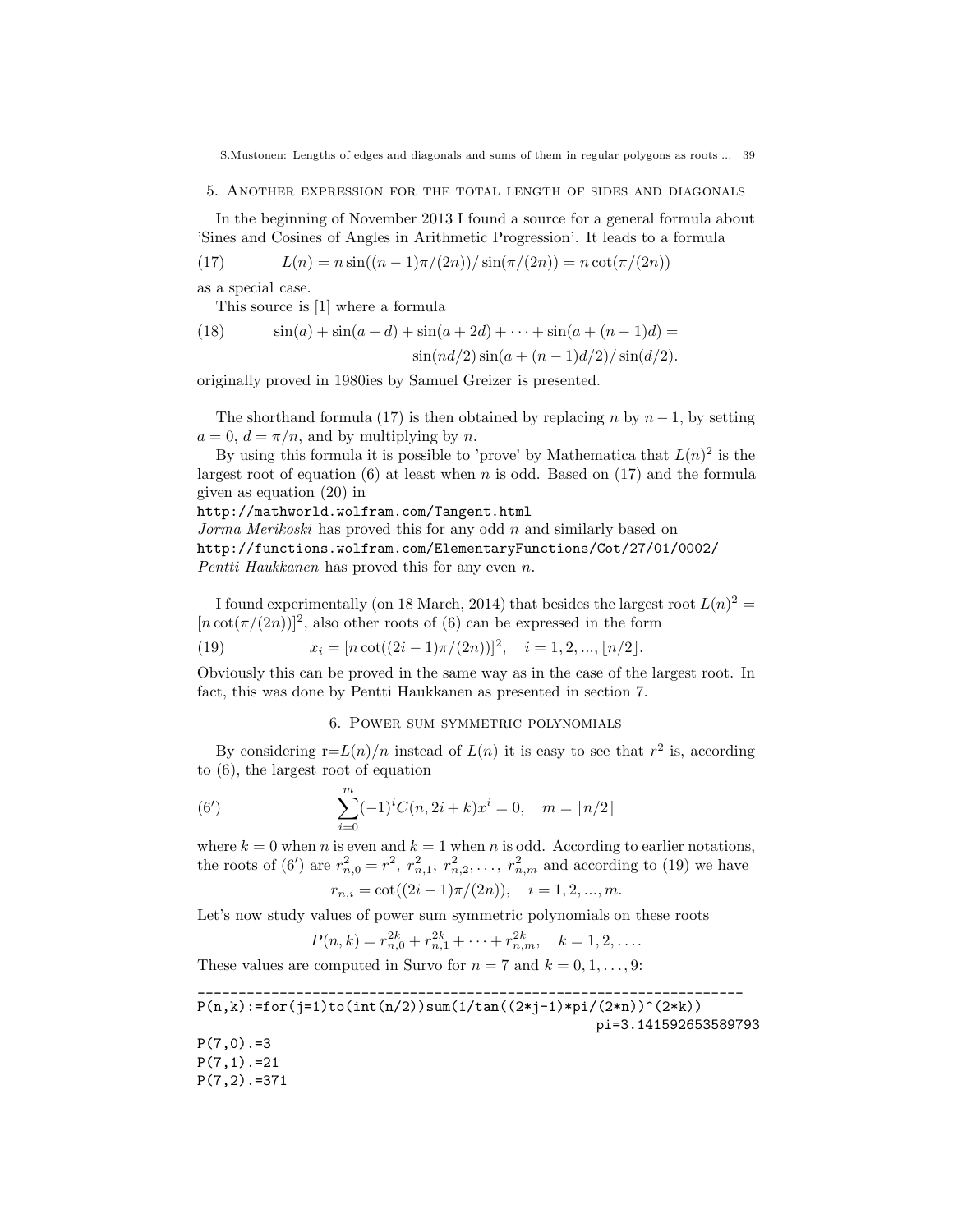P(7,3).=7077 P(7,4).=135779 P(7,5).=2606261 P(7,6).=50028755 P(7,7).=960335173 P(7,8).=18434276035 P(7,9).=353858266965

\_\_\_\_\_\_\_\_\_\_\_\_\_\_\_\_\_\_\_\_\_\_\_\_\_\_\_\_\_\_\_\_\_\_\_\_\_\_\_\_\_\_\_\_\_\_\_\_\_\_\_\_\_\_\_\_\_\_\_\_\_\_\_\_\_\_\_

This sequence is exactly the same as A108716 in OEIS but presented there without any hints about properties of a regular heptagon.

In this case, equation  $(6')$  reads

$$
7 - 35x + 21x^2 - x^3 = 0.
$$

According to Newton's formula for power sums of the roots, we have

$$
P(n,k) = 21P(n-1,k) - 35P(n-2,k) + 7P(n-3,k), \quad k > 2.
$$

This was presented as a conjecture among the comments related to A108716.

The comments of A108716 include a reference to [6] and there is an example on page 4 telling that the equation

(20) 
$$
{2m+1 \choose 1} x^m - {2m+1 \choose 3} x^{m-1} + {2m+1 \choose 5} x^{m-2} - \dots
$$

has the roots

$$
x_k = \cot^2(\frac{k\pi}{2m+1}), \quad k = 1, 2, ..., m
$$

according to [7]. Thus the equation (20) corresponds to (6') for  $n = 2m + 1$  with inverted roots.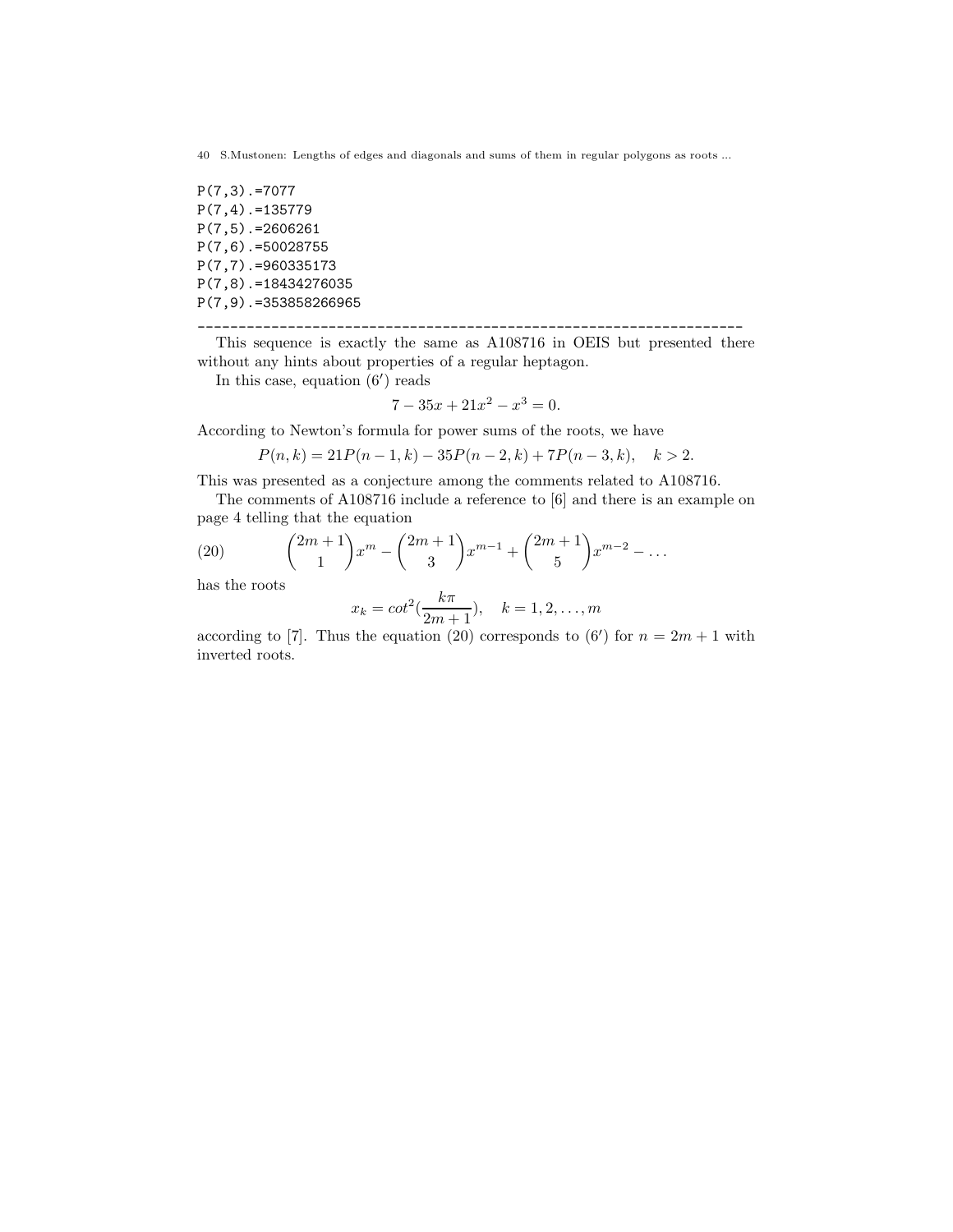S.Mustonen: Lengths of edges and diagonals and sums of them in regular polygons as roots ... 41 Here is a list of  $P(n, k)$  sequences (15 first terms) for  $n = 2, 3, ..., 10$  and their OEIS A-numbers (if available). n=2: A000012 1, 1, 1, 1, 1, 1, 1, 1, 1, 1, 1, 1, 1, 1, 1 n=3: A000244 1, 3, 9, 27, 81, 243, 729, 2187, 6561, 19683, 59049, 177147, 531441, 1594323, 4782969, 14348907 n=4: A003499 2, 6, 34, 198, 1154, 6726, 39202, 228486, 1331714, 7761798, 45239074, 263672646, 1536796802, 8957108166, 52205852194, 304278004998 n=5: not in OEIS 2, 10, 90, 850, 8050, 76250, 722250, 6841250, 64801250, 613806250, 5814056250, 55071531250, 521645031250, 4941092656250, 46802701406250, 443321550781250 n=6: not in OEIS 3, 15, 195, 2703, 37635, 524175, 7300803, 101687055, 1416317955, 19726764303, 274758382275, 3826890587535, 53301709843203, 742397047217295, 10340256951198915, 144021200269567503 n=7: A108716 3, 21, 371, 7077, 135779, 2606261, 50028755, 960335173, 18434276035, 353858266965, 6792546291251, 130387472704741, 2502874814474531, 48044357383337973, 922243598852422035, 17703083191185355397 n=8: not in OEIS 4, 28, 644, 16156, 408068, 10312988, 260650628, 6587718172, 166498920452, 4208117405212, 106356558372484, 2688070798119196, 67938684049689092, 1717091973039975196, 43398026987430034052, 1096847912617835865116 n=9: not in OEIS 4, 36, 1044, 33300, 1070244, 34420356, 1107069876, 35607151476, 1145248326468, 36835122753252, 1184744167077204, 38105444942929620, 1225602095970073572, 39419576386043222340, 1267869080483029127412, 40779027899804602385460 n=10: not in OEIS 5, 45, 1605, 63405, 2525445, 100665005, 4012824645, 159964949805, 6376755635205, 254199529900845, 10133272325160005, 403947277626499245, 16102735412149408005, 641910719831352217005, 25588781141105936626245, 1020057307127513690985005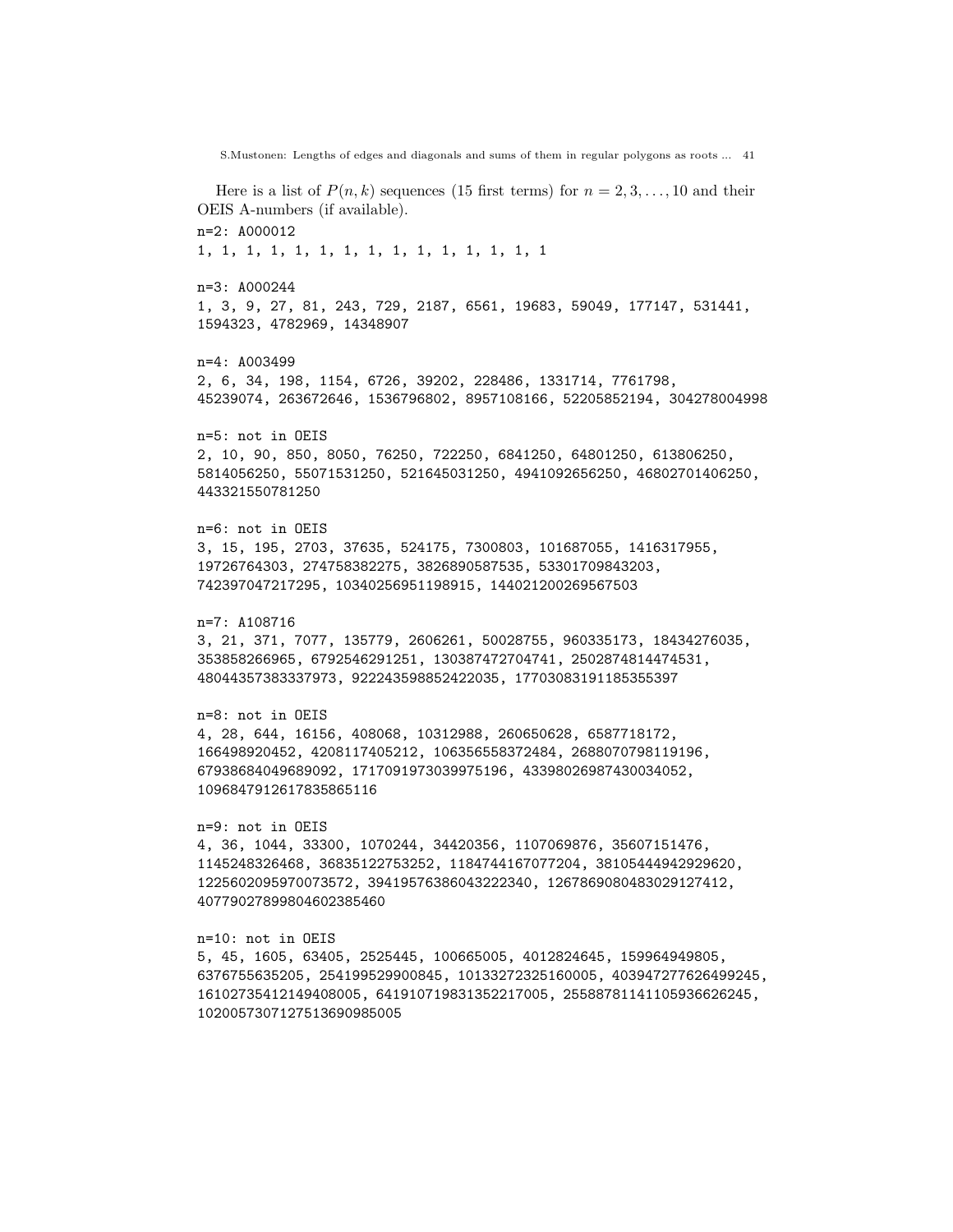7. ROOTS OF  $(6)$ 

At first the following general formula for  $cot(nx)$  is proved.

(21) 
$$
\cot(nx) = \frac{\sum_{j=0}^{\lfloor n/2 \rfloor} (-1)^j \binom{n}{2j} (\cot x)^{n-2j}}{\sum_{j=0}^{\lfloor n/2 \rfloor} (-1)^j \binom{n}{2j+1} (\cot x)^{n-2j-1}}
$$

Applying

$$
\cot(x+y) = \frac{\cos(x+y)}{\sin(x+y)} = \frac{\cos x \cos y - \sin x \sin y}{\sin x \cos y + \cos x \sin y} = \frac{\cot x \cot y - 1}{\cot y + \cot x}
$$

we get

$$
\cot(nx) = \cot((n-1)x + x) = \frac{\cot x \cot((n-1)x) - 1}{\cot((n-1)x) + \cot x}
$$

By denoting numerator of (21) by  $A(n)$  and denominator by  $B(n)$ , we have

$$
\cot(nx) = \frac{A(n)}{B(n)} = \frac{\cot x A(n-1)/B(n-1) - 1}{A(n-1)/B(n-1) + \cot x} = \frac{A(n-1)\cot x - B(n-1)}{A(n-1) + B(n-1)\cot x}
$$

According to

$$
\cot(2x) = \frac{(\cot x)^2 - 1}{2\cot x}
$$

equation (21) is valid for  $n = 2$ . The general proof follows by induction showing that

$$
A(n) = A(n-1)\cot x - B(n-1), B(n) = A(n-1) + B(n-1)\cot x.
$$

This is done, for example, by the Mathematica code

```
____________________________________________________________________
*SAVEP CUR+1,E,K.TXT
*A[n_]: = Sum[Binomial[n,2j](-1)^j * Cot[x]^(n-2j), {j,0,Floor[n/2]}];
*B[n_]:=\text{Sum}[Binomial[n,2j+1](-1)^{*}*\text{Cot}[x]^{*}(n-2j-1),\{j,0,Floor[n/2]\}];
*FullSimplify[A[n]-A[n-1]Cot[x]+B[n-1]]
*FullSimplify[B[n]-A[n-1]-B[n-1]Cot[x]]E
*/MATHRUN K.TXT
*Out[4] = 0*Out[5] = 0
```
\_\_\_\_\_\_\_\_\_\_\_\_\_\_\_\_\_\_\_\_\_\_\_\_\_\_\_\_\_\_\_\_\_\_\_\_\_\_\_\_\_\_\_\_\_\_\_\_\_\_\_\_\_\_\_\_\_\_\_\_\_\_\_\_\_\_\_\_ Thus (21) has been proved and it will be applied as follows.

The following part of the proof was presented by Pentti Haukkanen.

Let  $x = (2i - 1)\pi/(2n)$ . Then we have

$$
\cot x = \cot[(2i-1)\pi/(2n)]
$$

and

$$
\cot(nx) = \cot[(2i - 1)\pi/2] = 0.
$$

Thus according to (21)

$$
\sum_{j=0}^{\lfloor n/2 \rfloor} (-1)^j {n \choose 2j} (\cot[(2i-1)\pi/(2n)])^{n-2j} = 0.
$$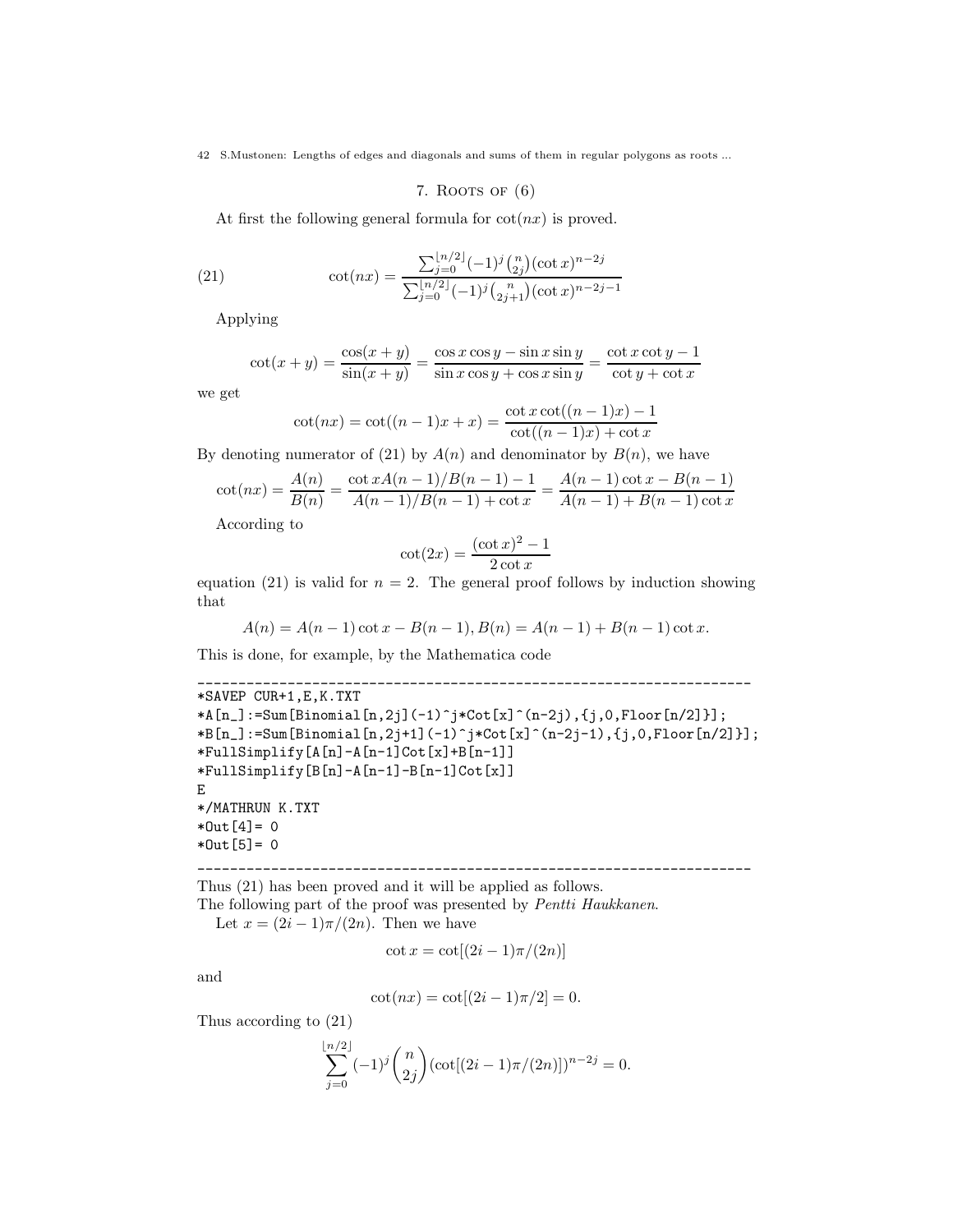Let  $n = 2m$ . Then

$$
0 = \sum_{j=0}^{m} (-1)^{j} {2m \choose 2j} (\cot[(2i-1)\pi/(2n)])^{2m-2j}
$$
  
= 
$$
\sum_{j=0}^{m} (-1)^{j} {2m \choose 2j} n^{2j-2m} (n \cot[(2i-1)\pi/(2n)])^{2m-2j}
$$
  
= 
$$
\sum_{j=0}^{m} (-1)^{m-j} {2m \choose 2m-2j} n^{-2j} (n \cot[(2i-1)\pi/(2n)])^{2j}
$$
  
= 
$$
\sum_{j=0}^{m} (-1)^{m+j} {2m \choose 2j} n^{-2j} (n \cot[(2i-1)\pi/(2n)])^{2j}.
$$

By multiplying both sides by  $(-1)^m n^n$  we obtain

$$
0 = \sum_{j=0}^{m} (-1)^j {2m \choose 2j} n^{n-2j} (n \cot[(2i-1)\pi/(2n)])^{2j}
$$
  
= 
$$
\sum_{j=0}^{\lfloor n/2 \rfloor} (-1)^j {n \choose 2j} n^{n-2j} (n \cot[(2i-1)\pi/(2n)])^{2j}.
$$

Thus (19) are the roots of (6) for any even  $n$ . Let  $n = 2m + 1$ . Then

$$
0 = \sum_{j=0}^{m} (-1)^{j} {2m+1 \choose 2j} (\cot[(2i-1)\pi/(2n)])^{2m+1-2j}
$$
  
= 
$$
\sum_{j=0}^{m} (-1)^{j} {2m+1 \choose 2j} n^{2j-2m-1} (n \cot[(2i-1)\pi/(2n)])^{2m+1-2j}
$$
  
= 
$$
\sum_{j=0}^{m} (-1)^{m-j} {2m+1 \choose 2m-2j} n^{-2j-1} (n \cot[(2i-1)\pi/(2n)])^{2j+1}
$$
  
= 
$$
\sum_{j=0}^{m} (-1)^{m+j} {2m+1 \choose 2j+1} n^{-2j-1} (n \cot[(2i-1)\pi/(2n)])^{2j+1}.
$$

By multiplying both sides by  $(-1)^m n^n (n \cot[(2i-1)\pi/(2n))]^{-1}$  we get

$$
0 = \sum_{j=0}^{m} (-1)^j {2m+1 \choose 2j+1} n^{n-2j-1} (n \cot[(2i-1)\pi/(2n)])^{2j}
$$
  
= 
$$
\sum_{j=0}^{\lfloor n/2 \rfloor} (-1)^j {n \choose 2j+1} n^{n-2j-1} (n \cot[(2i-1)\pi/(2n)])^{2j}.
$$

Thus  $(19)$  are the roots of  $(6)$  for any odd n.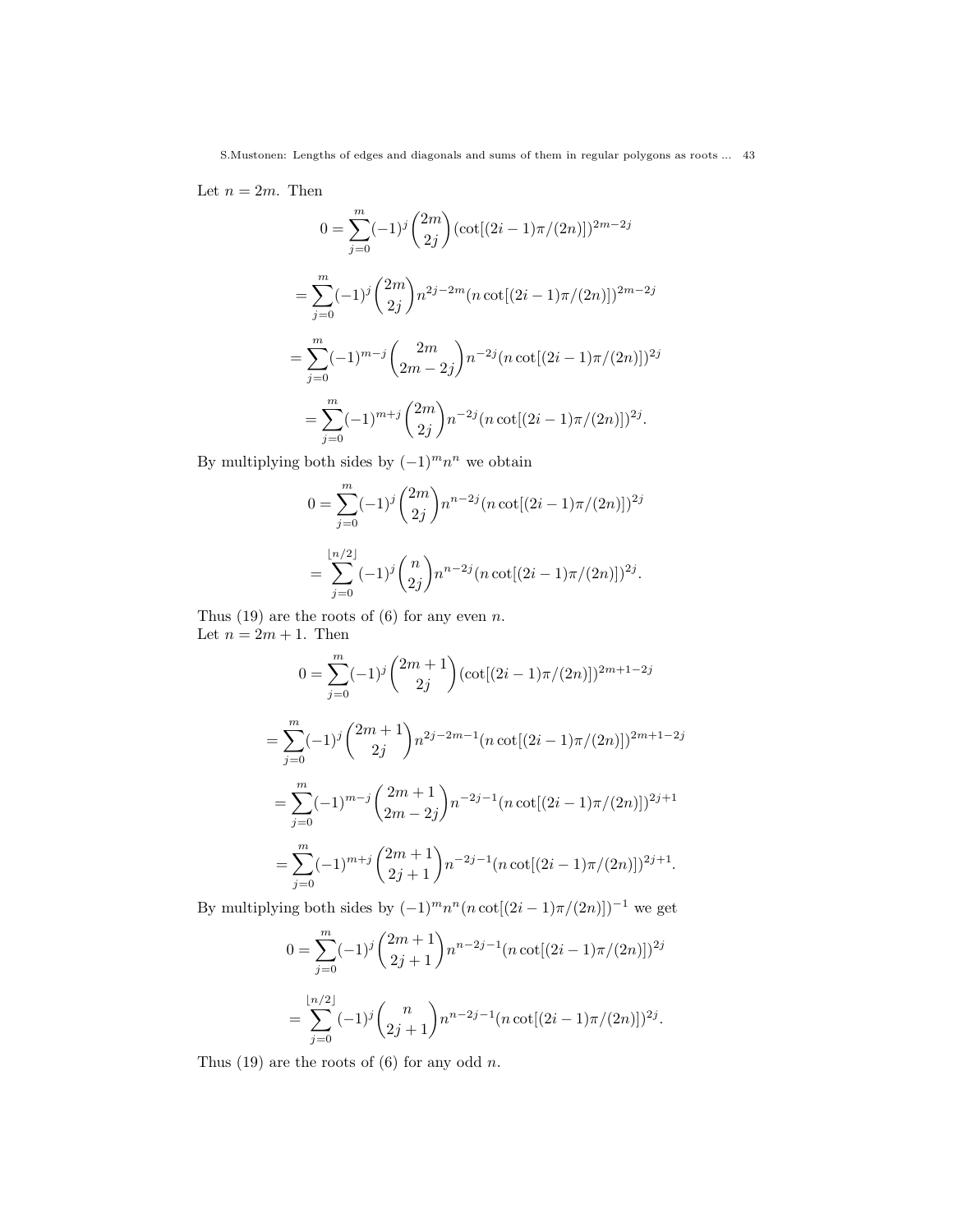# 8. More efficient algorithm

By using the formula (19) for the roots of equation (6) the algorithm RFIND2 for determining the exact roots as sums of sin terms can be simplified to the form

```
___________________________________________________________________
*TUTSAVE RFIND3
/ /RFIND3 n,matrix / 24 April 2014 /SM
/ Finding exact roots of equation (6) for a given n>1
/ /RFIND creates a matrix file with columns:
/ sign if unique root, +1 or -1, otherwise 0
/ q if sign!=0 q_{n,i}, otherwise 0
/ factor if sign=0 factor, otherwise 0
/ index if sign=0 index (of factor root), otherwise 0
/
/ /RFIND3 saves roots (cot expressions numerically) in ROOTS.MAT and
/ thereafter derives accurate roots as sums of sin terms by
/ MAT _ARFIND(n,matrix,ROOTS).
/
/ http://www.survo.fi/papers/Roots2013.pdf
/
*{tempo -1}{init}
- if W1 '=' RETURN then goto Y
*{save stack}{W1=RFIND}{call SUR-SAVE}{break on}{del stack}
*{load stack}{jump 1,1,1,1}SCRATCH {erase}{erase}{act}{line start}
/
*INIT 1000,200{act}{line start}{erase}/RFIND3 RETURN{R}
/
/ def Wn=W1 Wmat=W2 Wm=W3 Wodd=W4 Wt=W5
/
- if Wn < 2 then goto Y
- if Wmat ' =' \{\} then goto Y
*n={print Wn}{R}
*int({print Wn}/2)={act}{l} {save word Wm}
/
*{line start}{erase}m={print Wm}{R}
/
*n-2*m={act}{}_{1} {save word Wodd}{1}={R}
/
*2-{print Wodd}={act}{l} {save word Wt}{line start}{erase}k={print Wt}
*{R}
/
*MAT ROOTS=ZER(m,1){act}{R}
*MAT TRANSFORM ROOTS BY 1/tan((2*I#-1)*3.141592653589793/(2*n)){act}{R}
*.{copy}{R}{R}
/
/ Finding exact roots as matrix with columns: sign q factor index
/ by Survo command MAT #ARFIND:
*MAT #ARFIND({print Wn},{print Wmat},ROOTS){act}{R}
/
```